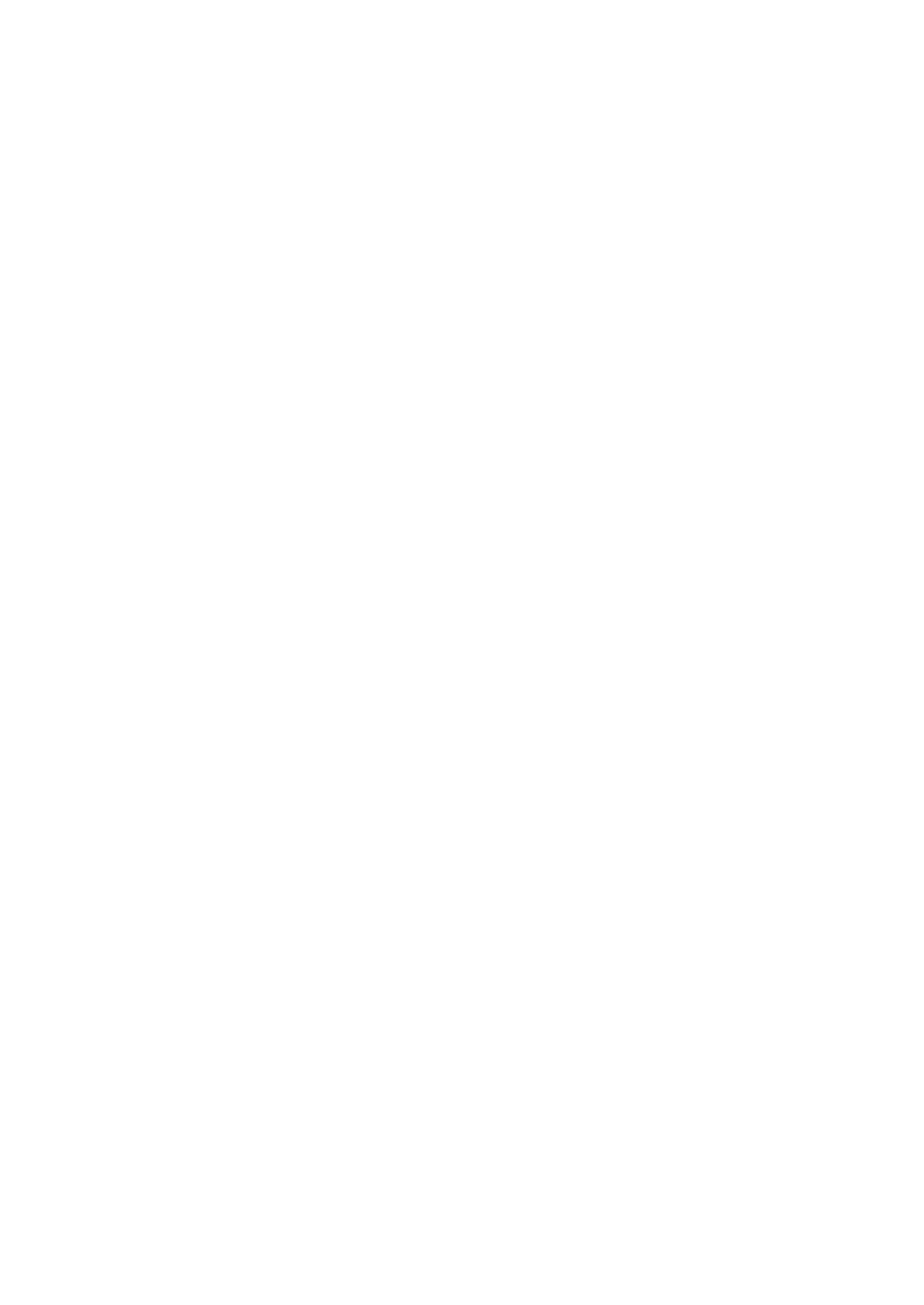#### **NOTE TO THE READERS**

The forecasts presented in this publication consist of a set of market and sector income projections elaborated on the basis of specific assumptions regarding macro-economic conditions, the agricultural and trade policy environment, weather conditions and international market developments. They are not intended to constitute a forecast of what the future will be, but instead a description of what may happen under a specific set of assumptions and circumstances, which at the time of projections were judged plausible. As such, they should be seen as an analytical tool for medium-term market and policy issues, not as a short-term forecasting tool for monitoring market developments and addressing short-term market issues.

The projections and analyses for the EU-27 have been mainly carried out on the basis of three economic models currently available in the Directorate-General for Agriculture and Rural Development of the European Commission.

This report is based on the information available at the end of June 2007. The changes in legislation proposed or adopted since that date have not been taken into account. Moreover the projections do not take account of any potential outcome of the multilateral trade negotiations within the framework of the Doha Development Round. The analysis covers the period between 2007 and 2014.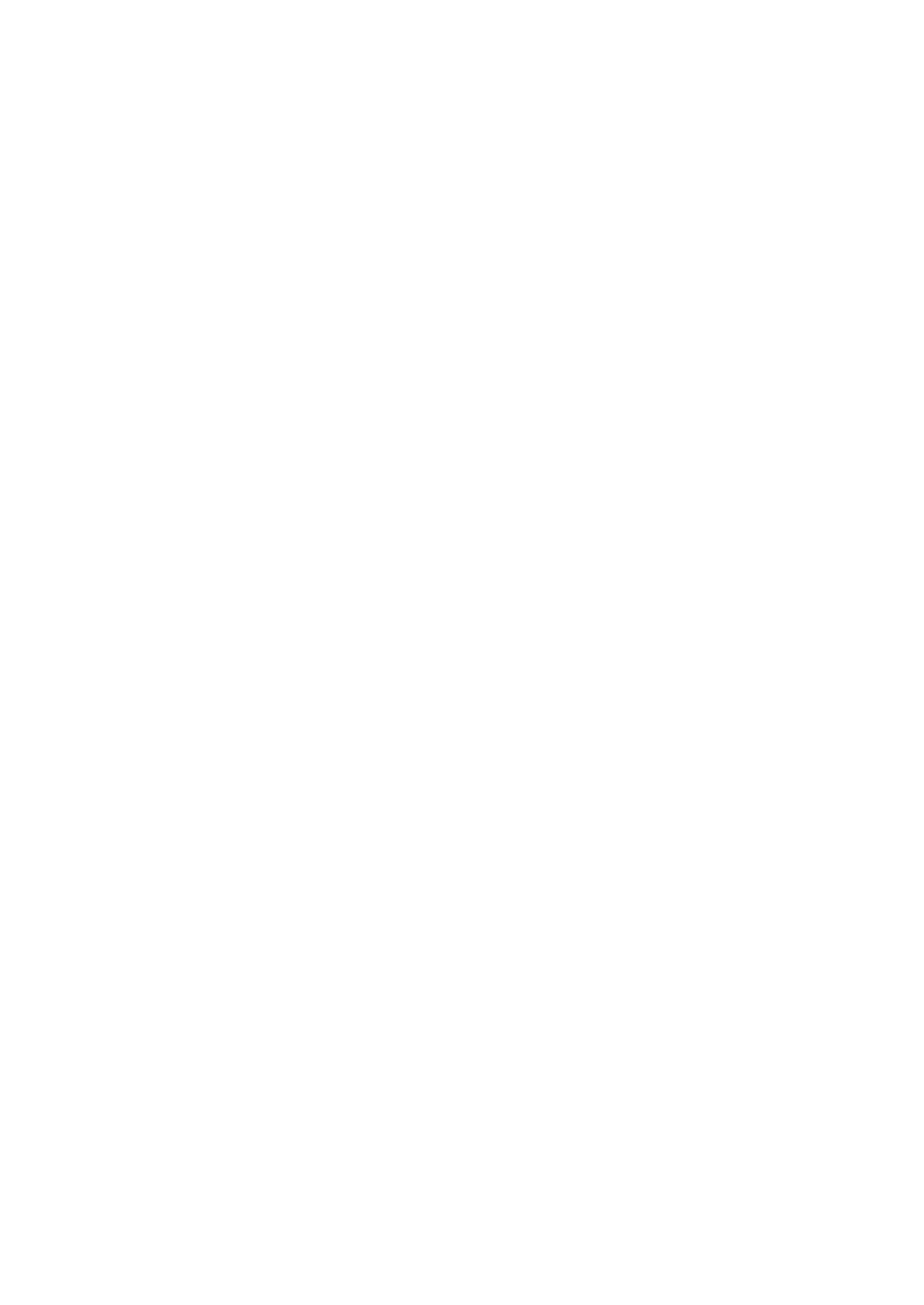# **List of acronyms and abbreviations**

| <b>ACP</b>     | Africa-Caribbean-Pacific countries                                        |
|----------------|---------------------------------------------------------------------------|
| AI             | Avian Influenza                                                           |
| <b>BSE</b>     | Bovine Spongiform Encephalopathy                                          |
| <b>BTL</b>     | Biomass to liquid                                                         |
| CAP            | Common Agricultural Policy                                                |
| <b>CNDP</b>    | <b>Complementary National Direct Payment</b>                              |
| Cwe            | Carcass weight equivalent                                                 |
| <b>DDG</b>     | Dried distiller grain                                                     |
| DG AGRI        | Directorate-General for Agriculture and Rural Development                 |
| <b>DG TREN</b> | Directorate-General for Energy and Transport                              |
| <b>EAGGF</b>   | European Agricultural Guidance and Guarantee Fund                         |
| <b>EBA</b>     | "Everything But Arms" Initiative                                          |
| <b>ESIM</b>    | <b>European Simulation Model</b>                                          |
| EU             | European Union                                                            |
| EU-27          | European Union after the enlargement on January, $1st 2007$               |
| $EU-25$        | European Union after the enlargement on May, $1st 2004$                   |
| <b>EU-10</b>   | Member States that joined the European Union on May, 1 <sup>st</sup> 2004 |
| $EU-2$         | Bulgaria and Romania                                                      |
| EU-12          | All Member States that have joined the EU since May, $1st$ 2004           |
| $EU-15$        | Member States of the European Union before May, 1 <sup>st</sup> 2004      |
| <b>FADN</b>    | Farm Accountancy Data Network                                             |
| <b>FAO</b>     | Food and Agriculture Organisation of the United Nations                   |
| FAPRI          | Food and Agricultural Policy Research Institute                           |
| <b>FMD</b>     | Foot-and-Mouth Disease                                                    |
| <b>GDP</b>     | <b>Gross Domestic Product</b>                                             |
| <b>GMO</b>     | Genetically modified organism                                             |
| <b>H5N1</b>    | Highly pathogenic avian influenza virus                                   |
| Ha             | Hectare                                                                   |
| Kg             | Kilogram                                                                  |
| Mio            | Million                                                                   |
| <b>OECD</b>    | Organisation for Economic Co-operation and Development                    |
| <b>PRIMES</b>  | Energy system model used by DG TREN                                       |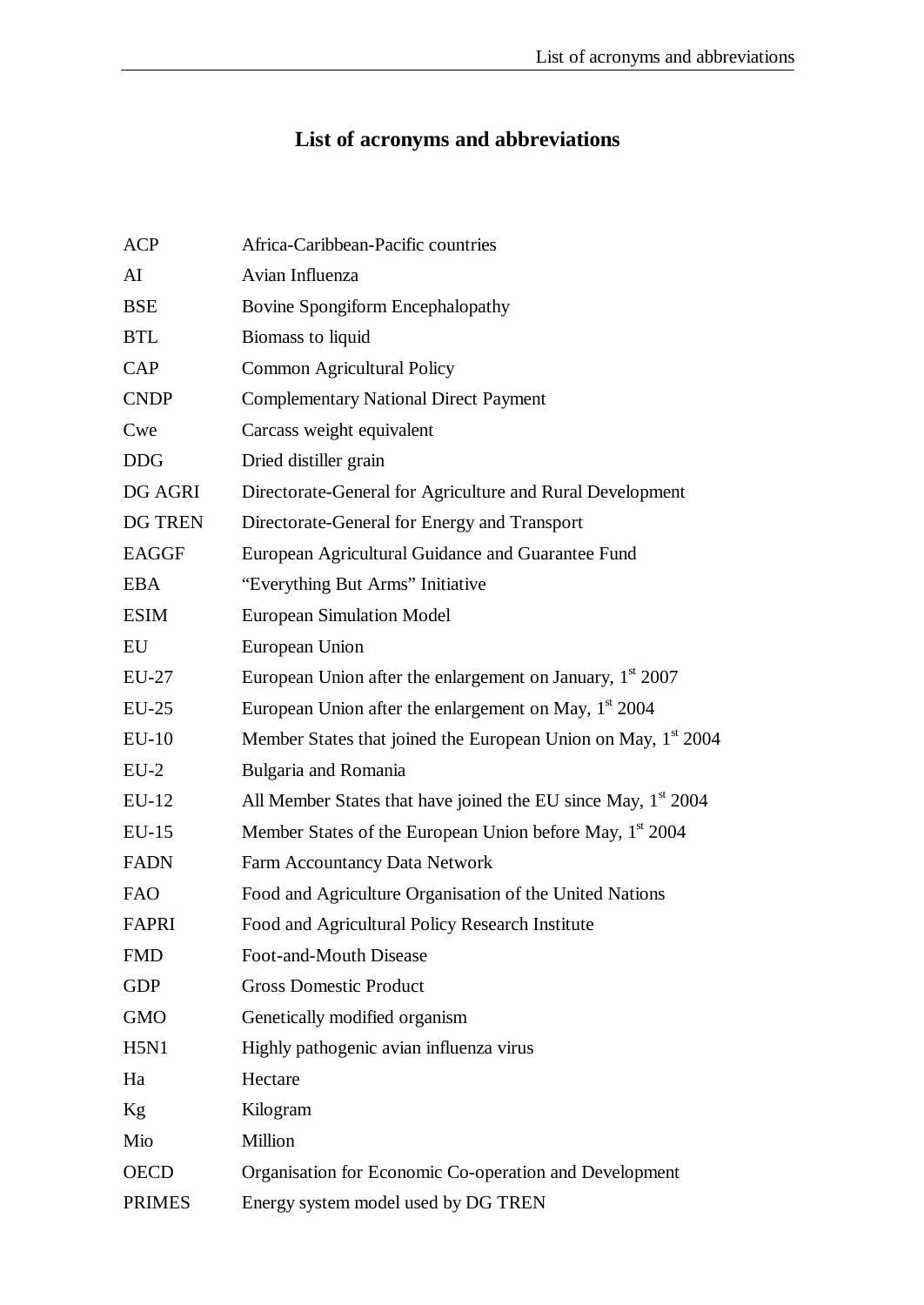| <b>SAPS</b> | Single Area Payment Scheme              |
|-------------|-----------------------------------------|
| <b>SPS</b>  | <b>Single Payment Scheme</b>            |
| <b>SMP</b>  | Skimmed Milk Powder                     |
| t           | Metric tonne                            |
| <b>TRQ</b>  | Tariff-Rate Quota                       |
| <b>URAA</b> | Uruguay Round Agreement on Agriculture  |
| <b>US</b>   | United States of America                |
| <b>USD</b>  | <b>US Dollar</b>                        |
| <b>USDA</b> | United States Department of Agriculture |
| <b>WMP</b>  | <b>Whole Milk Powder</b>                |
| <b>WTO</b>  | <b>World Trade Organisation</b>         |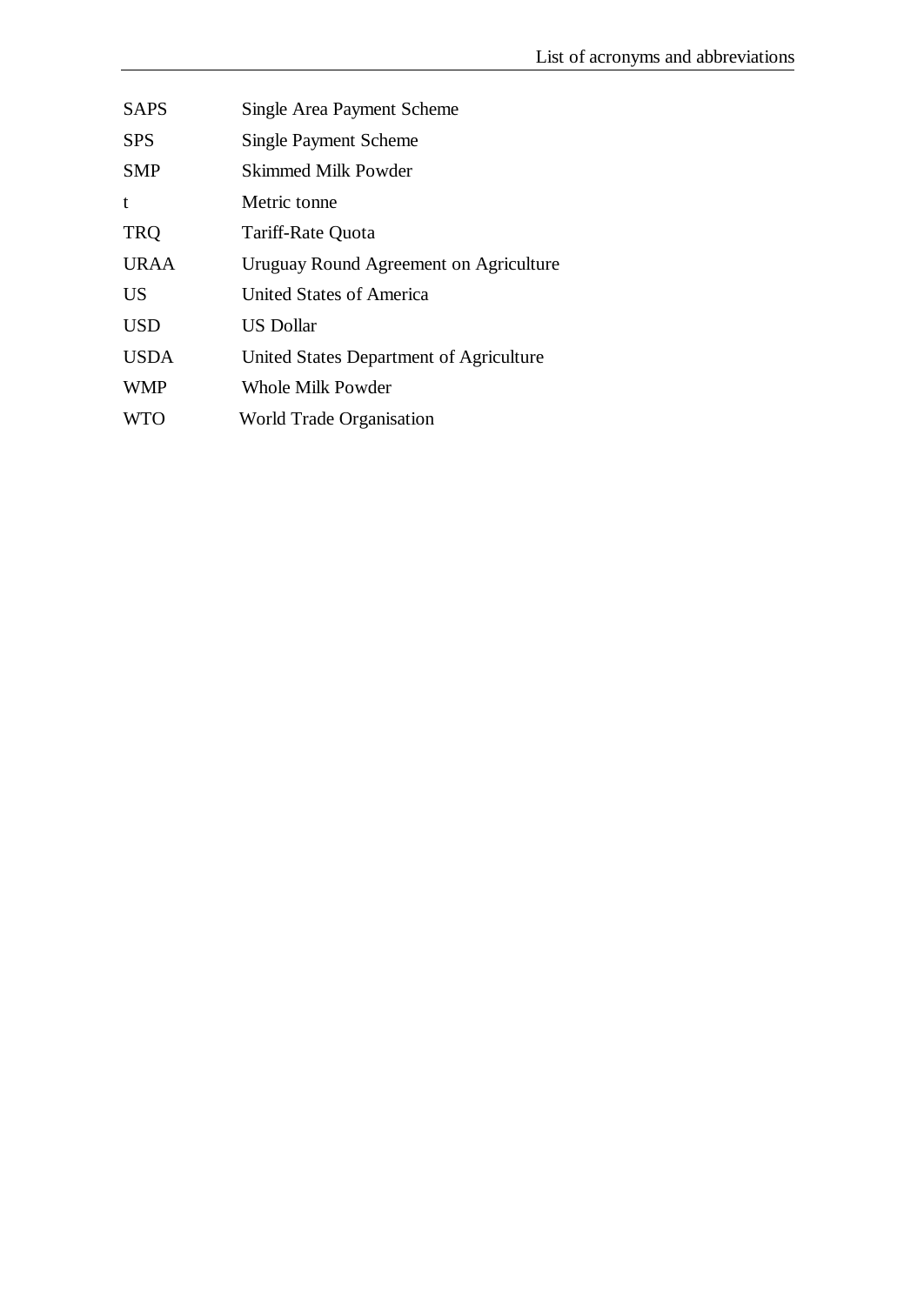#### **EXECUTIVE SUMMARY**

The market projections presented in this report for cereals, oilseeds, sugar, meat and dairy products in the EU-27 were established under a specific set of assumptions. These cover the outlook for the macro-economic environment, with a gradual recovery of EU economic growth and a strengthening of the US\$ over the medium term. They also concern world agricultural commodity markets which are projected to show growing demand and trade. This report is based on the information available at the end of June 2007. Whereas the projections take into account the phasing out of maize intervention, they do not consider the latest Commission proposal to set at zero the set-aside rate for autumn 2007 and spring 2008. Furthermore, the projections do not take account of the potential outcome of the multilateral trade negotiations within the framework of the Doha Development Round. Therefore, the Uruguay Round Agreement on Agriculture and other existing trade commitments are assumed to remain unchanged and to be met over the period 2007-2014.

The medium-term projections depict an outlook for the EU **cereal markets** that would appear positive for most EU cereals thanks to the expansion of domestic consumption and cereal exports. Domestic use of cereals is foreseen to increase slightly thanks to the emerging bioethanol and biomass demand in the wake of the initiatives taken by Member States in the framework of the biofuel directive and the biomass action plan. Second generation biofuel processing technologies would become economically viable by the end of the projection period and start contributing to industrial scale to the biofuel production in the EU. Bioethanol production on cereal basis is expected to become a less marginal market outlet from 2010 onwards. On the other hand feed demand would stagnate and then slightly decline due to the increasing use of protein feed residues from biofuel production. The EU would also increasingly benefit from a growing world demand and relatively high world price levels supported by the assumed strengthening of the USD over the medium term. These developments on the internal and external markets would result in relatively balanced cereal markets over the medium term in most EU regions. Public stocks would largely disappear in the early projection period and reach levels of 11 mio t at the end of the projection period.

The phasing-out of maize intervention would substantially reduce the risk of structural surpluses in Hungary, Slovakia, Bulgaria and Romania even under conditions of higher than average maize harvests. Public stocks of maize would largely disappear in Hungary in 2007 mainly supported by the expected low maize harvest in Romania. The availability of maize at competitive prices in northern and central European markets would lead however to a certain crowding-out of barley and partly also of wheat from animal feed. The risks of increasing intervention stocks of barley in Germany as well as of soft wheat in areas with weak transport infrastructure in the EU-12 Member States and Austria would increase particularly under higher than foreseen harvests. From 2009 onwards the on-going trade integration, the improving domestic use in Bulgaria and Romania and the foreseen introduction of the SPS and mandatory set-aside from 2011 in those EU-10 Member States that adopted the SAPS, as well as in Bulgaria and Romania from 2014, should further lead to lower risks for structural surpluses in regional cereal intervention.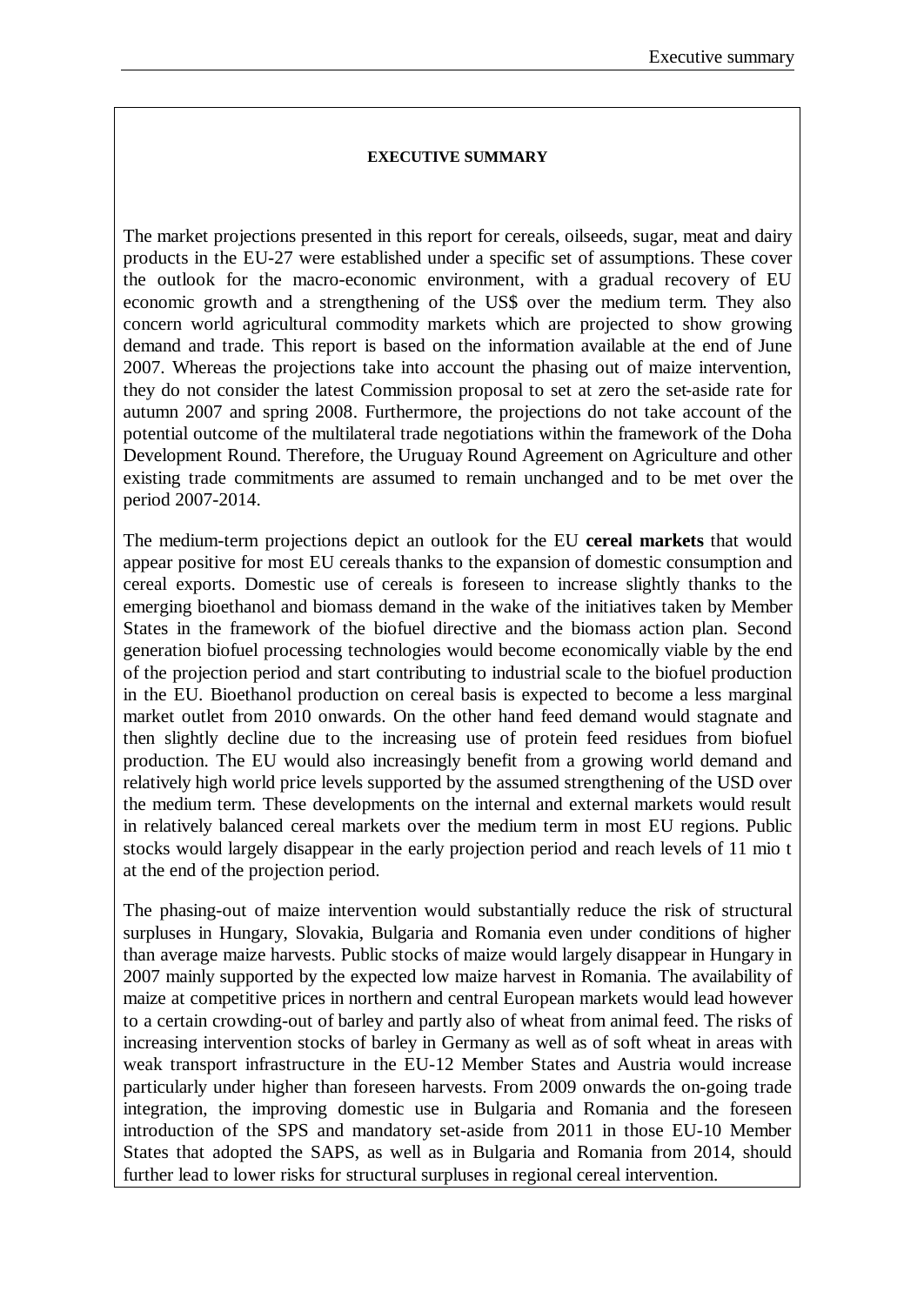Market perspectives for the EU **oilseed sector** are foreseen to be supported by productivity increases, favourable conditions on world markets and the increasing biodiesel demand in the EU. The production potential for non-food oilseeds would however remain constrained by the limitations of the Blair House agreement (with a maximum production of 1 mio t of soybean meal equivalent on set aside land). Despite the projected moderate increase in oilseed production, the EU will continue to remain a large net importer of oilseeds.

The **sugar** markets are characterised by a phase of transition until 2009 during which the reform of the sugar CMO will be implemented. The market situation for the short term is characterised by a high level of total stocks, the beginning of the restructuring of the sugar industry, the phasing-down of in-quota tariffs within the EBA agreement as well as the build-up of the bioethanol industry. The withdrawal of sugar quota for 2 mio t for 2007 would lead to a reduction of some of the short-term market risks most notably the high level of stocks, however, at a certain expense of competitive restructuring. From 2010 onwards the sugar markets are expected to reach balance between domestic production, exports and foreseen imports from the least developed countries in the world. The main influencing factor for the size of EU domestic production over the medium to long term would be the quantity of imports realised from EBA countries. Production is forecasted to remain strong in France, Germany, and the UK as well as in Poland, where cost competitiveness should be the major driver of restructuring. The main medium-term downwards risks as for the European sugar industry are the slow take-up of restructuring as well as the high level of market stocks which could weigh heavily on the prospects post 2009.

The medium-term perspectives for **animal products** are relatively positive for poultry, pig meat and the dairy markets, while beef meat production is expected to continue to decline. Total per capita meat consumption would recover from the 2006 market disruption due to Avian Influenza and is projected to increase by 3.2 % altogether by the end of the forecast period.

**Beef** production is projected to decline over the medium term below the level of 7.6 mio t in 2014 in line with the structural reduction of the dairy herd and the impact of decoupling. As consumption would exhibit a more modest decline throughout the projection period, imports are expected to increase in order to fill the gap and reach 741 000 t by 2014.

**Pig meat** production and consumption are projected to increase over the medium term, though at a slower pace than in the past decade, due to the competition from poultry meat and higher feed prices. Extra-EU exports would be facing increasing competition from low-cost producing countries, but EU intra-trade is expected to continue expanding over the forecast period.

The market outlook for **poultry meat** would be affected by the future developments regarding Avian Influenza. The appearance of the H5N1 strain of this virus in the EU in early 2006 caused a short-term disruption in the market balance of poultry meat, with weakening consumer confidence and export opportunities, and thus falling prices leading to lower production. The current report assumes that no further cases would occur over the medium term. As such the medium-term outlook for EU poultry production remains relatively positive as competitive prices with respect to other meats and strong consumer preference should play in favour of poultry. The conclusion of trade agreements with Brazil and Thailand on a new import regime will result in increased imports over the short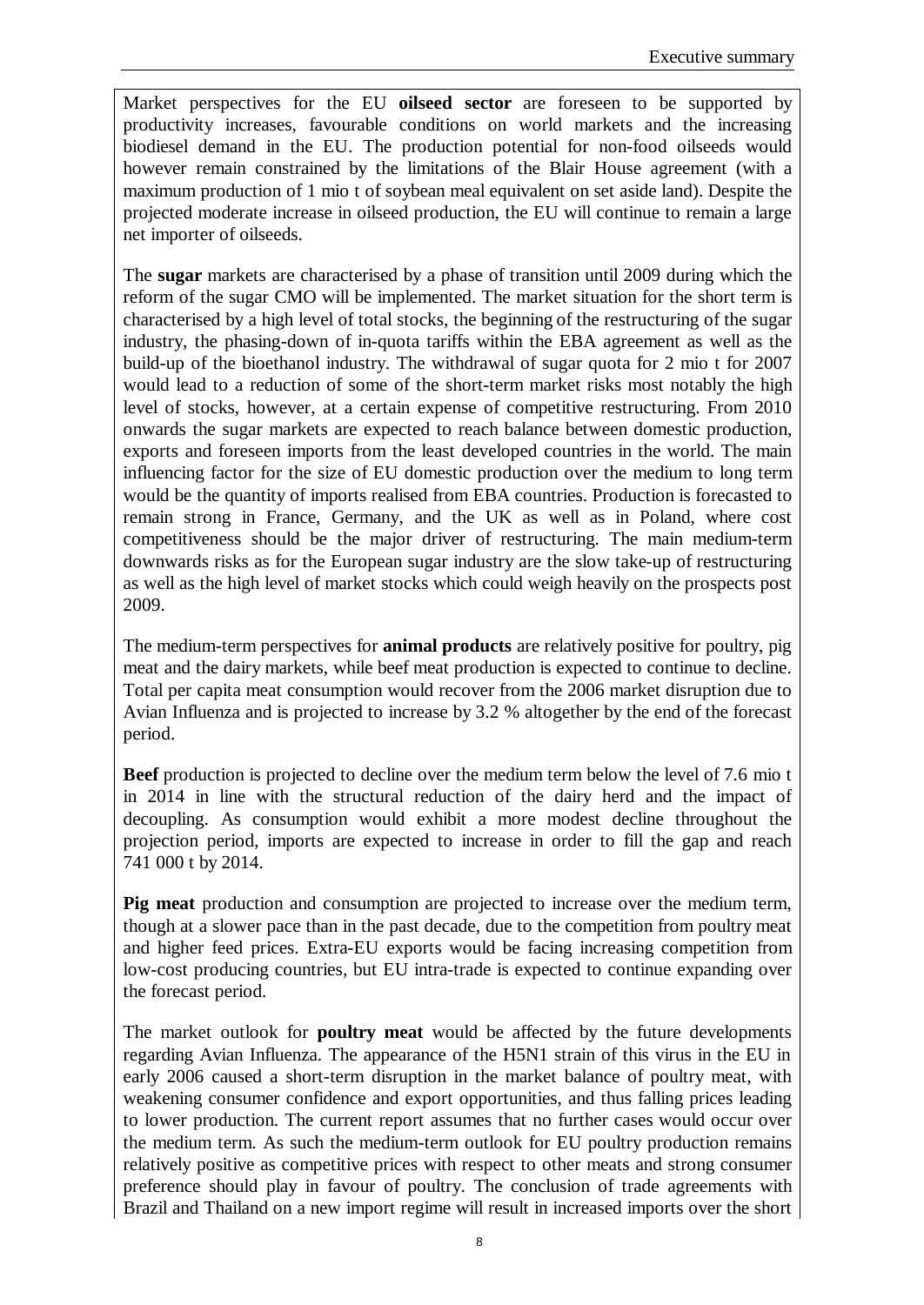term that would be followed by moderate growth over the medium term. As extra-EU exports are projected to exhibit a continued decline, the EU-27 would become a net importer of poultry meat by the end of the forecast period.

**Sheep and goat meat** production is projected to decline gradually in line with past longterm trends and the impact of decoupling of ewe premiums in the major producing countries. Imports are expected to remain stable throughout the medium term with a slight increase at the end of the projection period in order to meet domestic demand that is projected to decline at a slightly lower rate than production during the later years.

Overall **meat consumption** is projected to increase from the estimated 84 kg/head in 2006 to around 86.7 kg/head by the year 2014. Pig meat would remain the most preferred meat by EU consumers with a share of about 50 %, followed by poultry that would increase its share to 28 %  $(+1.8 \%)$ .

The recently observed decline in EU milk production at a time of favourable market environment characterised by high internal and world prices has a profound impact on the current medium-term perspectives for milk supply and dairy commodity markets. As a result the medium-term outlook for EU milk production has been revised downwards compared to the previous reports. EU-27 **milk production** is projected to expand at a modest rate over the short term in line with the increase in production quotas granted to eleven member states of the EU-15. However, over the medium term milk production would decline gradually to the level of 148.2 mio t in 2014, driven by a steady decrease in subsistence production in the EU-12. The EU-27 dairy herd is projected to fall from 24.2 mio heads in 2006 to around 22 mio animals by 2014.

EU-27 **cheese** production is expected to expand further over the medium term by 10 % altogether, driven by continued strong increases in the EU-12. Exports are foreseen to expand over the short term, but the growth in domestic consumption would absorb most of the increase in cheese production, leading to a steady decline in exports over the medium term.

Due to the lower milk supply and increasing production of higher value added dairy products, bulk dairy products would continue their decline over the projected period. EU-27 **butter** production is foreseen to fall slightly below 2 mio t in 2014. Lower availabilities and increasing competition on the world market would lead to declining butter exports. Intervention stocks, which were emptied in the first semester of 2007, will remain empty until the end of 2014.

The medium-term developments show a continuation of the downward trend for **SMP** output, albeit at a more limited rate. SMP exports are expected to fall further over the forecast period as the decline in production combined with a stagnating domestic demand would maintain EU prices well above world market prices.

**Agricultural income** estimates have been compiled on the basis of these market projections and the financial perspectives for the EU over the period 2007-2013. The medium-term income projections display a rather favourable outlook as the EU-27 agricultural income would grow by 21 % between 2006 and 2014 in real terms and per labour unit.

This overall gain would mask marked differences between EU-15, the EU-10 and EU-2. Whereas agricultural income in the EU-15 would show a more moderate development with a 9.9 % growth over the period 2006-2014, it is foreseen to display a more pronounced picture in the EU-10 and EU-2 where it would rise steadily by 24.9 % and 71.8 % respectively by 2014. Apart from the generally positive price developments this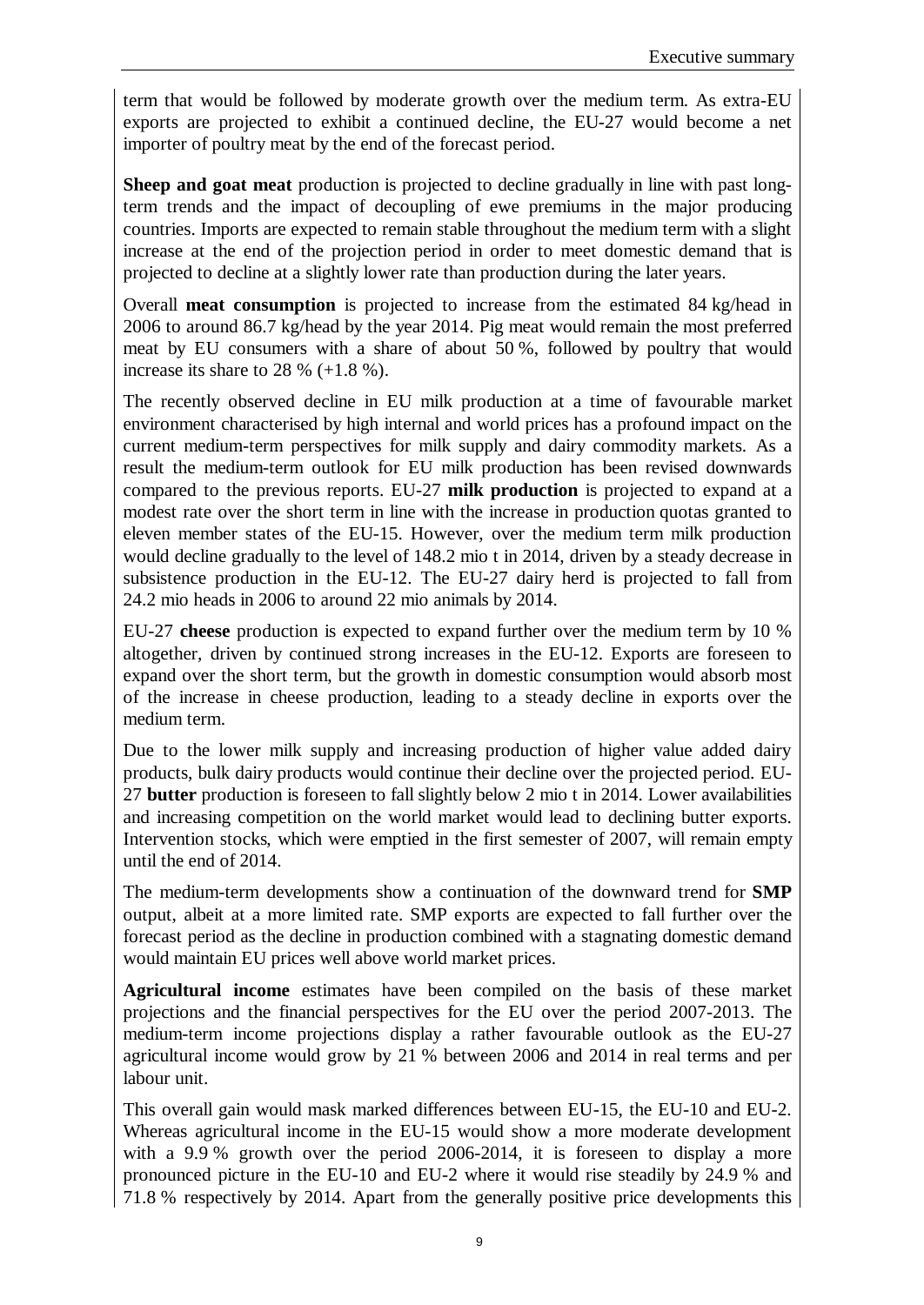growth in income would be supported by the implementation of the CAP, the integration into the single market and most significantly by the sharp rise in the subsidies granted to agricultural producers in the EU-12.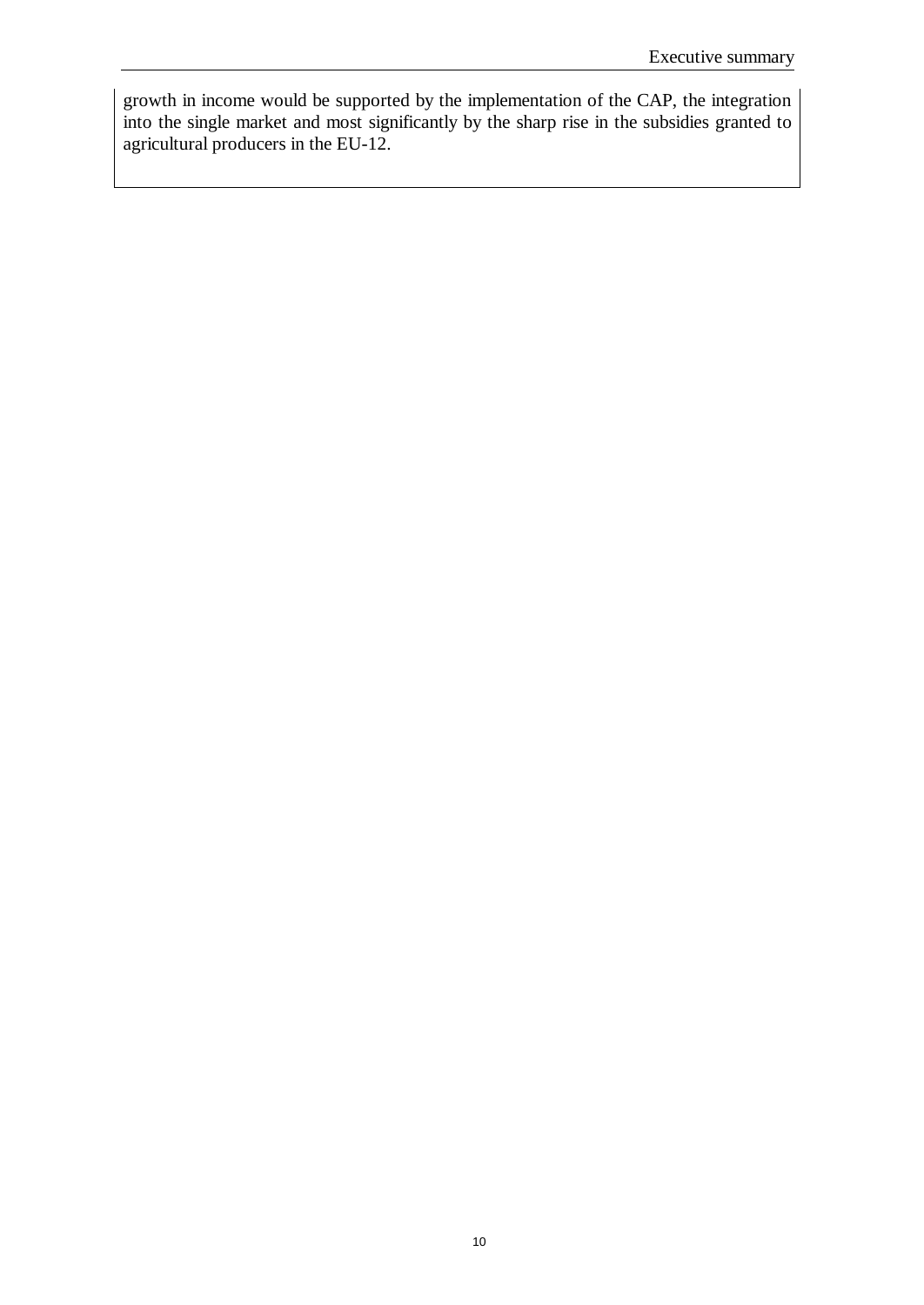#### **1. INTRODUCTION**

This report summarises the main results and underlying assumptions of medium-term projections for the markets of some key agricultural products (cereals, oilseeds, sugar, meat and dairy) and for the sector income in the European Union for the period 2007- 2014. The results presented are based on data and other information available at the end of June 2007. In particular the projections take into account the short-term developments foreseen for 2007 and 2008 on domestic and world markets.

These projections are established under a specific set of assumptions. The most important assumptions cover agricultural and trade policies, as well as the outlook for the macro-economic environment and for world agricultural commodity markets. These working hypotheses have been defined on the basis of the information available, which at the time of the analysis were judged the most plausible:

- (1) The implementation of the **single payment scheme** as part of the Common Agricultural Policy (CAP) reform decisions allows Member States to choose among different options, which will influence the degree of "decoupling" of the payments. On the basis of Member States decisions, it has been estimated that in 2014 approximately 91 % of the budgetary transfers in the form of direct payments (including national envelopes and top-ups) for the arable crops, milk, beef and sheep sectors will be part of the decoupled single farm payment for the EU-27 as a whole. The rate would be higher for the milk (100 %) and arable crop (96 %) sectors than for beef and sheep sectors (79 % and 82 % respectively).
- (2) All transitional measures of the CAP in the **EU-12**, i.e. the phasing-in of direct payments as well as the top-up possibilities and the production quotas are expected to operate under the rules agreed upon in the accession treaties. Ten Member States of the EU-12 adopt the single area payment scheme (SAPS), while Slovenia and Malta implement the EU legislation on direct payments prevailing under Agenda 2000. From 2011 onwards the eight Member States of the 2004 enlargement applying SAPS are assumed to adopt the regionalised system that Romania and Bulgaria would implement in 2014. Slovenia and Malta would implement the regionalised system from 2007 onwards.
- (3) After a reduction to 5 % for the 2004/05 marketing year, the mandatory **setaside rate** returned to the regulatory 10 % in 2005/06. The set-aside area is assumed to remain fixed at that level for the rest of the period. For those EU-12 Member States which opted for the single area payment scheme, the set-aside obligations would only apply from 2011 onwards and from 2014 onwards in Bulgaria and Romania.
- (4) The prospects take into account the **phasing out of maize intervention** until 2009/10. Maximum intervention levels will be 1.5 mio t in 2007/08, 0.7 mio t in 2008/09 with no intervention from 2009/10 onwards.
- (5) It is also assumed that all commitments taken within the **Uruguay Round Agreement on Agriculture** (URAA), regarding in particular market access and subsidised exports, will be fully respected. Thus, subsidised exports are expected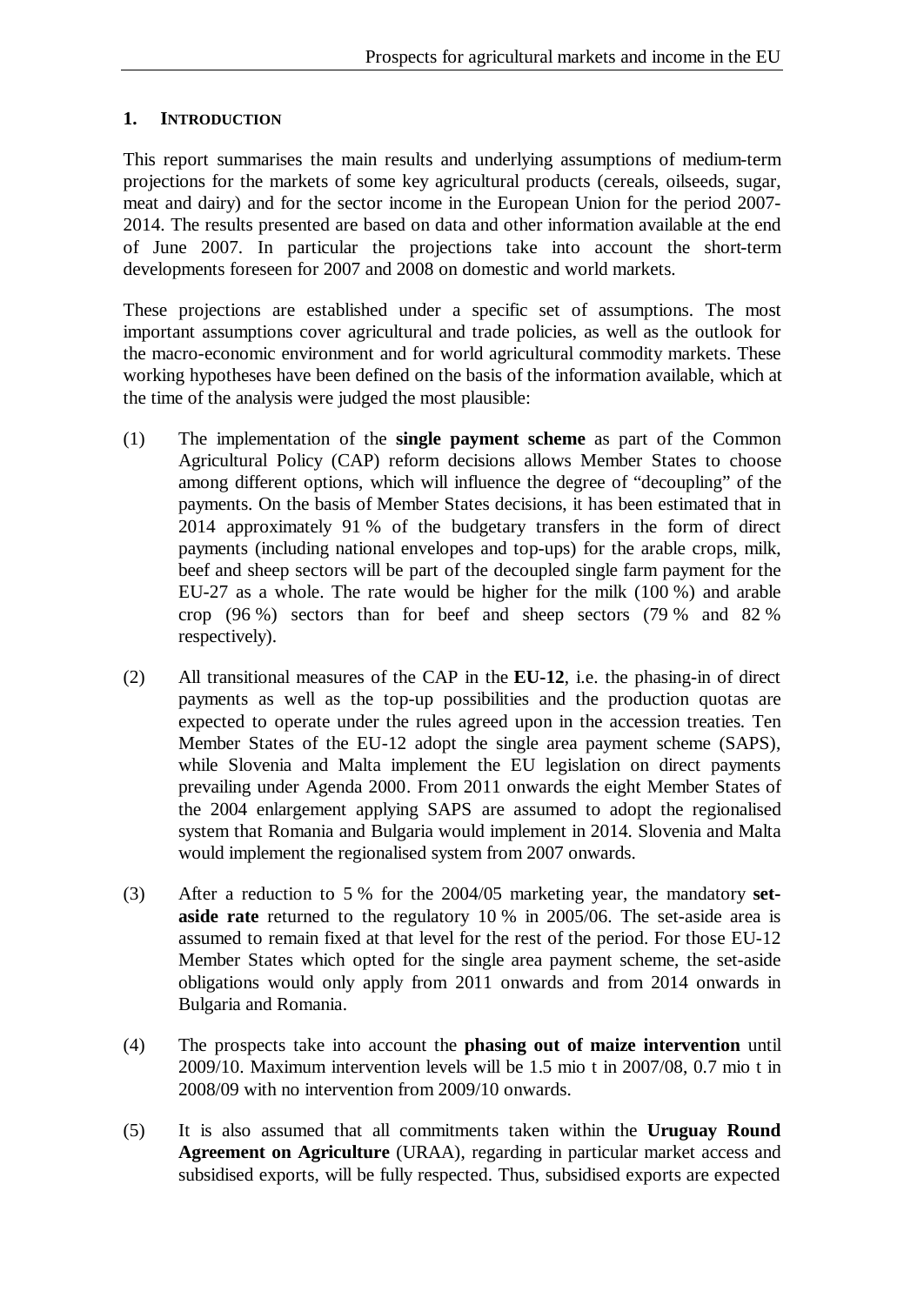to remain below the annual URAA limits, whereas imports under current and minimum access are fully incorporated.

In addition, since this report is based on the information available at the end of June 2007, no account could be taken of any potential outcome of the multilateral trade negotiations within the framework of the Doha Development Round. Therefore, the URAA commitments are assumed to remain unchanged over the period 2007-2014.

(6) The **macro-economic environment** in the EU showed signs of a return to robust economic growth in 2006. After reaching annual average GDP growth rates above 2 % in 2004, economic activity was more subdued in 2005 with a growth rate of 1.7 %. Growth returned to its potential of 3 % in 2006 and would reach 2.9 % in 2007 and 2.6 % in 2008. It would remain at this level throughout the projection period.

According to the 2007 spring short-term economic forecasts from the European Commission<sup>1</sup>, the recovery is underpinned by an acceleration in domestic and export demand. This includes, more specifically, a relatively strong pick-up in the pace of investment expenditure and a recovery of private consumption in line with the steady improvement of the labour markets. Moreover, the impact of high oil prices and the slowdown of the US economy were relatively muted.

Despite the stagnant GDP growth observed in the EU-15 over the last few years, economic growth has remained strong in the EU-12. Expanding domestic consumption and improving economic conditions in the rest of Europe resulted in an average growth rate of 4.7 % in the EU-10 in 2005 and 5.9 % in 2006. Growth should reach 5.5 % in 2007 and remain at 5.1 % from 2008 onwards.

The accession of Bulgaria and Romania in 2007 added two rapidly growing economies with, however a low level of income. The catch-up process is assumed to continue with EU Membership supported by access to the single market as well as to regional funds and implementation of the CAP. Bulgaria and Romania would grow stronger than the rest of the EU at levels above 6 % over the medium term. The strong decline of population however should weigh heavily on the long-term growth potential of these two countries.

The international environment is expected to remain supportive. World GDP growth (excluding the EU) should ease somewhat from 5.8 % in 2006 to slightly below 5.5 % over the forecast period. This is mainly explained by a slowdown in the manufacturing sector at global level. The outlook for the United States is scaled down by the ongoing cooling in the housing sector, while prospects for most other regions, notably the emerging markets, remain bright.

There exists a number of downside risks to this macro-economic outlook, notably further oil price hikes, disorderly exchange rate adjustments and more subdued consumer confidence which would weigh on private consumption growth and could also hold back investment plans. On the upside, private

 $\overline{a}$ 

<sup>1</sup> European Commission, Directorate-General for Economic and Financial Affairs. Economic Forecasts, Spring 2007. *European Economy* No.2/2007.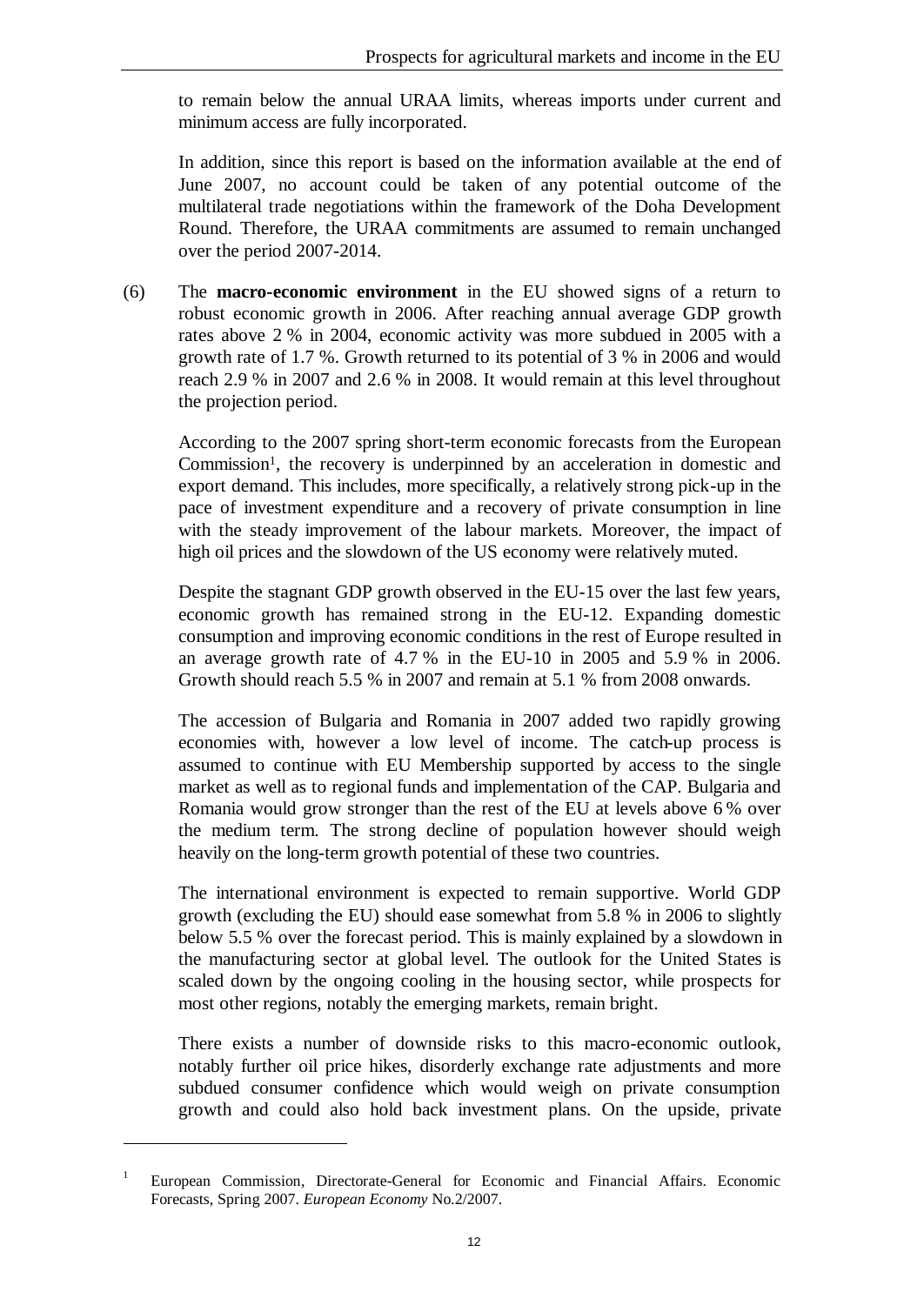consumption could increase its currently observed strong pace, boosted, inter alia, by the beneficial impact of structural reforms of the major economies of the Eurozone.

|                         | 2006    | 2007    | 2008    | 2009    | 2010    | 2011    | 2012    | 2013    | 2014    |
|-------------------------|---------|---------|---------|---------|---------|---------|---------|---------|---------|
| Population growth (in%) |         |         |         |         |         |         |         |         |         |
| <b>EU27</b>             | 0.4%    | 0.2%    | 0.2%    | 0.2%    | 0.1%    | 0.1%    | 0.1%    | 0.1%    | 0.1%    |
| of which EU15           | 0.5%    | 0.4%    | 0.3%    | 0.3%    | 0.3%    | 0.2%    | 0.2%    | 0.2%    | 0.2%    |
| of which EU10           | 0.0%    | $-0.2%$ | $-0.2%$ | $-0.2%$ | $-0.2%$ | $-0.2%$ | $-0.2%$ | $-0.2%$ | $-0.2%$ |
| of which EU2            | $-0.3%$ | $-0.4%$ | $-0.4%$ | $-0.4%$ | $-0.4%$ | $-0.4%$ | $-0.5%$ | $-0.5%$ | $-0.5%$ |
| GDP growth (in%)        |         |         |         |         |         |         |         |         |         |
| <b>EU27</b>             | 3.0%    | 2.9%    | 2.7%    | 2.7%    | 2.7%    | 2.7%    | 2.7%    | 2.7%    | 2.7%    |
| of which EU15           | 2.8%    | 2.7%    | 2.5%    | 2.5%    | 2.5%    | 2.5%    | 2.5%    | 2.5%    | 2.5%    |
| of which EU10           | 5.9%    | 5.5%    | 5.1%    | 5.1%    | 5.1%    | 5.1%    | 5.1%    | 5.1%    | 5.1%    |
| <b>Bulgaria</b>         | 6.1%    | 6.1%    | 6.2%    | 6.2%    | 6.2%    | 6.2%    | 6.2%    | 6.2%    | 6.2%    |
| Romania                 | 7.7%    | 6.7%    | 6.3%    | 6.3%    | 6.3%    | 6.3%    | 6.3%    | 6.3%    | 6.3%    |
| Inflation (in%)         |         |         |         |         |         |         |         |         |         |
| <b>EU27</b>             | 2.3%    | 2.2%    | 2.1%    | 2.1%    | 2.1%    | 2.1%    | 2.1%    | 2.1%    | 2.1%    |
| <b>Exchange rate</b>    |         |         |         |         |         |         |         |         |         |
| US\$/€                  | 1.26    | 1.33    | 1.34    | 1.31    | 1.28    | 1.25    | 1.22    | 1.19    | 1.15    |

**Table 1:Assumptions on macro-economic variables in the European Union, 2006 – 2014**

The **\$/€ exchange rate**, which reached 1.32 during the year 2004, depreciated somewhat in the first half of 2005, reaching 1.18 by the end of December 2005. The euro gained strength in 2006, reaching 1.27 in May and falling only slightly in June to 1.26. The second semester was characterised by a slight increase to 1.29 in November. The average exchange rate stood at 1.25 for 2006. The euro saw a peak of 1.36 at the end of April and then gradually fell to levels of 1.34 by June 2007. The euro is assumed to return gradually to 1.15 against the US dollar by 2014, as the impact of the short-term factors contributing to the recent weakening of the US dollar (including the swiftly growing current-account and budget deficits in the US) may be expected to give way to more fundamental structural factors.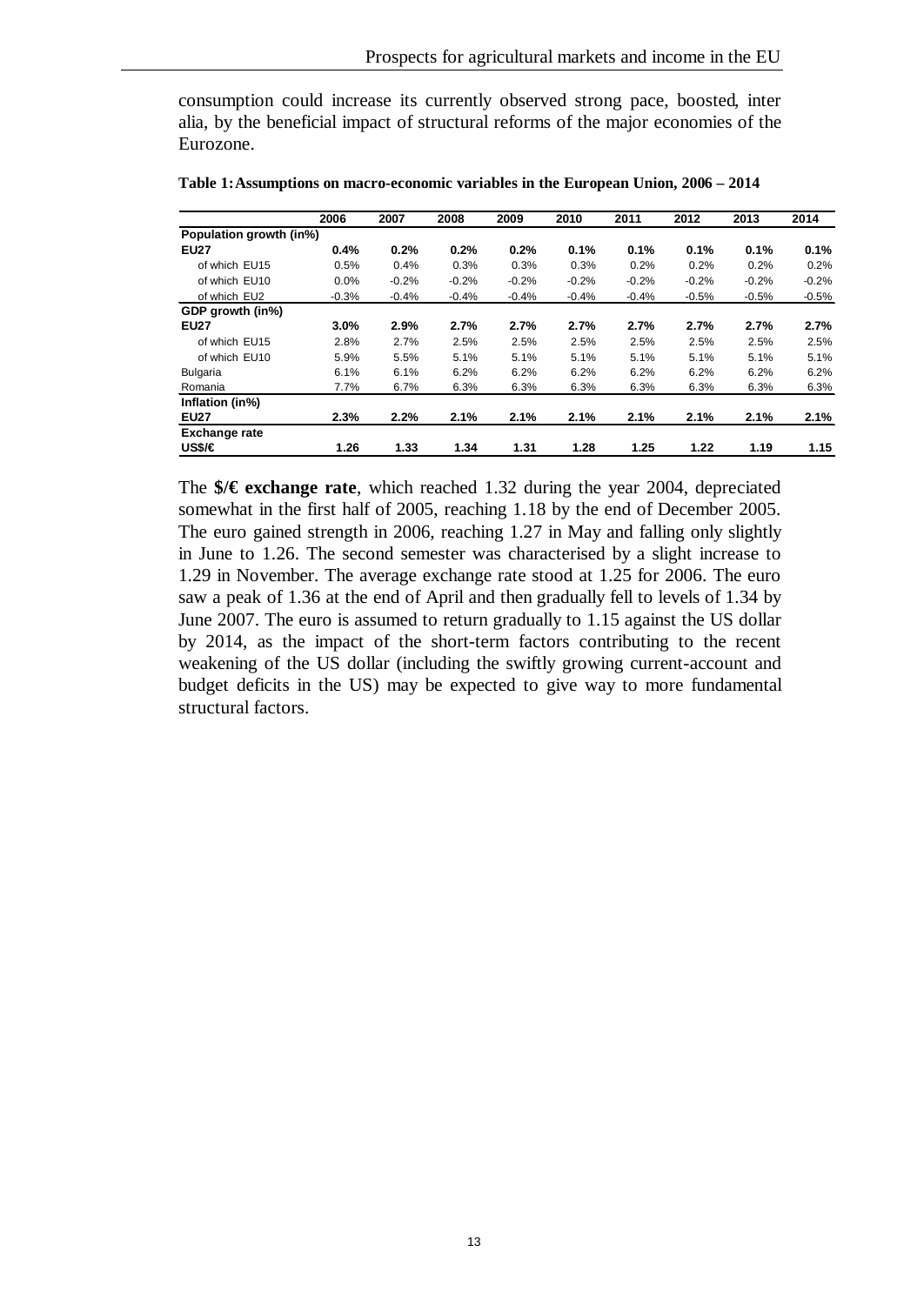#### **2. ARABLE CROPS**

## **2.1. Cereals**

### *2.1.1. Overall prospects*

The low world cereal harvest in 2006/07 and the steady rise in global cereal consumption led to extremely high cereal prices close to those seen under similar circumstances in 1996. These price increases were further reinforced by the biofuel boom in the US which influenced the markets only punctually, most notably the maize markets. The biofuel demand for cereals in the EU did not contribute to these developments since less than 1% of all cereals produced in 2006/07 were used for this purpose. As a result of the low harvest world cereal stocks in the main exporting countries are at low levels.

The EU is expected to record two successive lower than average harvests in 2006/07 and 2007/08 which should clear most of the intervention stocks. The exceptionally high price level in the EU provided greater market fluidity in the land locked EU-10 Member States even in presence of very high transport costs. Thus market stocks fell to a very low level. These two factors should contribute to firmer cereal prices for the early part of the projection period until market stocks in the EU would replenish. The phasing-out of maize intervention will assure fluidity of maize markets in Hungary, Slovakia, Bulgaria and Romania over the medium term and, thus, considerably reduce the risks of regional structural surpluses even in presence of high harvests and continuously high transport costs.

The fundamental medium-term drivers point to an outlook for the EU cereal markets that would appear positive for most EU regions. These are mainly the expansion of domestic consumption and cereal exports. Domestic use of cereals is foreseen to increase thanks to the growth in the emerging bioethanol and biomass industry in the wake of the initiatives taken by Member States in the framework of the biofuel directive and the biomass action plan.

The slight growth of the livestock sector in combination with the availability of low-priced residuals from the biofuel production would lead to a slight decline of cereal feed use. On the other hand, the EU should increasingly benefit from a growing world demand supported by the assumed strengthening of the USD over the medium term. These developments on the internal and external markets would result in relatively balanced cereal markets over the medium term in most EU regions.

## *2.1.2. Area allocation*

Total cereal area would remain fairly stable over the projection period around 51 mio ha in the EU-25. The accession of Bulgaria and Romania would add around 7.6 mio ha, bringing the total cereal area of the EU-27 towards 59 mio ha.

The medium-term projections only foresee a slight change of area use for the individual cereals. Barley would continue to slightly lose competitiveness as compared to soft wheat and oilseeds. Barley area would decline from 13.9 mio ha in 2007 to 13.2 mio ha in 2014. Soft wheat area would increase from 22.7 mio ha in 2007 to 23.2 mio ha in 2014. High prices, supported by a tight market situation, particularly for food qualities, would lead to a slight increase in rye area to 2.9 mio ha which would remain on that level over the medium term.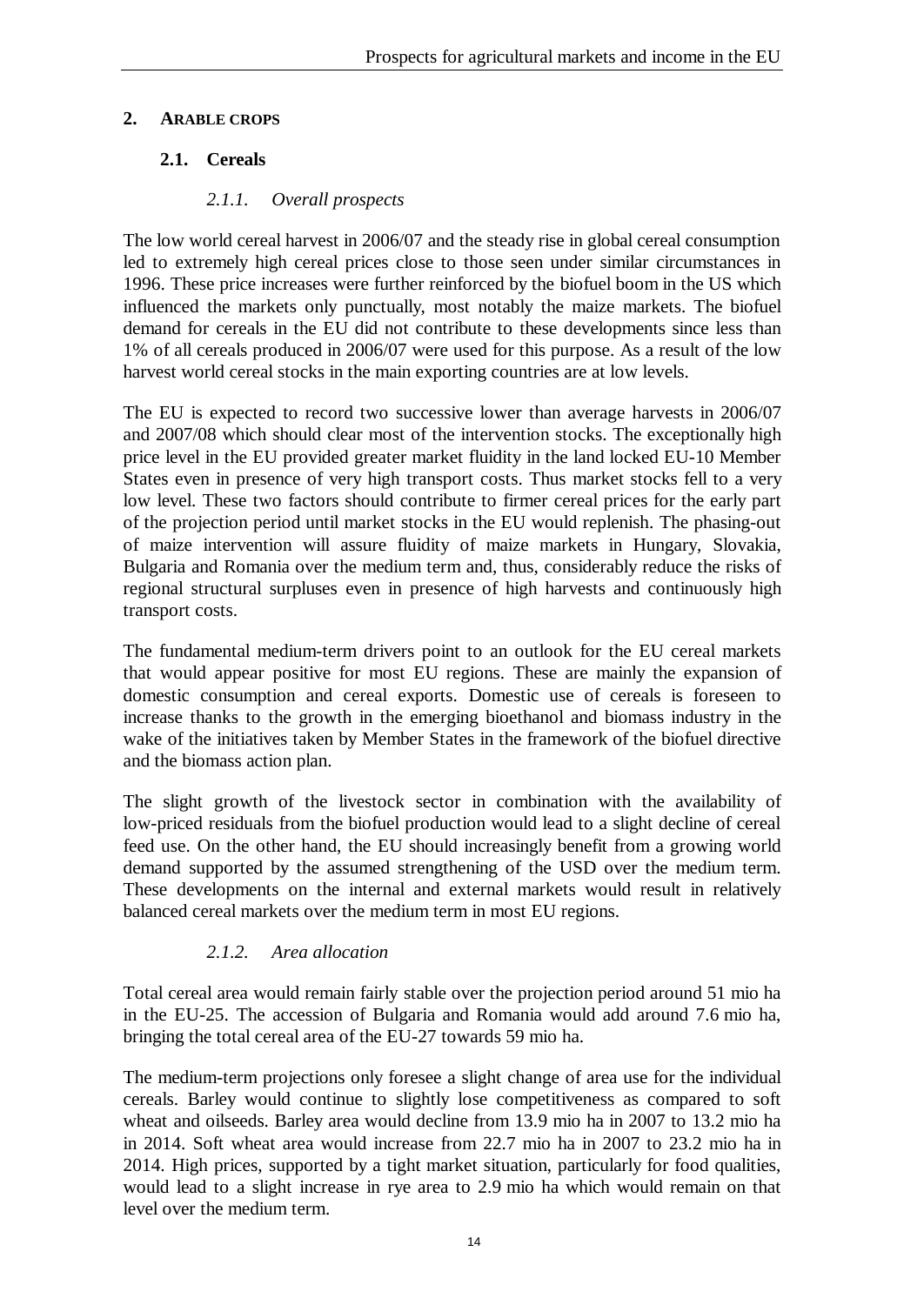The accession of Bulgaria and Romania increased the maize production potential by a third, i.e. bringing an additional 3.1 mio ha. The favourable prospects for maize profitability in the four main new maize producing Member States would lead to a slight increase of total maize area of the EU-27 from 8.6 mio ha in 2007 to 8.8 mio ha in 2014, despite the introduction of set-aside in 2011 and 2014 in the EU-10 and EU-2 respectively. The gradual phasing-out of maize intervention until 2009 would lead to a short-term drop of around 0.3 mio ha in maize area, mainly in Hungary and Romania, when compared to the continuation of maize intervention.

Set-aside area gradually increased up to 7.2 mio ha in 2006, of which 4 mio ha came from compulsory set-aside. From 2011 onwards, the EU-10 should add 1 mio ha of mandatory set-aside when they shift from the Single Area Payment Scheme towards the regional Single Payment Scheme. Bulgaria and Romania would contribute for a further 0.5 mio ha of mandatory set aside from 2014. The extension of the SAPS in the concerned EU-10 Member States by two more years would lead to an additional annual production of 4.5 mio t of cereals in the EU-10 in 2009 and 2010 and about 1.5 mio t in Bulgaria and Romania in 2012 and 2013. The increasing demand of feedstock from the biofuel and biomass sector would likely favour the production of cereals for energy purposes on mandatory set-aside land in intensive production regions by the end of the projection period. Two main factors might weaken the efficiency of set-aside as supply control instrument over the medium term: (1) the introduction of the SPS which allows exercising set-aside on eligible but non cereal, oilseed and protein crop area as well as (2) the tradability of set-aside rights which might lead to the move of set-aside land into less productive areas.

The reform of the sugar Common Market Organisation would entail an increase of cereal and oilseed area of approximately 0.5 mio ha after the transition period finishing in 2009 and consequently a reduction in the area devoted to sugar beet production from 2.2 to 1.7 mio ha. The expected strong expansion of bioethanol production from sugar beet is expected to contribute to a stabilisation of the total sugar beet area, particularly in the most competitive sugar production regions. Of this 0.5 mio ha additional area for cereals, oilseeds and protein crops, about 0.3 mio ha would be allocated to oilseed production, 0.1 mio ha to soft wheat production and about 0.1 mio ha to maize. The impact of the sugar reform on cereal production therefore appears relatively limited to an additional production of around 1.3 mio t of cereals (0.6 mio t of soft wheat and 0.7 mio t of maize). Rapeseed production would also increase by 1.1 mio t.

## *2.1.3. Cereal yields*

Cereal yield growth until 2014 would show a more modest pattern than earlier projections suggested, with an average annual growth estimated at approximately 0.8 % between 2007 and 2014. Cereal yields in the EU-25 would increase from 4.7 t/ha in 2006 to 5.1 t/ha in 2014. In 2014 average cereal yield would reach 6.1 t/ha in the EU-15 while they would stand at 3.7 t/ha in the EU-10. In Bulgaria and Romania cereal yields are presently at 3 t/ha and would then slightly increase to 3.1 t/ha at the end of the projection period. Despite on-going restructuring, particularly in Romania, production would remain below its potential.

The underlying yield trend linked to technical progress in cropping as well as to new varieties would stand at 1.1 % per year in the EU-12 whereas the EU-15 should exhibit lower growth of some 0.5 % per year. Maize yields would see a modest growth of 0.4 %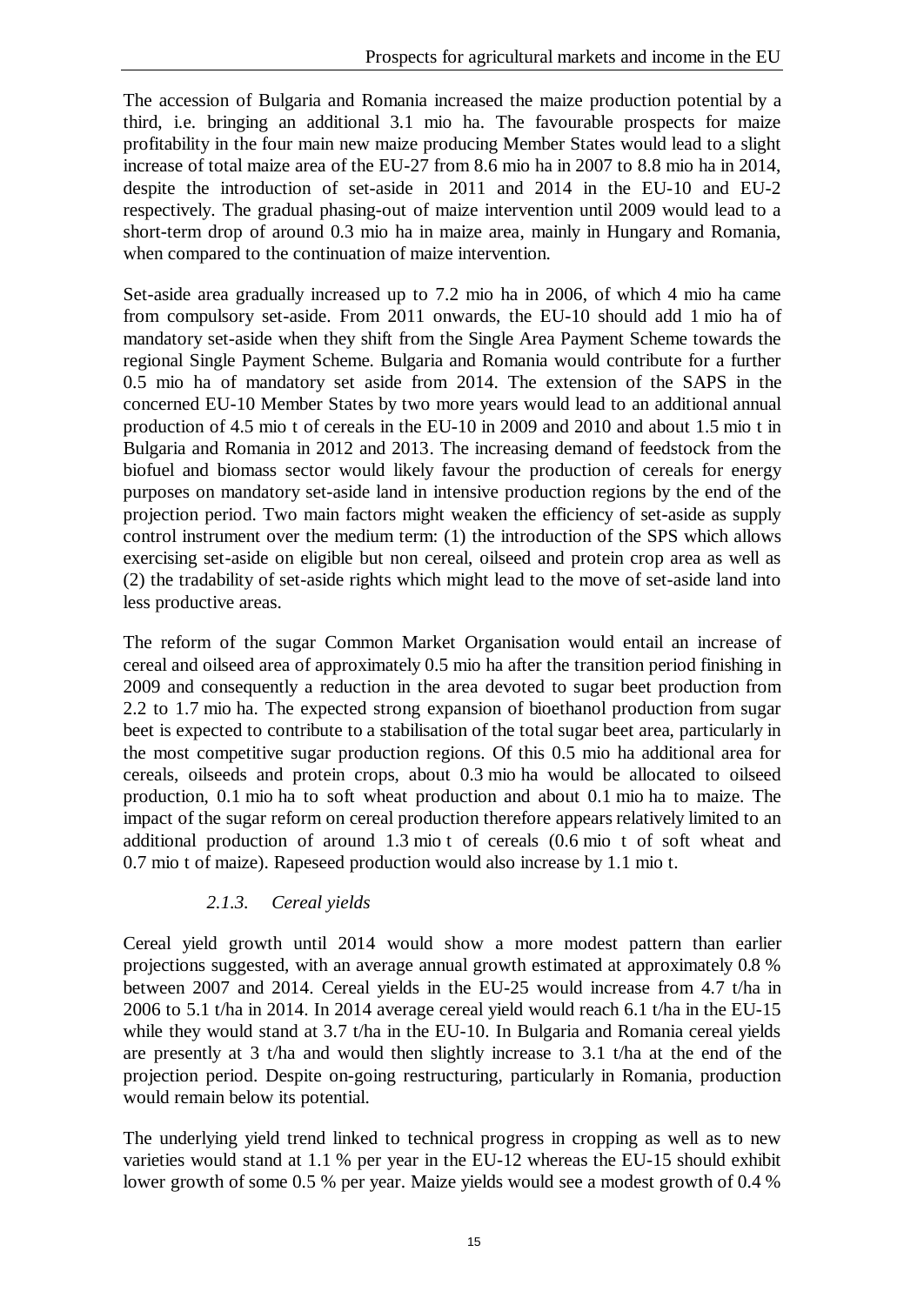per year, with yields appearing to remain virtually stable in the main producing regions in the western part of the EU.

The analysis of the yield growth trends between 1980 and 2006 shows a differentiated pattern between northern and southern as well as western and eastern Member States and most notably between the 1980s and the period between 1995 and 2006. Yield growth in the EU-15 slowed down considerably over the last decade. This could suggest that production is at the technological frontier even in the most competitive regions. Therefore, future annual gains in yields would appear limited. Apart from the limited gains from technological progress through the introduction of new varieties, the other main factors contributing to this development include the impact of higher production standards as well as increasing constraints on resources such as water availability in southern EU Member States. However, in the EU-12, yield growth had picked up shortly before and after accession, though at significantly lower rates than a fully fledged catch-up process would suggest (on account of the slower than expected structural change).

#### *2.1.4. The development of cereal prices*

The favourable conditions on world markets as well as the increasing domestic demand should favour higher cereal prices in nominal terms than in the past decade. However, despite the hikes in 1983, 1989, 1995, 2003 and 2006 cereal prices should continue their trend of real decline over the medium term, which is pointing to the fact that production is increasing faster than demand, despite frequent price hikes due to adverse weather conditions Already world prices in 2007/08 should reach a lower level than in 2006/07 thanks to the expected higher harvests in major exporting nations most notably in the US and Australia.





The price hikes seen for maize should slow down because of the expected record harvest and the lower growth of maize ethanol production capacities in the US according to the analysis of OECD and FAPRI. The latter is due to the decreasing profits for the US ethanol industry. The bioethanol production in Europe, which currently has a marginal share in domestic use, would only influence the domestic markets over the medium term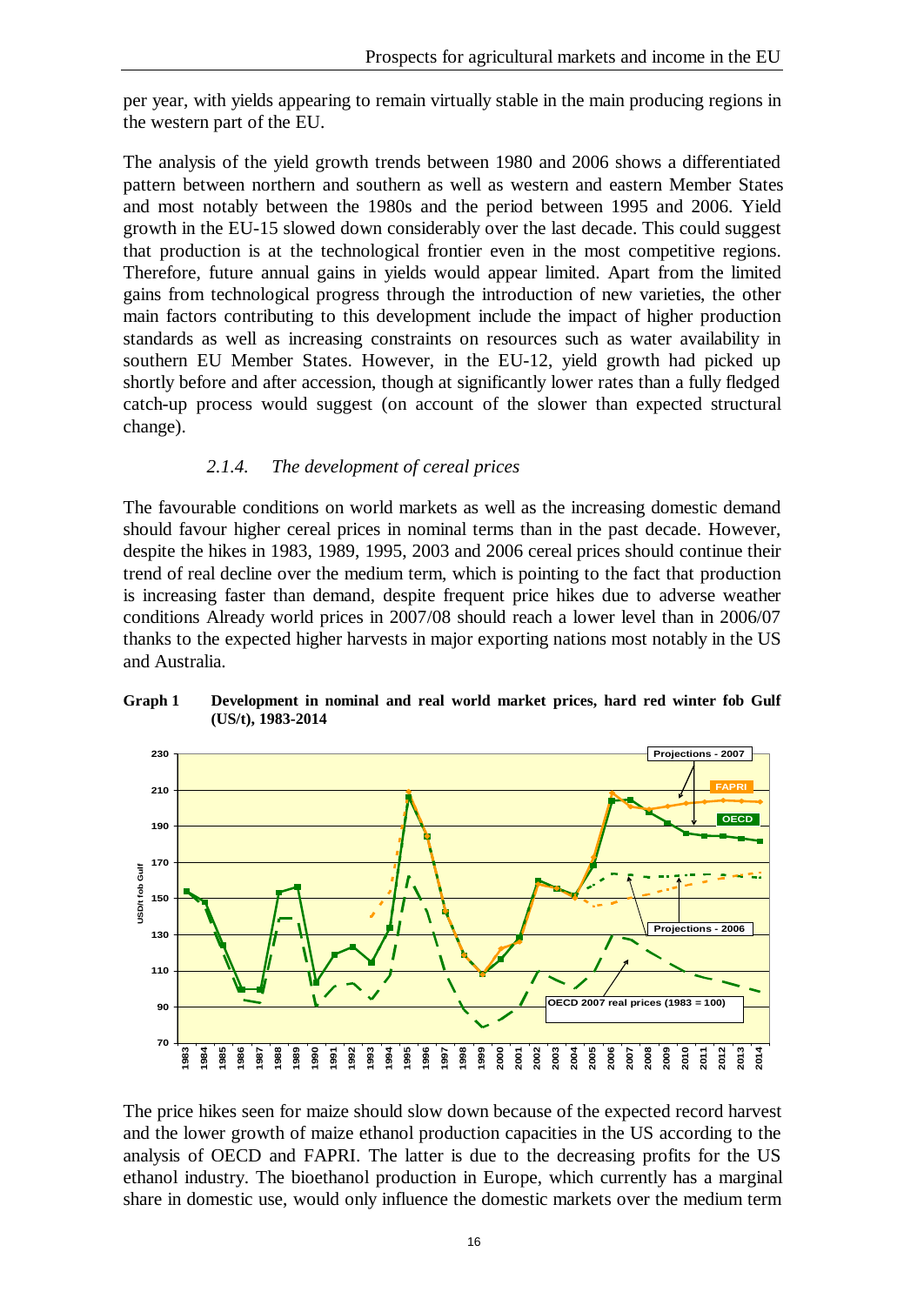(balanced however by the emerging second generation technologies at the end of the projection period).



**Graph 2 Development in nominal cereal prices in the EU (EUR/t), 1991-2014**

Price levels in the EU reached very high levels in 2006. The higher but somewhat below average harvest expected in 2007 should already lead to a lower level of prices during that marketing year. Soft wheat prices in the EU would exhibit an increase after an initial drop in 2007 and 2008 mainly due to the picking-up of domestic demand in the EU as well as good export opportunities thanks to the assumed weakening euro and the relatively high levels of world maize prices. The phasing-out of maize intervention would assure the fluidity of internal maize markets. Average EU-15 price levels would reach 160 euro/t at the end of the projection period and prices would reach 110 euro/t in Hungary with similar levels in Slovakia, Austria, the Czech Republic, Bulgaria and Romania. Market prices for rye would stay firm and follow the development of breadmaking wheat prices, thus reaching levels of 130 euro/t by 2014. The increasing competition between maize and barley in key western European feed markets would constrain the potential increase barley prices over the medium term.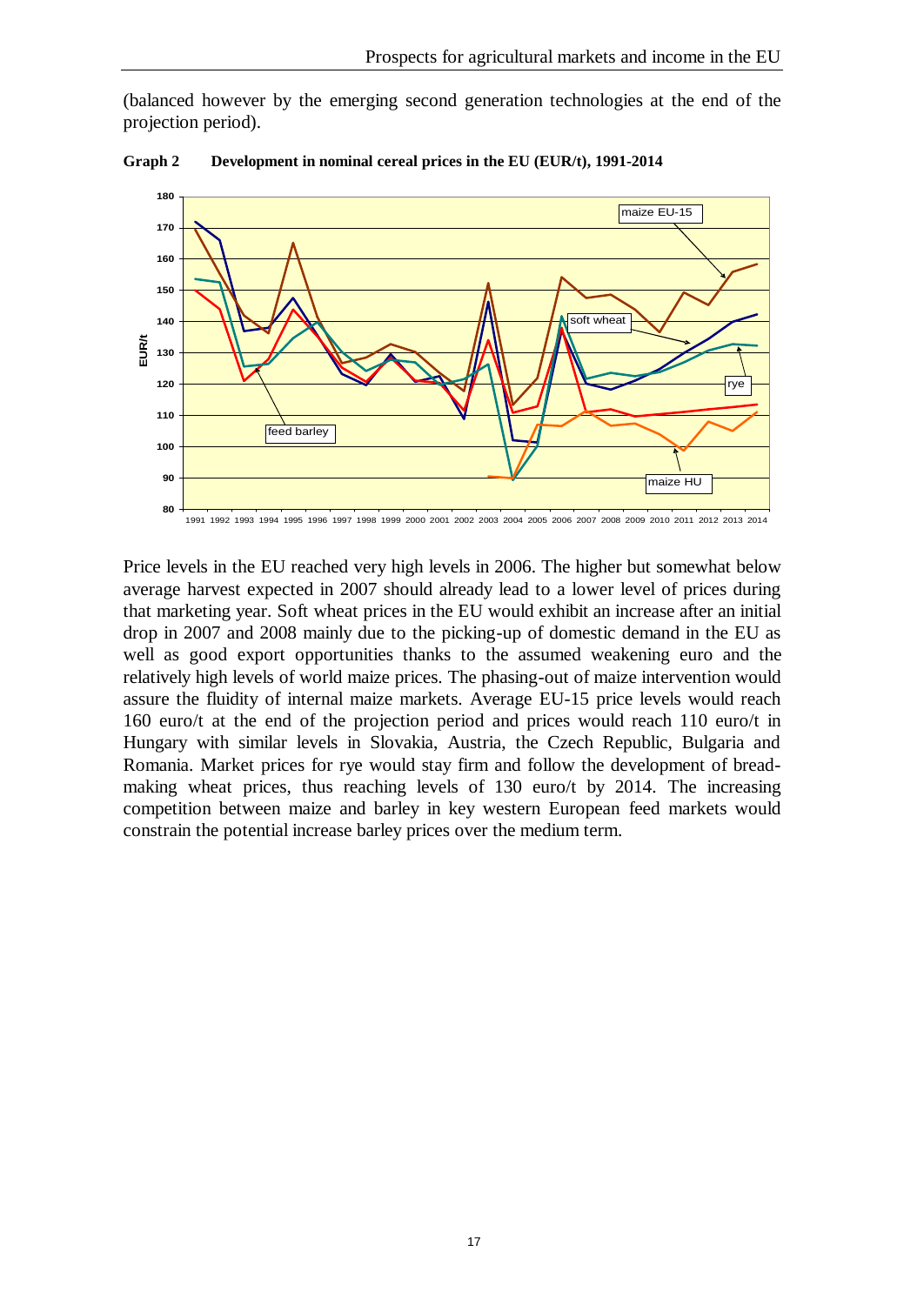## **How do high cereal prices influence consumer prices?**

This box compares consumer and agricultural producer prices over the last seven years and attempts to examine the degree of transmission of price changes along the supplychain, notably between the producer and consumer stages. It also takes reference of two external studies carried out in 2003 for the European Commission on price transmission and concentration in the food chain<sup>2</sup>.

## **High agricultural prices are only partially felt in consumer prices …**

The prices in agriculture are more volatile than consumer prices even on an aggregate level, with peak prices in the last seven years recorded in 2004 and in 2007 (coinciding with low world cereal harvests and high world cereal prices). Over the last seven years agricultural producer prices tended to slightly decline in nominal terms and more strongly in real terms, while consumer prices in general and for food steadily increased in nominal terms (as well as slightly in real terms for the food price index).

The fluctuations of agricultural producer prices are not fully felt in consumer prices for the following reasons:

- The share of agricultural raw materials in food production costs tends to decrease with degree of manufacturing. More decisive for the costs are labour, capital and energy prices (as shown in graph 3).
- The competitive structure of the food supply-chain, including the concentration in retailing and processing, in some food sectors and countries may induce price transmission from consumer prices to agricultural prices rather than the opposite.
- Over the medium- to long-term there is no significant evidence of partial transmission of price changes between the farm and consumer levels, although this may happen in the short run.
- Increasing household income causes consumer behaviour to change: a steadily declining share of income is spent on food, though nominal spending still increases. The weight of food in the consumer price index of the EU is 13.9 %, that of bread 2.5 % and of meat 3.6 % in 2007. These numbers correspond to average spending patterns in the EU.
- The quantity of agricultural raw materials consumed increases less than expenditure on food, with increasing consumer preferences for higher value-added food.
- Agricultural producer prices followed a long-term trend in declining in real terms.

 $\overline{a}$ 

<sup>2</sup> AgraCeas, 2003, "*Study on price transmission in the Agro-Food Sector*" 2003, and University of Bologna, 2003 "*Concurrence et concentration dans le secteur agro-alimentaire*".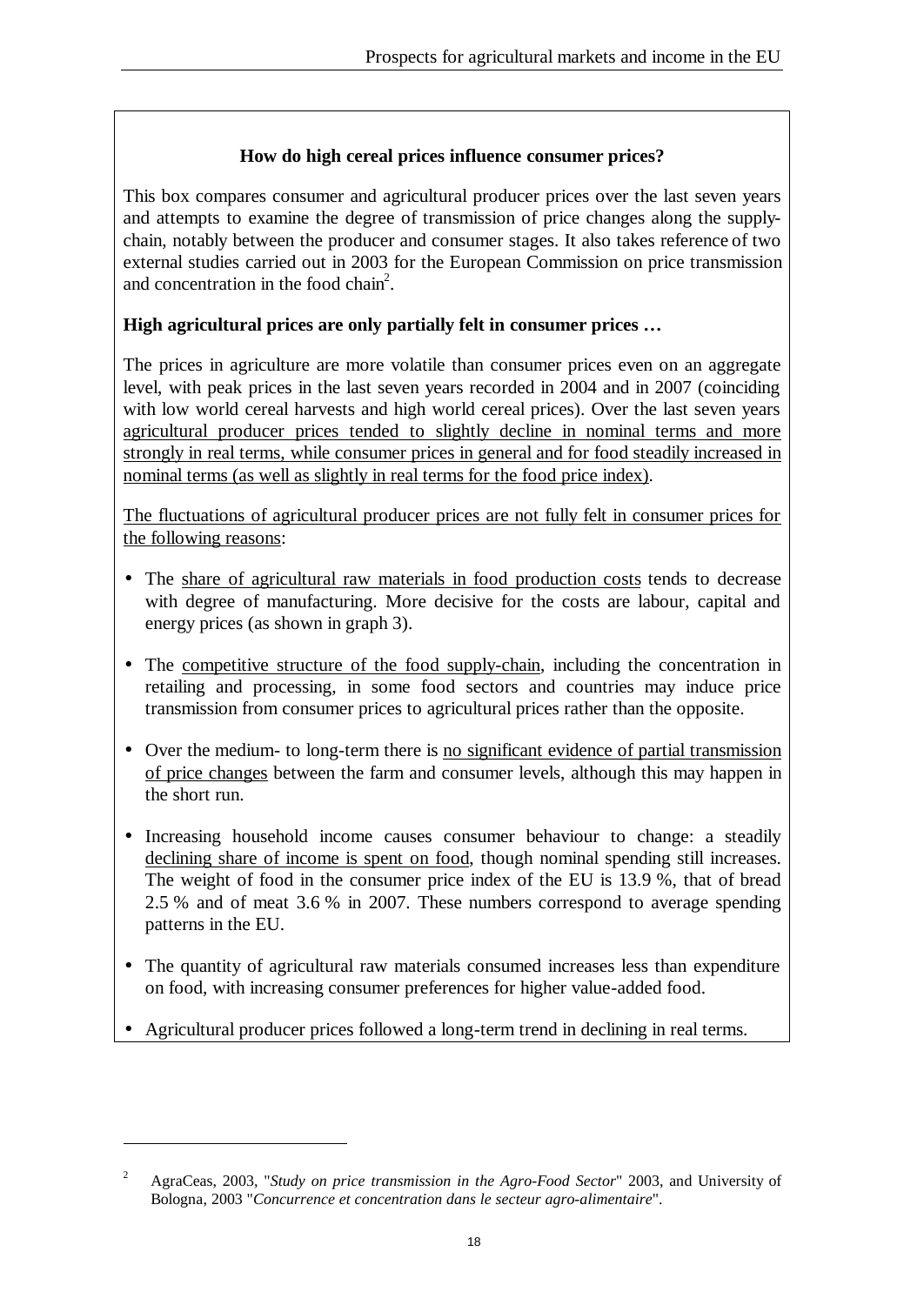#### **… with bread prices almost not influenced by fluctuating cereal prices ...**

Only extreme peaks in prices tend to lead to slightly higher consumer prices. The main reason for this being the fact that the share of cereals in bread production costs is around 5 %. The main cost factors again are labour, energy and capital. Therefore, bread prices even increased in times of extremely low cereal prices like in 2002, 2003 and 2005. Nominal cereal producer prices benefited only to a limited extent from the increasing consumer prices for bread. In real terms however, producer prices of cereals have declined over the last seven years.

The 33 % increase of wheat prices between 2005/06 and 2006/07 lead to an increase of bread prices by 1.7 %. The impact of higher energy prices influences bread prices more significantly. Furthermore, the impact on the overall inflation should be marginal as the weight of bread in the consumer price index is about 2.5 %.

#### **… in contrast to producer prices for animals and meat consumer prices ...**

Changes in cereal prices are more directly reflected in the producer prices for animals owing to the high share of feedstuff in the costs of producing animals. The cost share of feedstuff is about 50 % to 70 % in pork and poultry in production costs. However, animal prices tend to react with a delay. Consumer prices of meat saw a steady increase over the last seven years to almost about the same as the trend in nominal producer prices for livestock. Price fluctuations at producer level were felt at consumer level, though not fully.

The share of agricultural raw materials in meat consumer prices is about 40 %, meaning that labour, capital and energy costs are less influential than in the cereal sector. Furthermore, the potential asymmetry in the transmission of price changes between the producer and consumer levels need further investigation (e.g. meat prices could change less in case of a decline in animal prices than of an increase). Finally, the impact of higher meat prices has again little impact on total consumer prices because of the small weight of meat in the consumer price index (at 3.6 %).

#### **Graph 3: Development of nominal agricultural producer price indices and consumer price indices (CPI) in the EU (2000=100)**

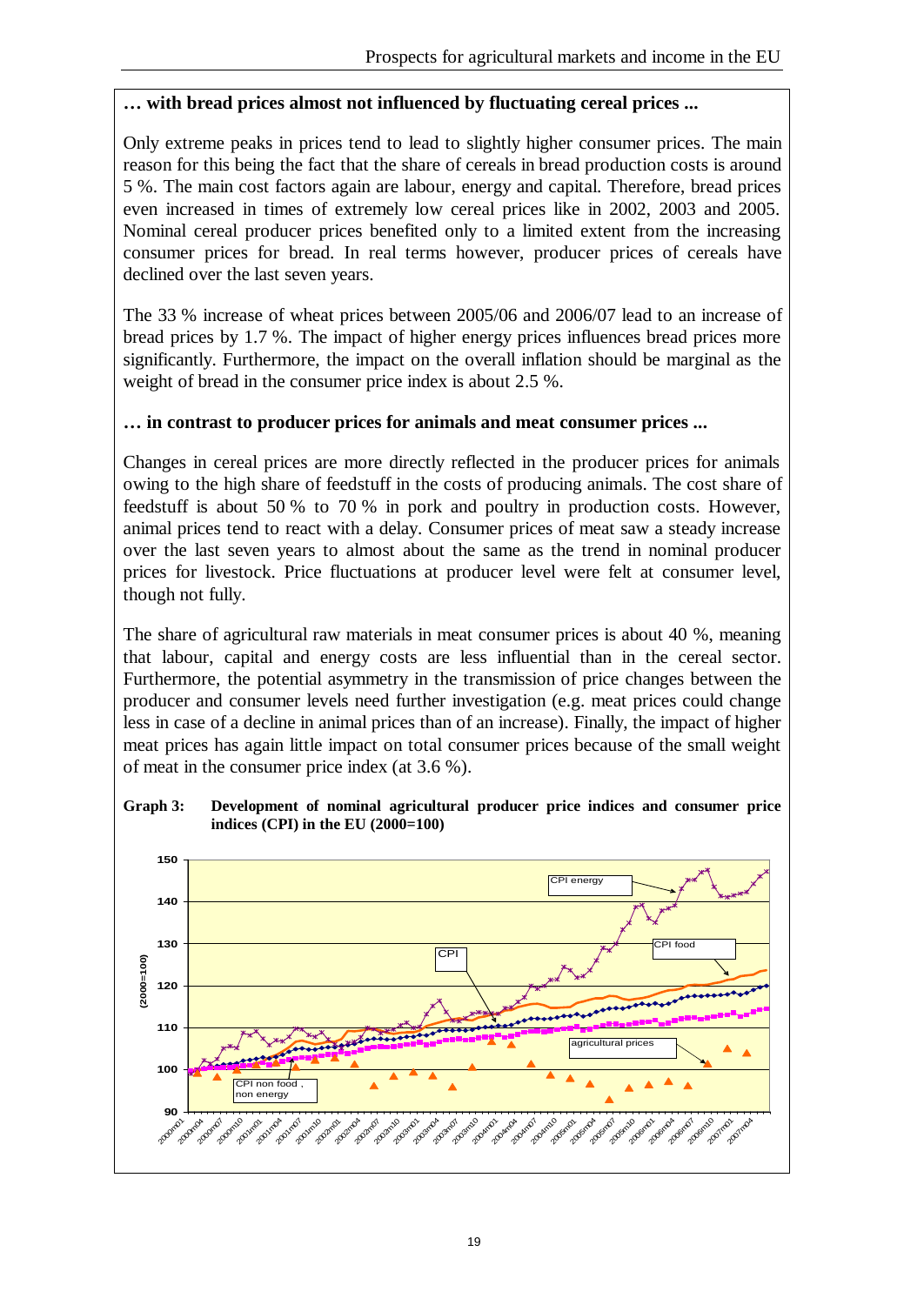#### *2.1.5. The EU cereal markets*

The relatively stable cereal area and the low yield growth should constitute important factors contributing to the relatively balanced situation on the cereal markets over the projected period for most of the regions in the EU. Cereal production in the EU-27 is expected to reach 300 mio t in 2014, i.e. an increase of 29 mio t from 271 mio t estimated for 2007. Most of this increase would come from wheat production which would expand from 129 mio t to 148 mio t over the projected period and from maize production which would increase from 54 mio t to 63 mio t. In contrast barley production would show a slight fall and then a stabilisation at 57.5 mio t in 2014 in line with the decline in area use mostly at the benefit of rapeseed area.

The accession of Bulgaria and Romania in 2007 would increase cereal production of the EU by some 17 mio t in 2007 which is below potential. Cereal production would then expand gradually to 25.4 mio t in 2013 thanks to the favourable market conditions, the access to the single market and the introduction of the CAP. The introduction of mandatory set aside in 2014 would reduce production by 1 mio t. Domestic use would gradually expand to 22 mio t in 2014 thanks to the anticipated restructuring of the livestock sector by 2011. Maize would contribute about half of the expansion of production and domestic use.



**Graph 4 Development in cereal markets in the EU (mio t), 1995-2014**

Domestic consumption of cereals would exhibit a 10 mio t increase over the projection horizon from 268 mio t to 278 mio t in 2014 thanks to the growth in the emerging bioethanol and biomass industry. Currently bioethanol processing is a marginal market outlet for agriculture which presently consumes 3 mio t and might expand to 4.5 mio t in 2007. The impact of the bioethanol demand would increase pace and about 19 mio t of cereals could be marketed via this outlet, following the initiatives assumed to be taken in the Member States. The phasing-out of the maize intervention could contribute to more favourable conditions for investments into the bioethanol industry in Hungary, Bulgaria and Romania. However, actual investments into biofuel activities in these regions materialise only slowly from the plans drawn up in recent years. Cereal demand for bioethanol production would increase by 15 mio t between 2007 and 2014. This strong development represents a significant upwards revision as compared to the January 2007 publication. These figures take into account the potential demand following the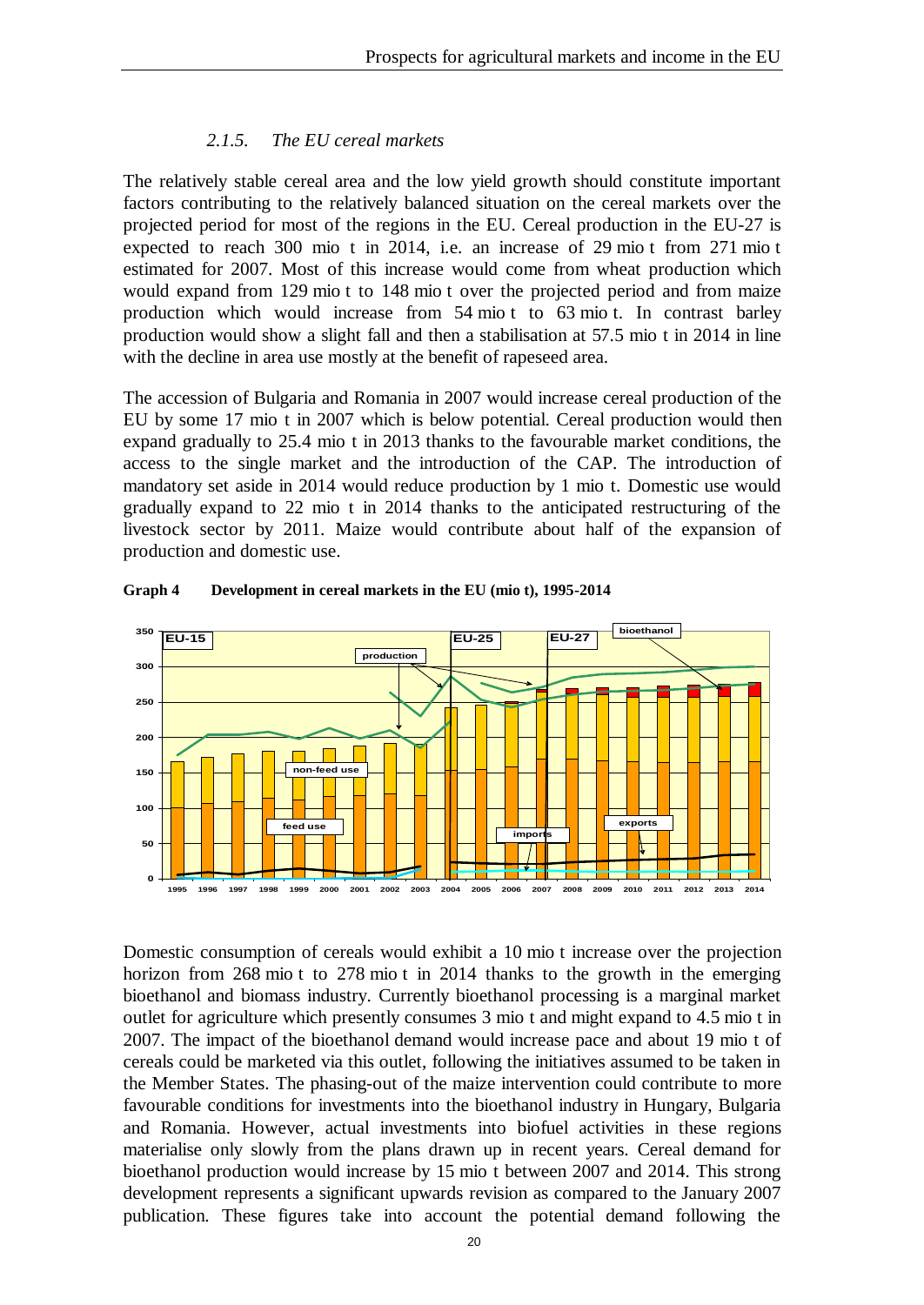implementation of the biofuel directive and are based on energy market projections of PRIMES, an energy market model of the European Commission in DG TREN. The incorporation rates would reach 3.6 % in 2010 and 5 % in 2014 (including biodiesel). By the end of the projection period it is likely that second generation biofuel technologies will become commercially viable and lead to a slow down in the cereal and sugar beet demand for bioethanol production.

Total cereal feed demand would gradually decline to 165 mio t towards the end of the projection period. Soft wheat feed use as well as that of barley would decline most and be increasingly replaced by biofuel demand. Several factors would contribute to these developments on the feed market: first, the increase in feeding efficiency will continue, in particular in the EU-12, resulting in lower feed use of cereals per ton of meat and livestock products than recorded in the past. Second, the overall increase in white meat and egg production in the EU is projected to be significantly lower than in the last decade. These developments on the meat markets owe to slower population growth and already high per capita meat consumption in most regions as well as a projected further decline for the EU market share on the world meat markets over the coming years. Thirdly, the relatively high cereal prices projected over the forecast period as well as the availability of cheap protein-rich residuals of biofuel production should favour higher protein feed use, particularly in pork, poultry and egg production.

Over the medium term changing price relations would also result in a significant change in the composition of cereal feed use. Barley would maintain regional competitiveness in feed use in the early part of the projection period in the western part of the EU. The increasing penetration of cheap maize from the land locked EU-12 Member States due to the phasing-out of maize intervention as well as because of relatively high prices for soft wheat following its increasing use in bioethanol production, maize feed use would become more attractive during the last two thirds of the projection period. The increasing availability of maize from the land locked EU-12 Member States would trigger a drop in prices in the western European maize markets from 2008 onwards. This development would take place at the expense of feed wheat and feed barley.

Bulgaria and Romania are expected to show a decline in feed demand following the restructuring of their livestock sector after enlargement. From 2009 onwards feed demand in these two countries would resume expanding and reach 18 mio t in 2014. Human demand would remain stagnant at 3.3 mio t due to the decline in population and despite the continuing strong income growth after accession.

Favourable perspectives on world markets would support an expansion in EU cereal exports over the medium term. Total EU exports would increase from an estimated 21 mio t in 2007 to 34 mio t in 2014. Soft wheat should notably benefit from these developments. The supportive outlook for world markets would be mainly based on the following factors: (1) the increasing imports of cereals from (North) Africa, Middle East and South East Asian countries; (2) the assumed strengthening of the USD against the euro; (3) the rapid expansion of cereal-based bioethanol production in a number of exporting countries that should enable the EU to expand its market share on the world market until 2014.

Under the political settings of the present WTO agreement and the bilateral trade agreements currently in place, cereal imports should remain fairly stable at around 10 to 11 mio t over the projection period. Particularly the recorded maize imports of 4 to 5 mio t in the last two years should decline again due to the increasing availability of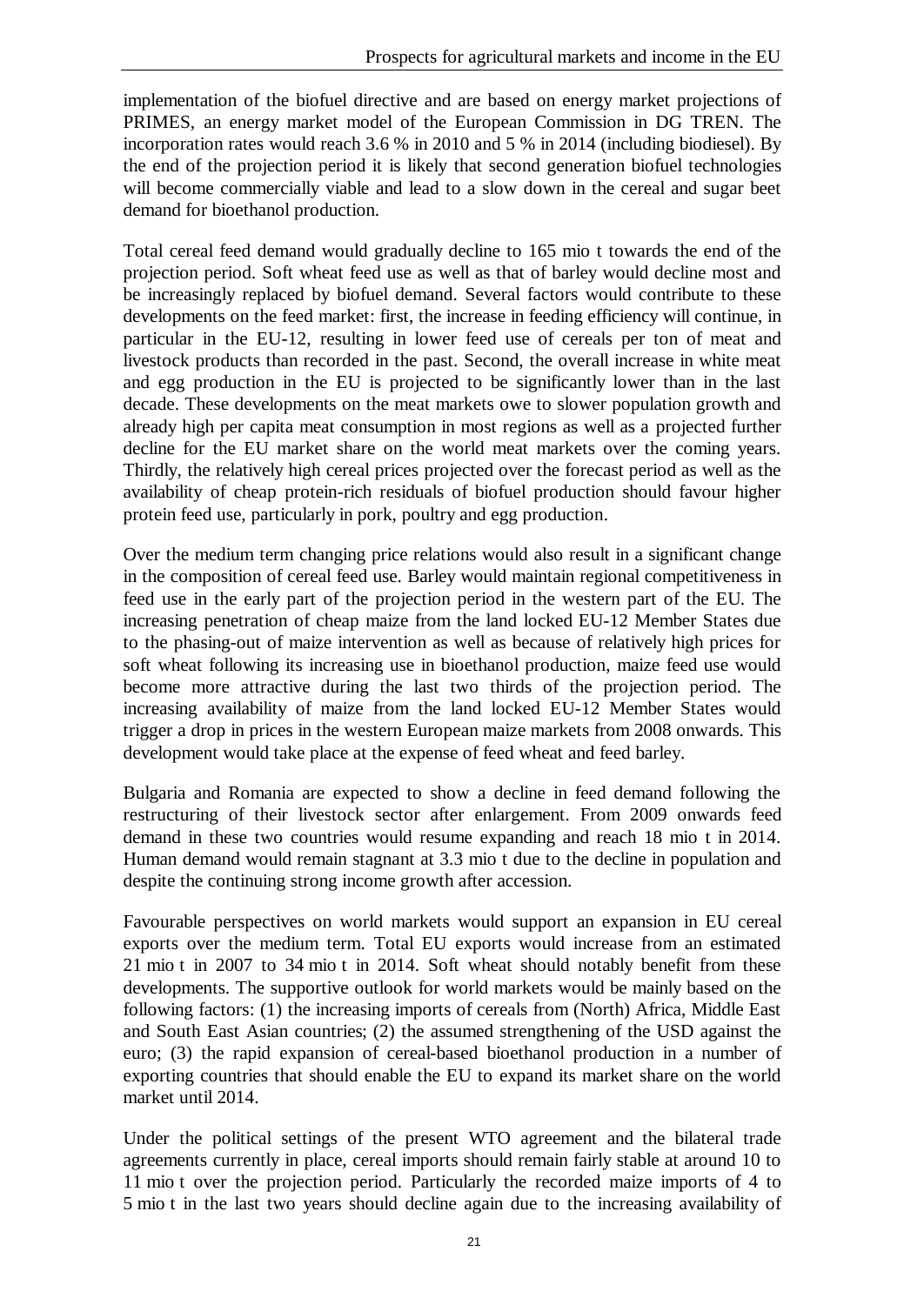maize of EU origin in the deficit regions in the northern European and eastern Mediterranean parts of the EU. The need for imports should further increase at the end of the period particularly after the assumed introduction of mandatory set aside in Romania and Bulgaria in 2014. However, the accession of Bulgaria and Romania should not significantly change the trade perspectives of the EU.





Cereal stocks in the EU should exhibit a marked fall in 2006 from 69.7 to 53.2 mio t in the EU-25. In the following years stock levels should continue to stay around that level in the EU-27 before gradually increasing and stabilising at 60 mio t by 2014. Most EU regions are expected to show rather favourable conditions with rapidly declining stocks (notably public stocks) thanks to the lower harvest in 2006 and in 2007 as well as expanding domestic use, lower yield growth and an increasing participation in world markets. The phasing-out of the maize intervention would significantly reduce the risks of structural surpluses in presence of high harvests in Hungary and Slovakia as well as Romania and Bulgaria over the medium term. However, the crowding-out of barley and soft wheat in feed use by maize could lead to increasing stocks in the western parts of the EU (barley) and in the land locked EU-12 Member States (soft wheat).



**Graph 6 Regional distribution of public stocks in the EU (mio t), 1995-2014**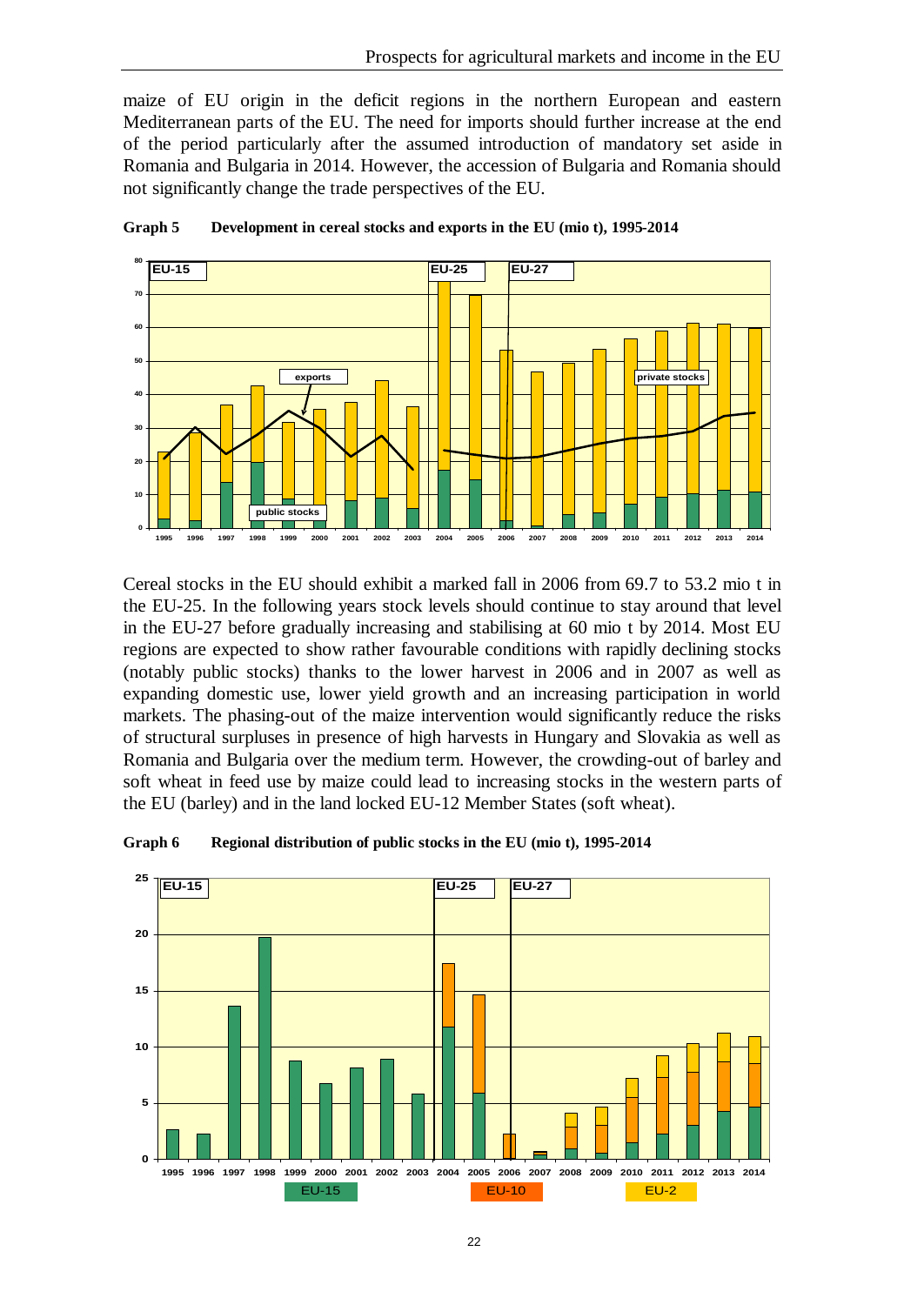Public stocks of cereals fell from a peak of 17.4 mio t in 2004 to 14.6 mio t in 2005 and reached 2.2 mio t in 2006. The expected low harvest in 2007 as well as the phasing-out of the maize intervention should keep stocks growing only gradually to 11 mio t in 2014. The regional distribution of public stocks would be more evenly spread between in the different parts of the EU due to the phasing-out due to the phasing out of the maize intervention. However, risks of increasing stocks still remain for barley in Germany in case of higher harvests than projected as well as for wheat in the EU-12 due to infrastructure problems and related high transport costs.

In summary, the medium-term prospects for cereal markets for the EU-27 should remain moderately positive for the majority of regions in the EU as the impact of the CAP reform, the phasing out of maize intervention, the moderate prospects for yield growth, the emerging bioethanol market as well as the expected gradual integration of Bulgaria, Hungary, Slovakia and Romania into the single market in combination with more favourable conditions on world markets are projected to globally ensure the balance of cereal markets until 2014.



#### **Graph 7 Composition of public stocks in the EU (mio t), 1995-2014**

#### **2.2. The EU oilseed markets**

The medium-term prospects for the EU oilseed market are expected to be supported by productivity increases, the favourable developments projected for world markets (fuelled by continuous positive trends for global demand of vegetable oil) and - more importantly - the increasing demand for biodiesel in the EU. The recent growth in the use of rapeseed oil for biodiesel production has pushed up the market potential for rapeseed and rapeseed oil in Europe. For the first time in 2005 the non-food use of rapeseed oil became more important than the food use.

These developments should provide further incentives for increasing rapeseed production as well as for increasing imports of rapeseed oil as observed in recent years. Rapeseed oil prices reached record levels in the last two years and are bound to further increase. Rapeseed prices on the other hand increased only modestly. One of the reasons for that is the shortage of crushing capacities in the EU. The recent increase of crushing facilities as well as the expected strongly increasing demand for biodiesel should lead to a better transmission of rapeseed oil and rapeseed meal prices to rapeseed prices than in the past. The projections include the recent trends in biodiesel demand and increase of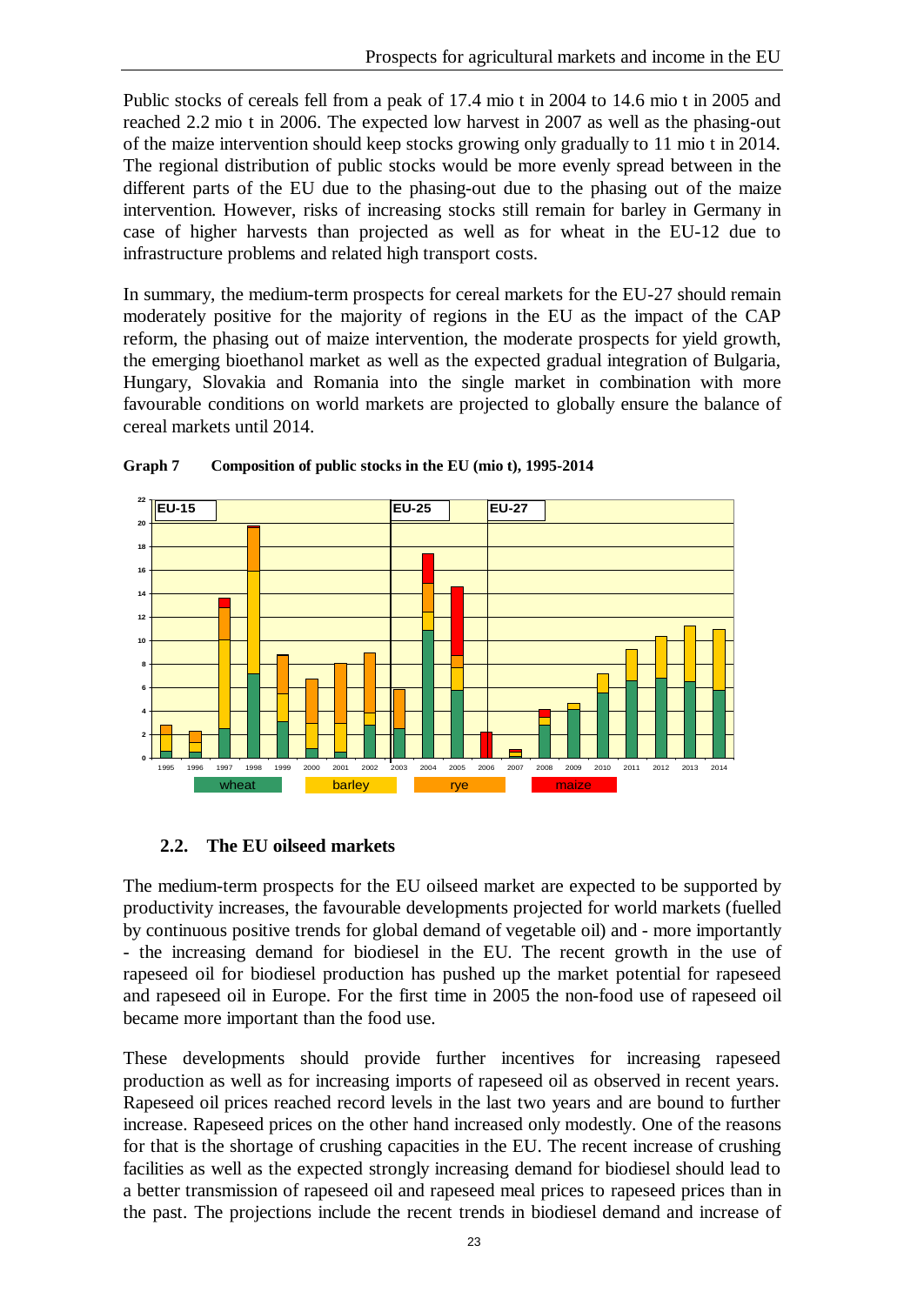production capacities until 2014. The expected ongoing trend of allocating crushing and biodiesel production capacities in the EU should lead to an increase of oilseed imports.

Total oilseed area of rapeseed, sunflower seed and soybean bottomed out in 2002 at 6.6 mio ha before increasing to 7.0 mio ha in 2004 (of which 0.8 mio ha as non-food oilseeds on set-aside land). In 2005 oilseed area fell to around 6.8 mio ha of which 0.8 mio ha of oilseeds on set-aside land. In 2006 oilseed area increased to 7.4 mio ha. The accession of Bulgaria and Romania adds a substantial production potential of 2 mio ha, most notably for sunflower seed. The very favourable medium-term perspectives on the oilseed markets should lead to a steady increase in harvested area to 10.3 mio ha by 2014. The non-food oilseed area is expected to remain stable at 0.8 mio ha in 2014 due to the constraints imposed by the Blair House agreement (with a maximum of 1 mio t of soybean meal equivalent). From 2009 onwards the expansion of rapeseed area appears constrained by the rotational limits reached in most of its producing regions. New varieties of sunflower seed could widen market opportunities for biodiesel as well, though the yield potential of this oilseed seems limited due to the constraining water availability in the main producing regions.

Total oilseed production stood at 19.7 mio t in 2005 and reached 20.1 mio t in 2006 in the EU-25. Romania and Bulgaria would add 4.3 mio t in 2007. Production in the EU-27 would thus reach 26.2 mio t. Production is estimated to increase to 34.6 mio t supported by the expansion in oilseed area and the strong growth in rapeseed yields (1.8 % per year). Rapeseed production would account for most of the growth as sunflower and soybean seed production should remain relatively stable. Non-food oilseed production on set-aside land would also expand slightly from 2.6 mio t in 2006 to 3.1 mio t in 2014. Any further increase of non-food oilseed production on set-aside land remains constrained by the Blair House agreement which effectively limits the total oilseed production potential of the EU.

Domestic demand is foreseen to expand by a further 18 mio t between 2007 and 2014 to stand at 66.6 mio t (mainly for rapeseed, followed by soybeans). This increase of domestic use would be supported mainly by the growing biodiesel demand which would increase by 9 mio t to 20 mio t in 2014. Imports of rapeseed oil and biodiesel would increase as well as the blending with other vegetable oils over the projection period in order to meet domestic demand. However, most of the crushing would take place in the EU. The production of rapeseed in Ukraine and in Russia could develop to be a viable source for imports. Biodiesel production in the EU would double between 2007 and 2014.

## **2.3. The sugar market**

The reform of the sugar market affects the economic framework for sugar beet production and processing in two stages: (1) the transition phase until 2009/10 with a stepwise reduction of the reference prices, the offer of aided restructuring and phasing-in of increasing import rights for the least developed countries in the framework of the EBA initiative; (2) the complete opening of the EU sugar markets for EBA imports as well as restoring competitiveness of European sugar production from 2010/11 onwards. A restructuring of the sugar industry and sugar beet production would follow the relative regional competitiveness, if market signals would be the main driver of restructuring.

The competitiveness of regions is related to production costs for sugar beet, structure of the processing industry and transport systems. The competitive production regions are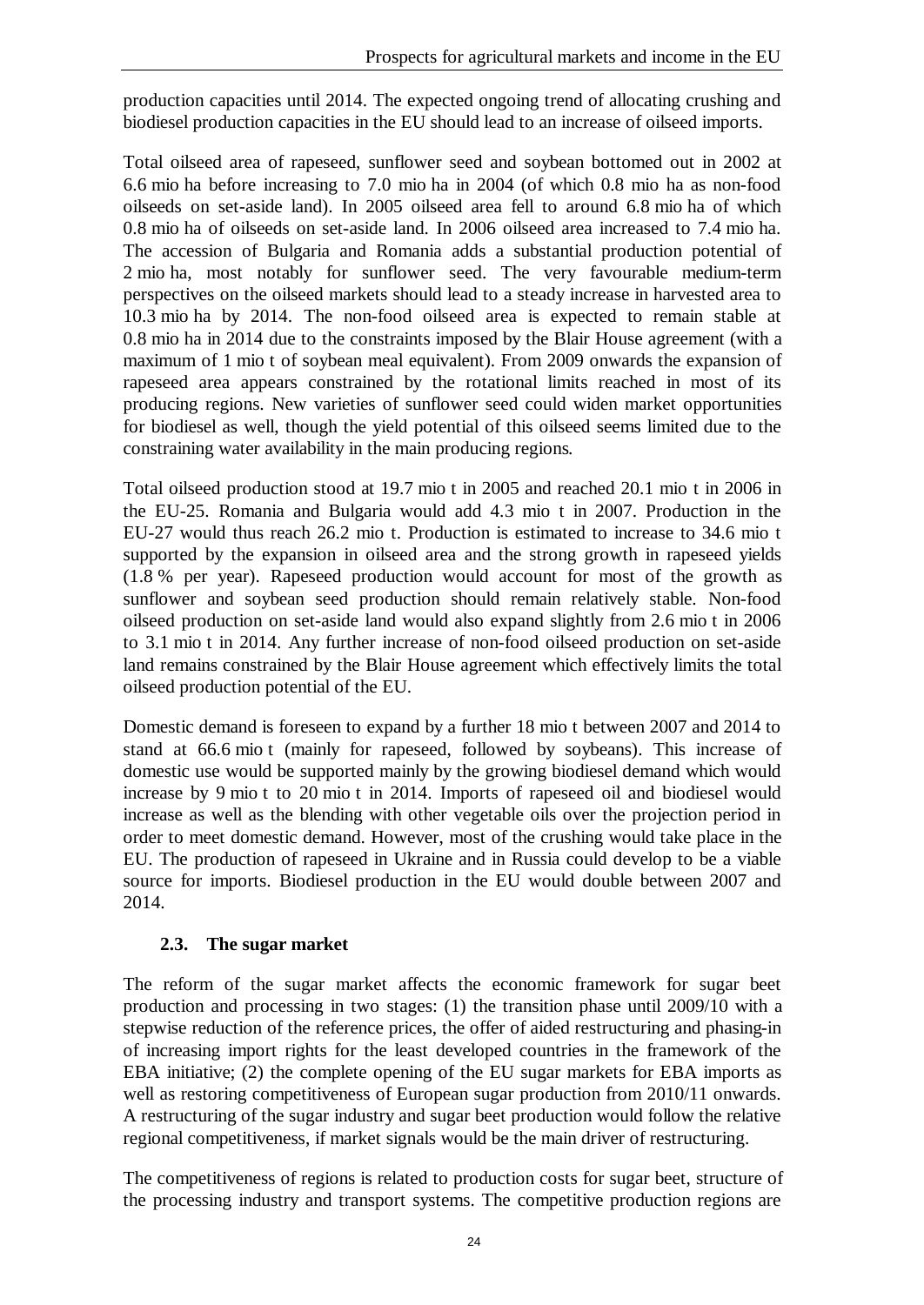mostly located in France, Belgium and parts of Germany. These regions appear suitable also for biofuel production from sugar beet and would be suited to keep most of their present sugar beet production, if processing industries remain competitive.

However, the production costs of sugar beet is just one factor of competitiveness of the supply chain and could be offset by economies of scale in the sugar processing industry, like in the case of southern regions in the UK vs. Ireland. The latter has slightly lower levels of sugar beet producing costs. Nevertheless the limited scale of Irish sugar beet processing is the limiting factor for its competitiveness.

Low production costs can be found in Poland, the Czech Republic Slovakia and Hungary. Moreover, sugar processing saw significant investments in the past. Therefore, adjustments should take place rather on the basis of considerations of scale and structure of regional sugar production.

Many of the medium-term perspectives would be defined by the pace of restructuring in the short term because it determines who would bear the costs of adjustment and how much structural burden would be carried forward, i.e. within the transition period until 2009 where restructuring funds would cushion the change or after the transition period when costs would have to be taken on by industry and sugar beet farmers themselves. Nevertheless, over the short to medium term sugar beet production can be expected to decline in the least competitive regions of the EU. Such a restructuring would boost the competitiveness of the European sugar and beet ethanol industry, if restructuring is left to market considerations and not to across the board quota cuts on a temporary or permanent basis.

The restructuring would be accompanied by the creation of sustainable new market outlets for sugar beets and beet sugar marked by gains in competitiveness in mainly three areas:

- (1) Beet sugar would increasingly gain in competitiveness relative to the isoglucose production from cereal starch following the stepwise implementation of the reform of the sugar market;
- (2) The recent initiatives taken by the European Commission and Member States in order to foster energy security and increase green house gas savings in the context of the Biofuels Strategy could have positive medium-term effects for sugar beet markets with a significant potential. Beet growers in the most competitive regions of the EU, most notably in France, Belgium and Germany would benefit from this trend and find additional market outlets. The size of the future bioethanol production from sugar beet is not yet clear as it depends on future investments decisions but could cover an area of up to 250 000 ha;
- (3) Over the next seven years world market prices for sugar might stand at a relatively high level in relation to the surging world bioethanol demand as well as to the lower level of EU exports than in the past. This could have positive implications for the competition of imports and domestic production in EU markets.

The pace of restructuring of the EU sugar sector would determine how much and when it will profit from these positive medium-term factors. The sugar market projections take these positive as well as some negative medium-term driving factors into account as judged from current conditions and knowledge. Most notably these are: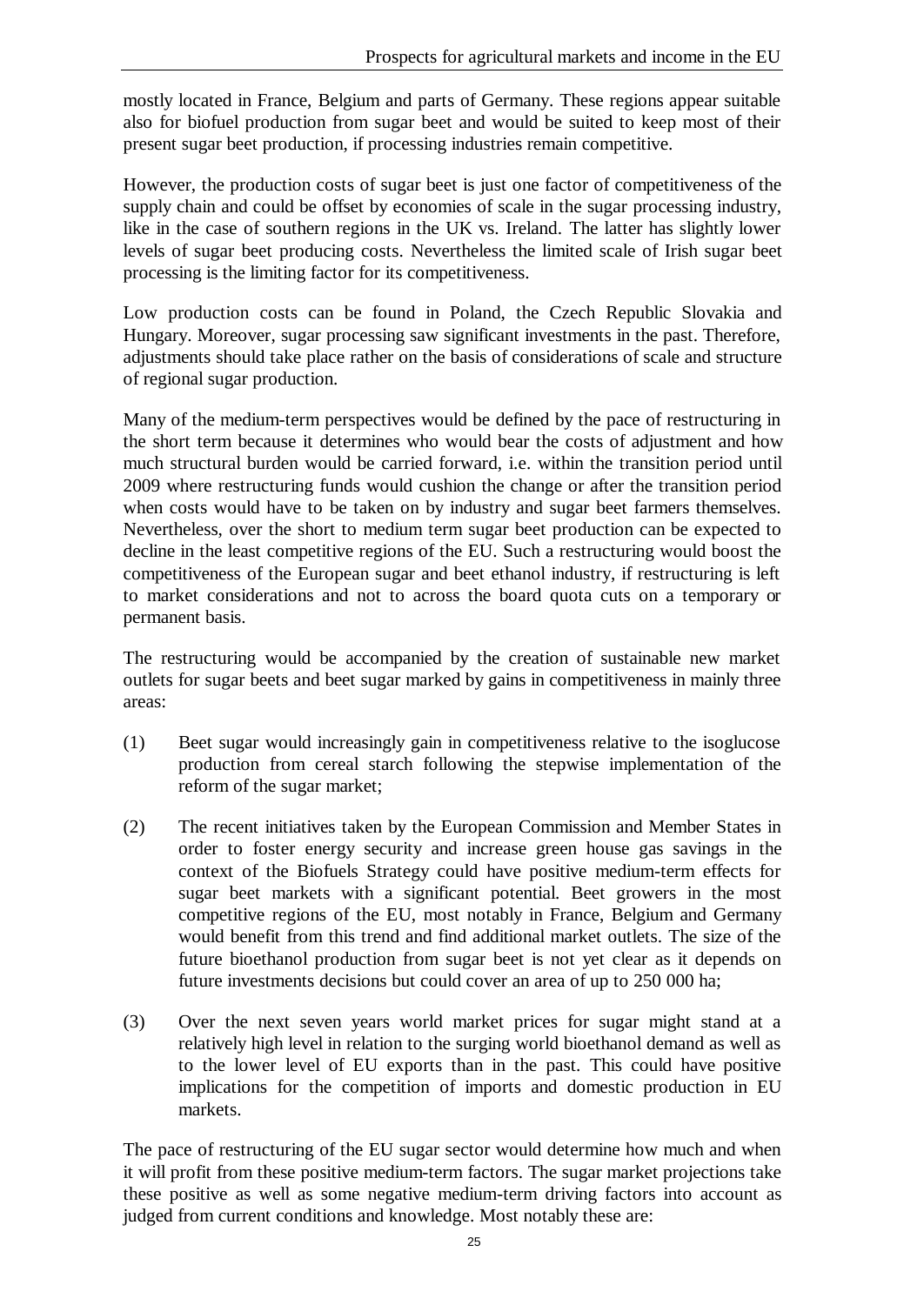- the slow uptake of restructuring, estimated for this analysis at 500 000 t for 2007/08;
- the expanding biofuel demand;
- the accession of Bulgaria and Romania adds an import quota of 530 000 t;
- the stepwise increase of the EBA imports over the medium term as well as the assumption of a sufficient competitiveness of sugar production in the concerned exporting countries;
- the binding limit of the WTO export quantities for sugar of 1.3 mio t of unprocessed sugar;
- export and import figures do not display sugar in processed commodities.

The analysis carries important limitations: projections were made for sugar beet in white sugar equivalent only and include explicitly the bioethanol demand. Isoglucose markets from cereal starch were not included into the balances but treated in other commodities such as maize. In deviation to reality and due to technical constraints, the projection year 2006 (marketing year 2006/07) is taken as a normal 12 months campaign and not the exceptional 15 months period fixed for 2006/07.

The temporary withdrawal of 2 mio t of sugar quota in 2007/08 would limit the production potential in that year. The regional distribution of the cut takes positively into account those regions which already used the restructuring fund. However, out of quota production in 2007/08 slightly increased as well such that the total production figure for the production of beet sugar equivalent decreases less than the temporary withdrawal of quota. This temporary step already reduces total market stocks of sugar by 0.8 mio t to 7.3 mio t. This figure still appears very high when compared to a domestic use of 18.6 mio t in the EU. Therefore, further restructuring efforts would be necessary in order to reduce the downward risks for sugar markets in the EU.

The projections foresee a gradual reduction of sugar beet production to 16.6 mio t in 2009 from 20.3 mio t in 2005. The post-2009 period would see a further fall of production to 15.6 mio t in 2014. The emerging biofuel production would contribute to stabilise sugar beet production despite the significant price pressure for the beet sugar market due to the slow restructuring and the accumulated high levels of stocks until the end of the transition period in 2009. The sugar beet area would fall from 2.2 mio ha in 2005 (excluding Bulgaria and Romania) to 1.7 mio ha in 2014 in the EU-27.

Domestic use of sugar beet would increase from 16.2 mio t and 17.8 mio t including Bulgaria and Romania in 2005 to 20.9 mio t in the EU-27 by 2014. The main reason for this increase in domestic use would be the emerging biofuel industry which would gradually raise demand to 2.2 mio t of white sugar equivalent until 2014. Additionally sugar demand should increase due to falling prices and the increasing competitiveness vis-à-vis other products in industrial demand such as isoglucose from cereal starch. The accession of Romania and Bulgaria adds some 60 000 t of production and a consumption of around 725 000 t. It is assumed that the production in Romania and Bulgaria would remain in place regardless of any economy of scale considerations.

The main driving element of restructuring would be the level of imports. Here it is assumed that the EBA countries would have the competitiveness to deliver the quantities of import. From 2010 onwards, these countries would reach a level of exports to the EU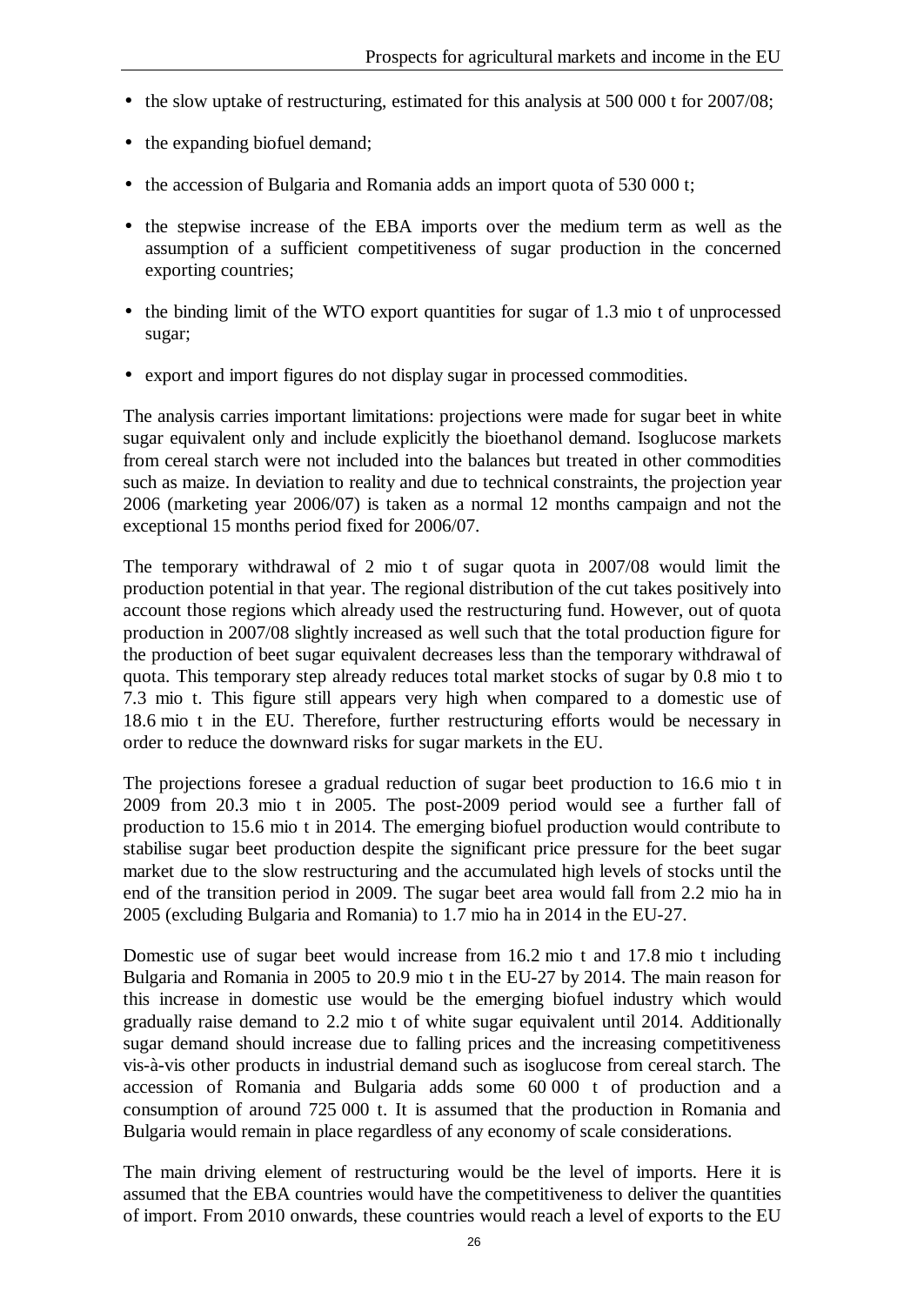of around 2.2 mio t. Total imports would reach 4.4 mio t coming mainly from ACP, EBA, Balkan countries as well as from the import quota given after the accession of Bulgaria and Romania. These figures exclude sugar in processed commodities. Exports of unprocessed sugar would remain at the WTO limit. A lower level of exports would increase significantly the pressure for adjustment.

The high level of stocks projected until 2009 would be reduced over time and fall to 2.9 mio t at the end of the projection period. Sugar stocks would then reach levels that may be considered as normal by other crop standards. The high domestic availability of sugar would lead to pressure on market prices for sugar from 2010 onwards taking account of the assumed slow pace of restructuring until 2009. Most of the pressure for supply adjustment would be expected for 2011 and 2012. This development would benefit domestic use. Prices for beets for bioethanol, however, would remain relatively firm throughout the period under the condition that the bioethanol demand expands like foreseen.



**Graph 8 Development in sugar markets in the EU (mio t), 2002-2014**

The limited uptake of the restructuring funds bears a major downside risk factor in spite of the temporary withdrawal of quota in 2007. The first major risk is due to the potential amount of imports within the EBA initiative and the consequence of high adjustment costs for the sector post  $2009$ .<sup>3</sup> The second major downside risk factor is the high level of total stocks on the markets which would weigh heavily on the medium-term perspectives post 2009 with the anticipated reported burden of restructuring leading to low prices in 2010 and 2011.

## **2.4. The impact of a minimum 10% obligation for biofuel use in the EU-27 in 2020 on agricultural markets**

The new 10% minimum target in 2020 has also to be seen relative to the existing legislation which put the target at 5.75% in 2010. According to analysis of DG TREN the current biofuel directive would fail to produce an incorporation of 5.75% in 2010,

 $\overline{a}$ 

The level of imports received from EBA countries with EU prices at around 400 euro/t depend on whether major investments in these economies would be made.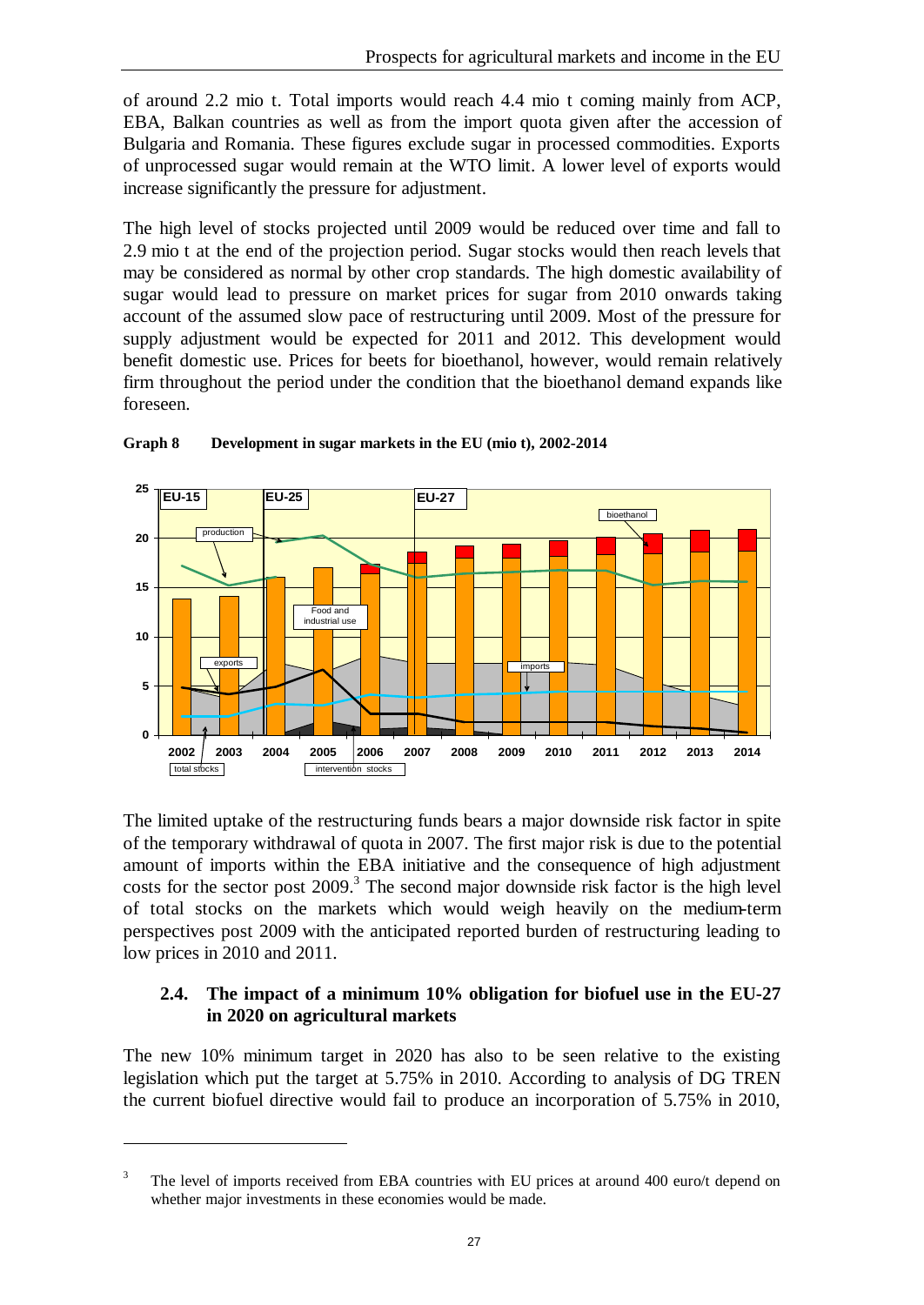because markets and technologies have too little time to react. Over the longer run however, an incorporation of 6.9% could be expected by 2020. The new legislation would therefore increase biofuel demand by 3.1 percentage points and lead to a more evenly spread consumption pattern across the EU Member States than the present biofuel directive. The transport fuel replaced would be 34.8 mtoe under the new and 23.8 mtoe under current legislation.

## *2.4.1. The 10% minimum requirement by 2020 and key assumptions*

The analysis is based on the energy demand from the EU-27 on the projections of DG TREN for 2020. It also takes into account current trends in developments of production capacities over the next couple of years. A significant increase of incorporation should be expected from 2012 onwards in order to be able to reach the 10% goal in 2020.

Assuming this development of biofuel demand in the EU-27, the main factors determining the impact on agricultural markets are:

- (1) **First and second generation biofuel technologies:** The outlook on this issue crucially depends on the future costs of production and speed of development of second generation technologies to industrial scale and not at least the possible cost improvements in production of first generation biofuels. Current estimates of costs show that second generation feedstock are 30% (second generation bioethanol) to 70% (BTL) more expensive than respective production of first generation fuels under present conditions and prices in the EU. Despite significant unknowns the assumed share of the contribution is assumed to be 30% of domestic needs by 2020.
- (2) **The available arable land:** Since agricultural production serves food, feed, industrial and also renewable energy use, any change in competitiveness of any of these four main outlets, leads to competition for arable land. These considerations also rely on the amount of total land available for cropping activities.
- (3) Current policies are assumed to remain in place in the future, notably the *set-aside* requirement. Therefore, energy crops can be grown on set aside land. However, the restrictions of the *Blair House Agreement* on the production of non-food oilseeds on set-aside land remain constraining and limit the oilseed production potential.
- (4) *Second generation biofuels and area requirement*: Second generation feedstock yield significantly higher energy per hectare. For example, energy yields per hectare of cereals would increase by 30%-40% if the straw and the grain would be used. One of the highest yielding energy crops is maize if the whole plant is used. Thus less area is needed to produce the same amount of energy. Moreover, non-agricultural land could be used as well (e.g. for short term coppice, waste wood), as well as non-land based sources such as animal waste and slaughtering residuals.
- (5) **The share of diesel and petrol in total transport fuel use:** In Europe diesel is more consumed than petrol. With tax policies assumed remaining constant some 55% of the consumption of transport fuel in 2020 would be diesel. Any change in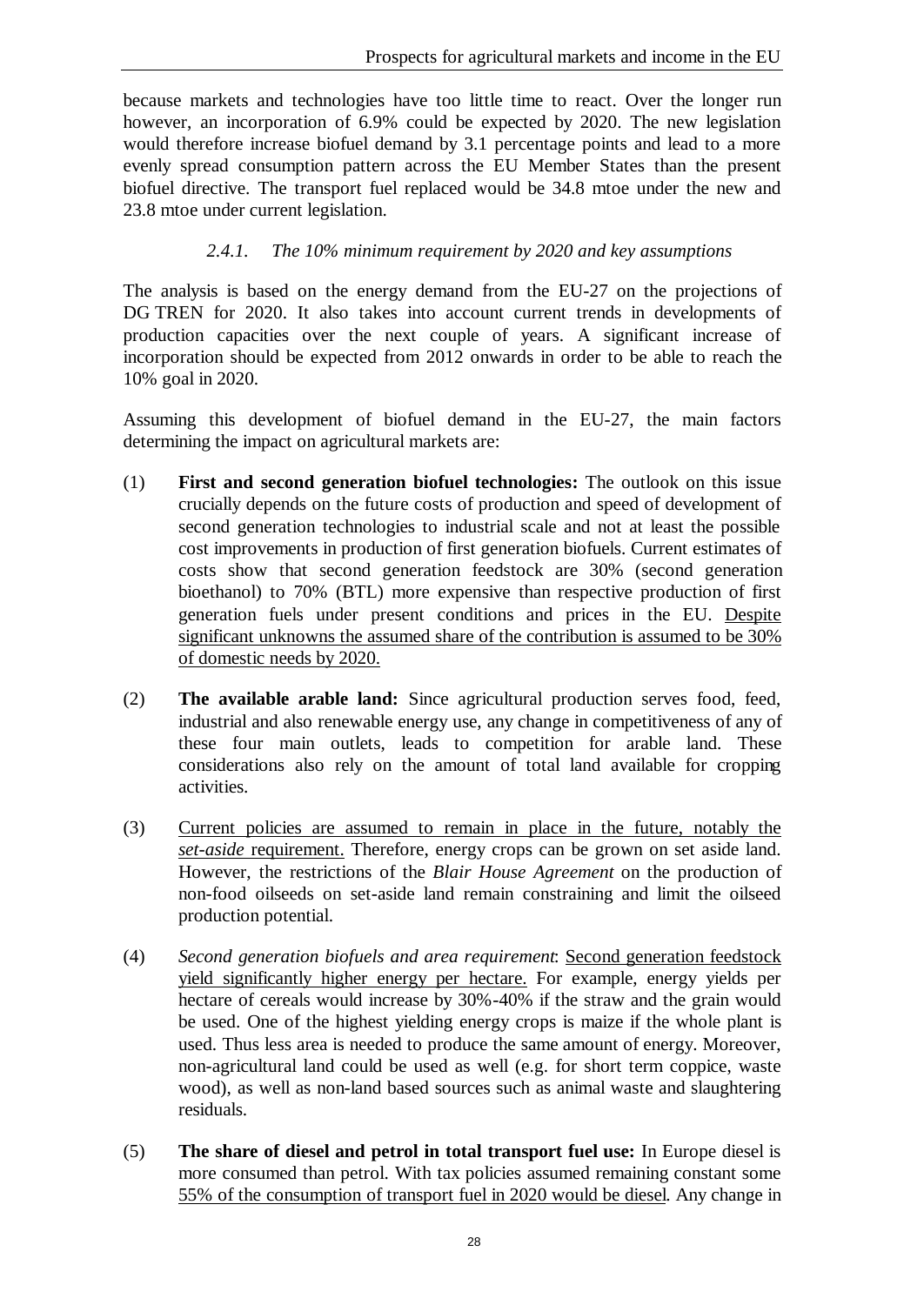fuel taxation policies in Member States which would swing the preference to petrol will bear significant consequences for the composition of feed stock demand for biofuel.

- (6) **The import policies as regards feedstock and biofuel**: The current state of policies result in an open market for biodiesel, oilseeds and vegetable oils. The ethanol market is currently protected. For the second generation feedstock, high transport costs rather than tariffs would be the limiting factor on the import side. For second generation feedstocks an import share of 25% has been assumed and would mainly be wood chips from temperate climate zones.
- (7) **The location of biofuel industries for the European market**, i.e. whether in Europe or in exporting nations such as Brazil or the US. Under the assumption of unchanged trade policies, this will mainly concern the question whether seeds or vegetable oils or biodiesel will be imported. This would bear consequences on the markets of by-products. The main driver here would be the relative opportunities on by-product markets. The analysis assumes that production of biodiesel would remain in the EU considering its present international competitiveness.
- (8) **The level of world market and domestic** prices of feed stock determine the profitability of biofuels in the competition with fossil fuels and of production for other renewable energy uses such as heating and cooling. The analysis calibrates world market price developments on those of FAPRI and the OECD with appropriate adjustments for quality and transport costs. With this the projections incorporate also part of the biofuel policies of other countries such as the US. The latest world market price projections see prices of soft wheat (European qualities) at 175 USD/t (fob Rotterdam), barley at 130 USD/t (fob Canada) and maize at 180 USD/t (cif Western Europe) by 2020.
- (9) **The level of fossil oil prices:** The analysis bases itself on a price of 48 EUR per barrel. Higher prices will increase the competitiveness of biofuel, lower prices will have a negative impact. The assumed price level allows for a competitive biodiesel production in Europe over the medium term.

## *2.4.2. Impact on agricultural markets in 2020*

Under a 10% minimum obligation about 59 mio t of cereals or about 18% of domestic use would be used as first and including straw also as second generation feed stock. Most of the cereals used would be soft wheat and maize, the rest would fall mainly on barley. The projected yield increases of about 1% per year would lead to 38 mio t more cereal production in 2020 than currently seen. Moreover 2 mio ha of additional cereals grown on set aside land could provide some 14 mio t.

Domestic use of cereals would significantly increase while exports would decrease over time. Cereal prices would appear stable and reach 120 EUR/t in real terms or 150 EUR/t in nominal terms. Maize prices would be significantly above intervention prices following the increase of domestic use and the subsequent real stabilisation of the cereal price complex. The long run impact of biofuels on cereal prices is in the range of 3% to 6% as compared to 2006 prices. The second generation biofuel production would reach about a third of the domestic biofuel production largely by incorporating the straw and wood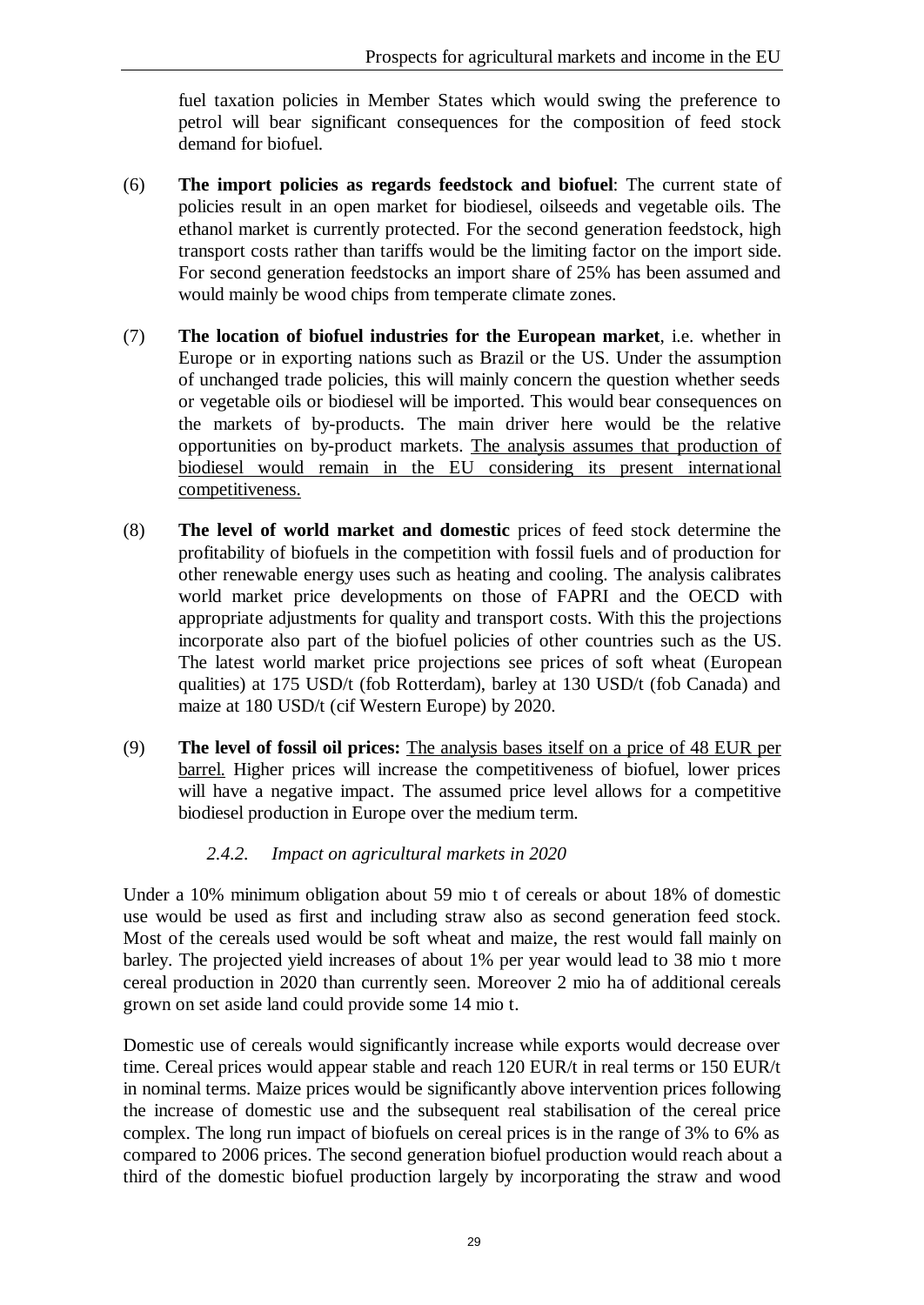based cellulosic material into production. Of this wood based materials some imports of 1.75 mtoe equivalent could be expected.

Oilseed markets would appear similarly firm, particularly the sunseed market which would see significant increases of prices (+15%) because of the small global production potential. The developing production of rapeseed in Russia and Ukraine would on the other hand keep rapeseed prices at moderate levels. Prices would increase between 8% and 10%. Soybean oil prices would show a significant increase due to the development of biodiesel industries in other parts of the world, in particular in Brazil and the US. The prices of by-products are economically best used as animal feed and second best as burning them in the biofuel production process. They would see a significant fall in prices.

The consequences of these developments for the livestock sector would appear relatively moderate to neutral. The cattle production would benefit from the availability of dried distiller grain (DDG), the by-product of bioethanol production from cereals, at very competitive prices. DDG is protein, fibre rich and contains energy (based on the fats and oils in cereals) and could equally substitute some of the silage maize in cattle feed. The abundant availability of DDG would lead to prices which would rather reflect transport costs.



**Graph 9 Sources of feedstocks for bioethanol and biodiesel production in 2020 (mtoe)**

Pork and poultry production would equally benefit from cheaper protein feeds partly from bioethanol but more importantly from the biodiesel production. Similarly prices for rapeseed and partly also soybean meal would drop significantly as well by some 25% (soymeal) to 40% (rapemeal). This will partly offset the increasing feed costs caused by the price impact on the cereal complex. Shifting feed to a protein richer content would be another cost dampening factor. Livestock production itself could produce biogas using parts of the waste. This would open additional opportunities for livestock production.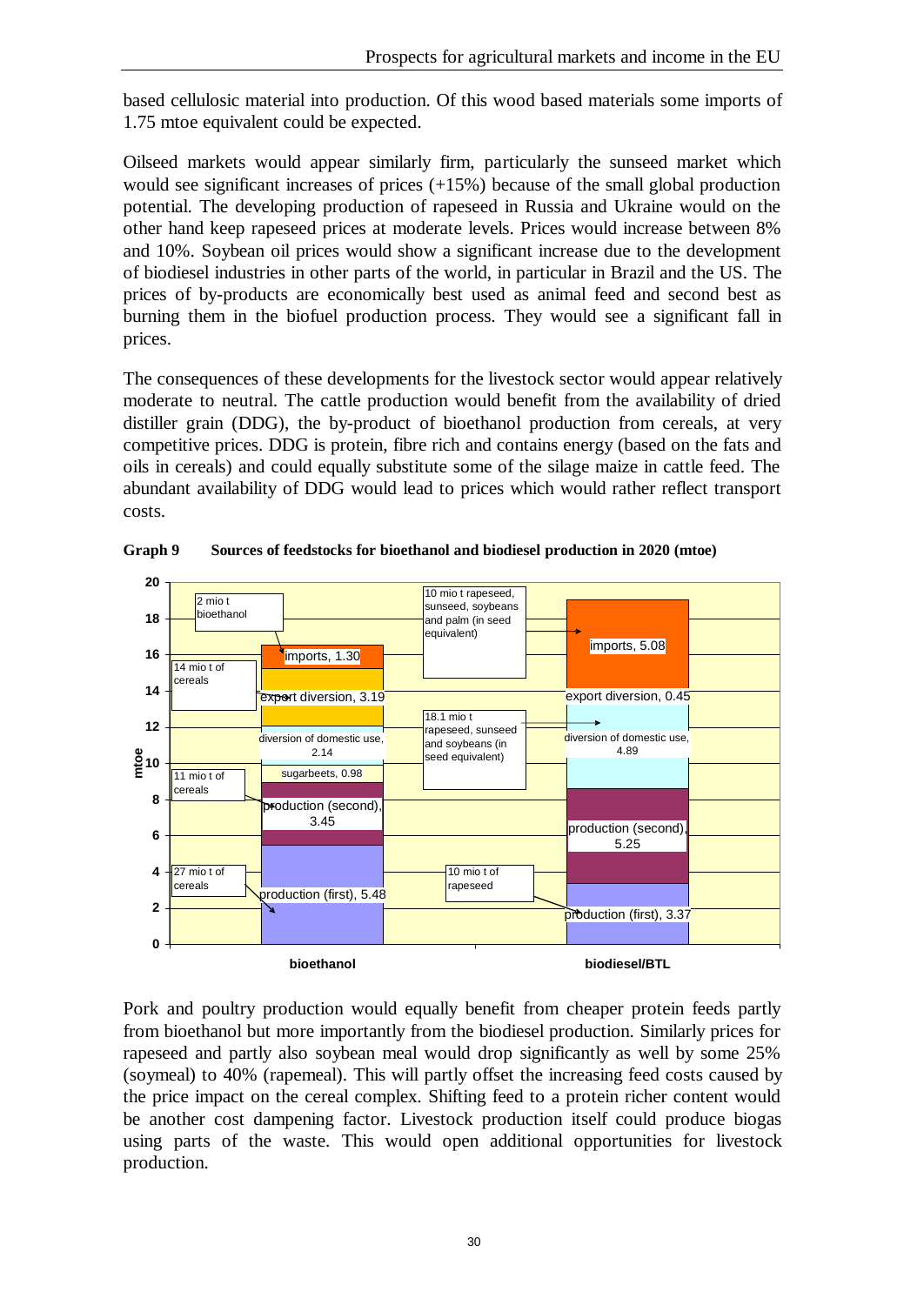Bioenergy production represents one of the major main stream opportunities for agriculture over the medium to long term in the EU. The 10% incorporation rate realised over this long period until 2020 together with newly available technologies assures a sustainable path in providing the EU with renewable transport fuels without disrupting domestic and world markets. Imports would serve around 20% of the biofuel production. About half of them would be first generation feedstock and mainly oilseeds and vegetable oils.

## **3. MEAT AND LIVESTOCK**

 $\overline{a}$ 

## *3.1.1. Beef and veal*

The EU beef and veal market was strongly disrupted by the BSE scares of 1996 and 2000/2001 and by the measures that were taken in an effort to keep supply as close as possible to falling consumption. The impact of these measures reinforced the structural reduction of the EU cattle herd due to the constant reduction of the dairy herd linked to the joint effect of production limiting milk quotas and increasing milk yields<sup>4</sup>. The suckler cow herd, which strongly developed during the nineties, has been slightly declining since the year 2000, due to more stringent stocking density constraints of the CAP. Since then the number of suckler cows has decreased by around 0.2 mio heads which, cumulated with the structural decline of the dairy herd, has brought the total EU-15 cow herd down by almost 1.9 mio animals in 6 years. All these factors had a profound impact on EU-15 beef production which decreased by more than 5 % between 1999 and 2006.

Despite the end of the "Over Thirty Months Scheme" and the clearing of cow meat (from animals born after 1996) for human consumption in the UK, the EU-25 beef production increased only marginally in 2006 to reach 7.9 mio t, as a result of higher production in the EU-10 (linked to higher carcass weights). The impact of enlargement on production in 2007 will be limited due to the low level of beef production in the EU-2, estimated to stand at approximately 172 000 t in 2006. However, Bulgaria and Romania have imported increasing volumes of beef from third countries during recent years, 131 000 t in 2006.

The main factor influencing medium-term projections on the beef sector is the impact of decoupling, which (combined with an increase in cereal feed prices) is projected to reduce the incentives toward intensive beef production systems and generally reduce production from unprofitable production systems, generating an overall decline in EU beef production.

Market developments in the EU-12 will have a moderate impact on these projections as these Member States only contribute to around 10 % of EU-27 beef and veal production and 9 % of EU-27 consumption. Beef production in the EU-12 originates almost entirely from the dairy herd. Even if a limited growth in suckler cow numbers was observed in the past few years, the aggregated EU-10 and EU-2 beef herds would continue to represent a limited share of the total beef herd throughout the projection period. Over the medium term EU-27 beef production is therefore expected to decrease to about 7.6 mio t by 2014, a reduction of around 518 000 tons from 2006.

<sup>4</sup> It is estimated that between 1990 and 2005 the EU-15 dairy cow herd decreased by nearly 32 %.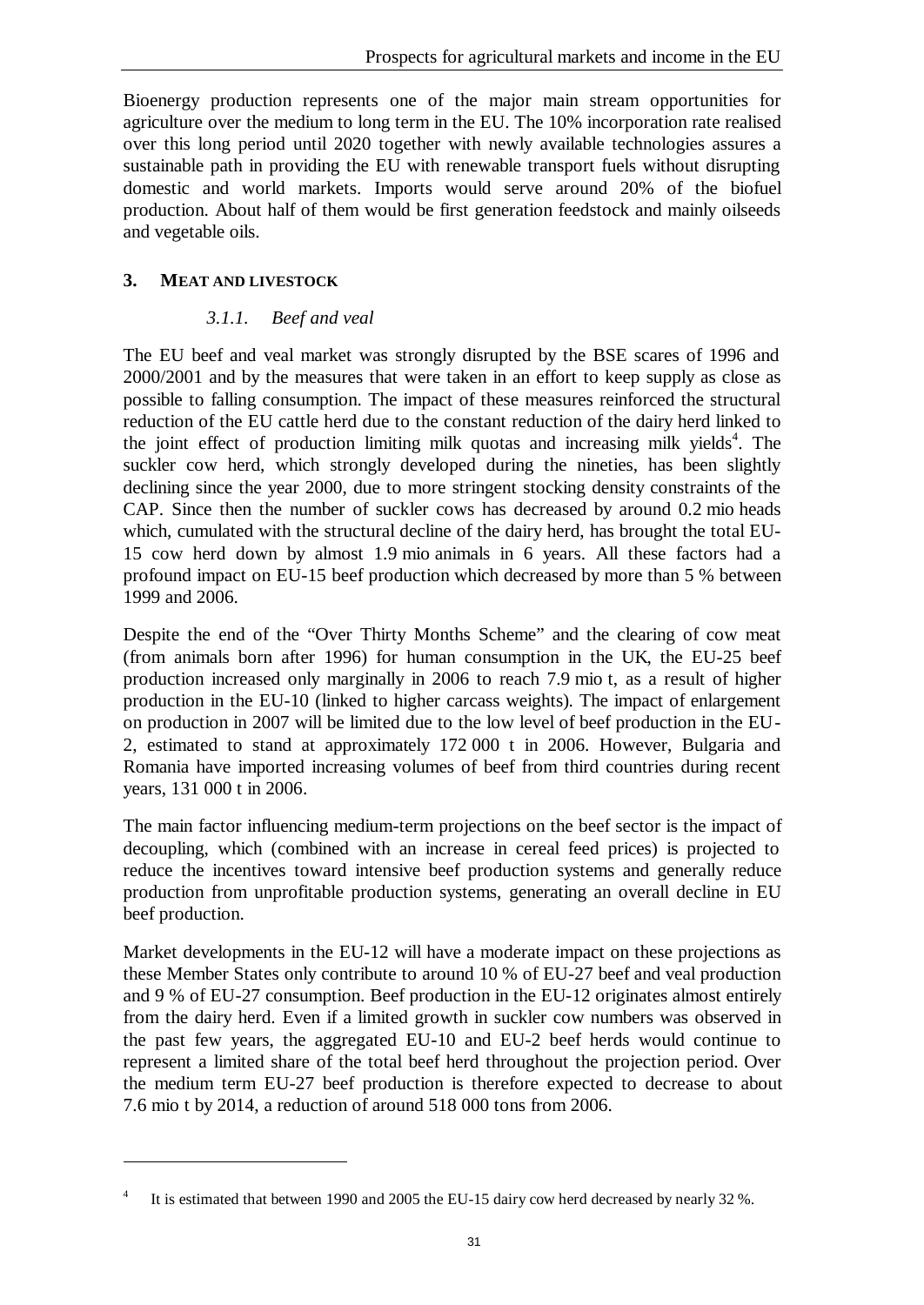The increase in trade flows (both in live animals and beef meat) from the EU-10 to the EU-15 since enlargement resulted in lower beef availabilities and rising prices and accentuated the decline in beef and veal consumption in the EU-10, with beef per capita consumption dropping to 6.3 kg in 2006. Overall EU beef consumption is projected to decline gradually over the medium term as the potential increase fuelled by rising income levels would be offset broadly by the sustained price increase<sup>5</sup> for beef and by the low consumer preference for beef meat in the EU-10.

A steady (albeit slightly declining) demand and tight domestic supply are expected to result in firm prices over the projection period. Following a short-term setback in 2006 due to the increase in EU production, the import restrictions imposed on Brazil as a consequence of FMD and the temporary suspension of Argentinean exports, total beef imports are expected to resume their growth and reach 741 000 t by the end of the projection period.

EU-25 meat exports fell by 13 % in 2006 as a combined effect of the strong euro, high internal prices and lower export refund levels as well as the steady domestic demand. Over the medium term extra-EU meat exports will continue to be constrained by low domestic availability and lower competitiveness on the world market (due to high internal prices versus low producer prices in the competing exporting countries) and are thus projected to decline further. The abolition of export refunds for live animals for slaughter led to a decline in live animal exports in 2006 (-53 %) that are projected to remain at a low level throughout the forecast period.



#### **Graph 10 Outlook for the EU beef market (mio t), 1991-2014**

 $\overline{a}$ 

<sup>&</sup>lt;sup>5</sup> Beef market prices have increased substantially in the EU-10 Member States upon enlargement, with increases ranging between 10 and 30 %. The tight market within the EU would result in firm prices throughout the projection period.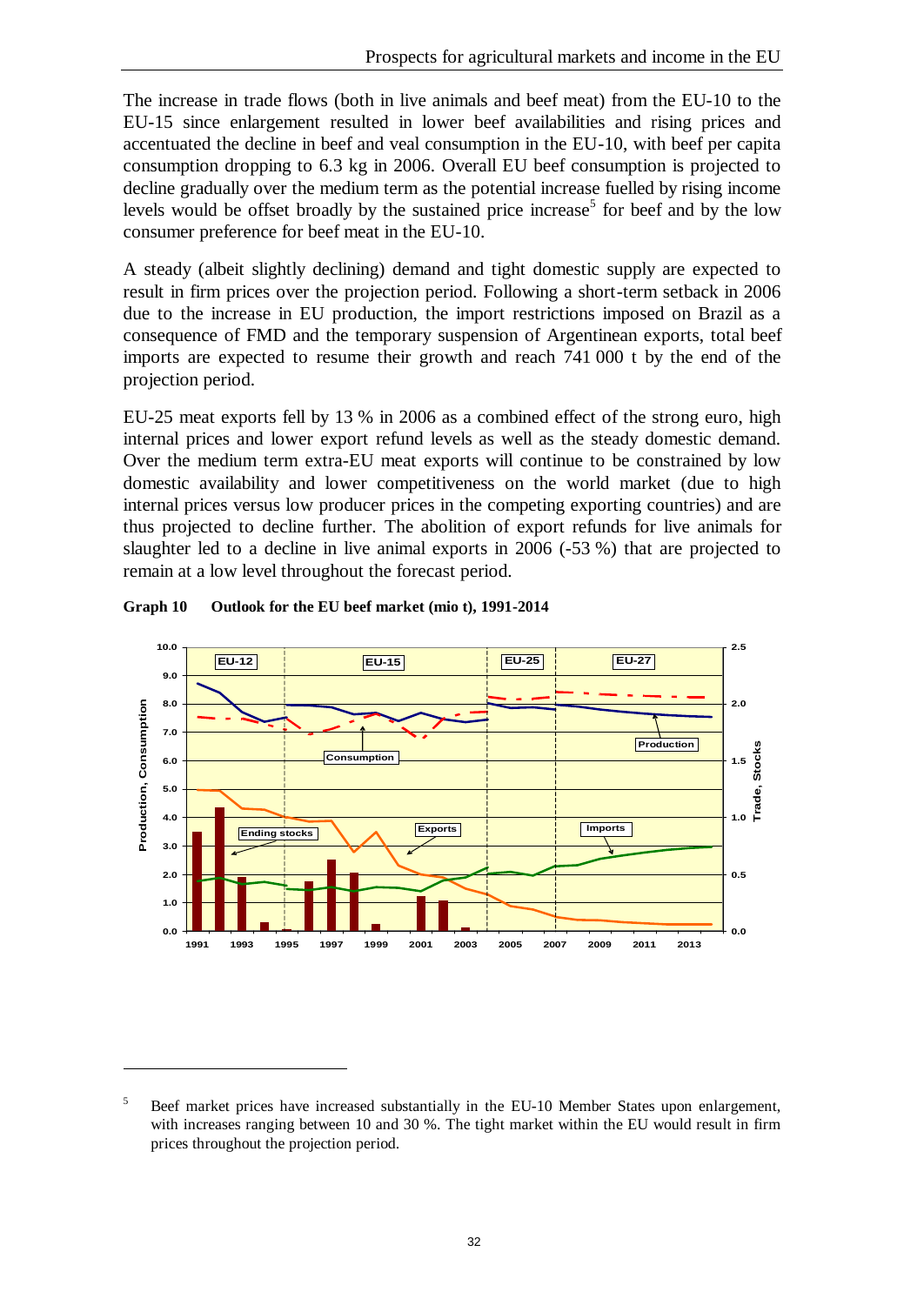## *3.1.2. Pig meat*

After the decline in 2004 due to the strong contraction of the pig herd in the  $EU-10<sup>6</sup>$ EU-25 pig meat production remained stable in 2005 and increased by 1.2 % in 2006. Production in the EU-2 stood at 489 000 t in 2006, implying that the impact of accession on total EU production is limited. Over the medium term pig meat production is expected to increase at a slower rate than in the nineties, due to the competition of poultry meat on the demand side and higher feed prices. EU-27 pig meat production is projected to reach around 22.6 mio t by 2014, an increase of 3.2 % compared to 2006.

The medium-term outlook for pig meat consumption is positive as pig meat is likely to remain the most favoured meat by consumers. Per capita consumption in the EU-2 stood at 26.7 kg in 2006, compared to 42.8 kg in the EU-25. Higher availabilities on the domestic market and a partial shift of consumer preferences from poultry meat to pig meat in the course of the Avian Influenza scare contributed to the firm demand in 2006. Over the medium term, EU-27 per capita pork consumption is projected to increase from 41.9 kg in 2006 to 43.2 kg by 2014, with a marked increase in the EU-12 (supported by sustained economic growth and purchasing power).

Pig meat imports into the EU-25 reached the level of 20 000 t (+38.5 %), while exports increased by 8.1% and amounted to 1.6 mio t in 2006 driven by increased sales to the Russian market (with Brazilian pig meat suffering from a Russian FMD embargo).

The impact of accession will be a reduction of the total volume of extra-EU exports, as the EU-2 accounts for approximately 14 % of EU-25 exports. EU-27 exports exhibit a declining trend over the medium term, as EU exports would not be able to keep up with increasing competition from low-cost producing countries, which are further helped by the relative strength of the euro against their currencies and the lower EU production growth. On the other hand, EU intra-trade is expected to continue its expansion.



**Graph 11 Outlook for the EU pig meat market (mio t), 1991-2014**

 $\overline{a}$ 

<sup>6</sup> Pig farmers in the EU-10 were strongly affected by the low prices of 2002 and 2003 and their herd decreased by more than 10 % in 2 years (with breeding sows down by more than 15%).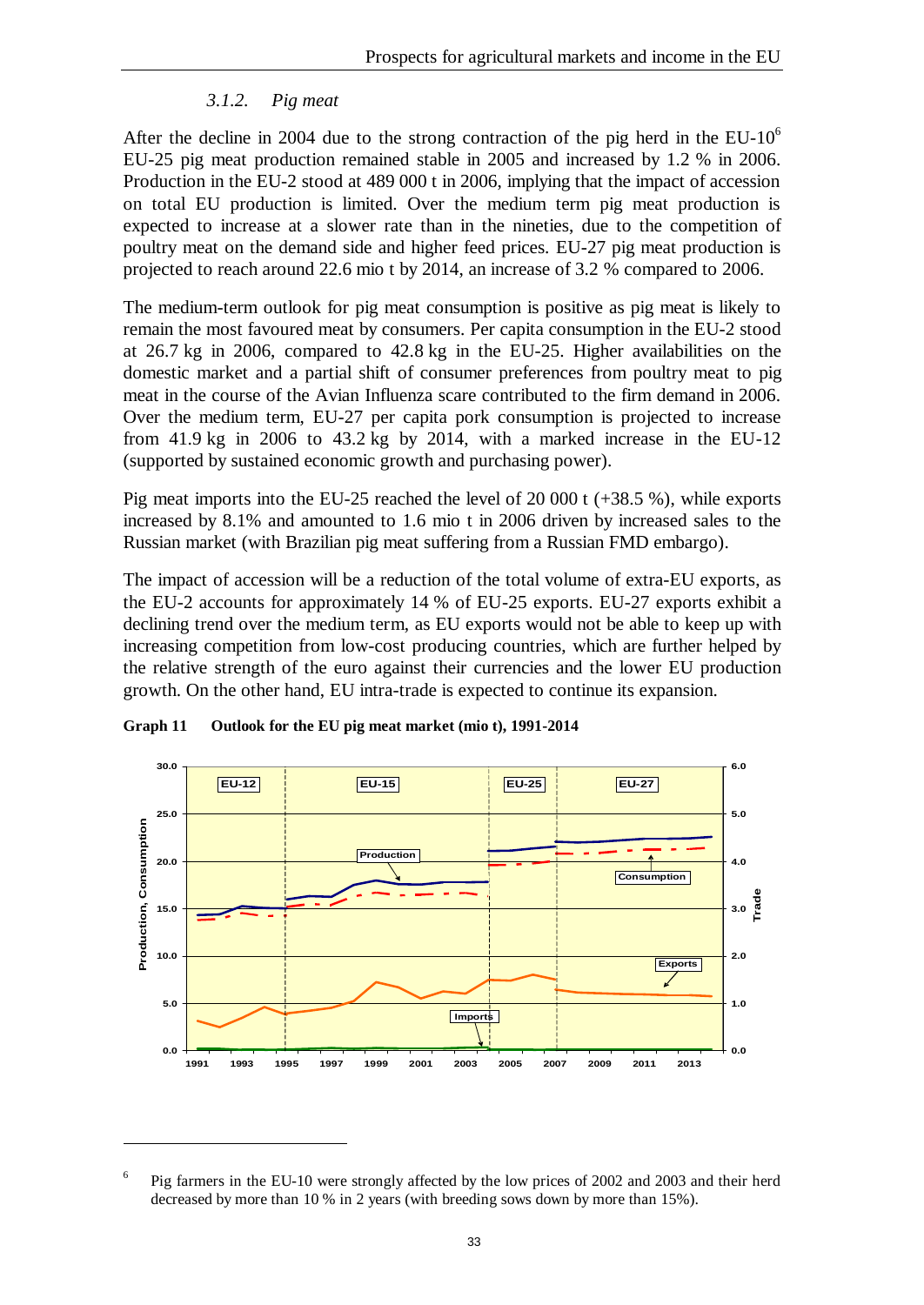#### *3.1.3. Poultry*

EU-25 poultry meat production decreased to 10.6 mio t (-2.9 %) in 2006 as a consequence of the lower (internal and external) demand due to the Avian Influenza scare. Bulgarian and Romanian production of poultry meat in 2006 amounted to 324 000 t (3 % of EU-25 production).

The short-term disruption due to Avian Influenza is not expected to alter the mediumterm outlook for poultry production that remains relatively positive as competitive prices with respect to other meats, strong consumer preference and increased use in food preparations should continue to play in favour of poultry. EU-27 per capita consumption is projected to increase from 22 kg in 2006 to 24.3 kg by 2014, driven by growing consumer preference in the EU-12 and a recovery from the Avian Influenza in the EU-15.

Production and consumption are expected to grow at a lower pace than in the nineties, in line with the slowdown observed in most recent pre-AI years (1999-2004), when production only grew by 1.9 % per year on average, as compared to average growth rates of 2.3 % per year over the period 1995-1998.

Despite the temporary ban by several third countries in response to the Avian Influenza cases, EU-25 exports recorded a slight (0.9 %) increase and amounted to 922 000 t in 2006. This increase in exports was entirely made up by non-refunded exports. EU-27 poultry exports are projected to decline gradually over the medium term due to strong competition on the world markets by low cost producers and unfavourable  $\sqrt[6]{\epsilon}$  and Brazilian Real/€ exchange rates.



#### **Graph 12 Outlook for the EU poultry meat market (mio t), 1991-2014**

Due to the lower domestic demand and the partial bans on third country supply by the EU (established as Avian Influenza protection measures), EU-25 poultry meat imports decreased to 578 000 t (-4 %) in 2006. The conclusion of agreements with Brazil and Thailand on a new regime for imports into the EU will result in increased imports over the short term and a more moderate growth over the medium term. With the decline of extra-EU exports, the EU-27 is projected to become a net importer of poultry meat by the end of the projection period.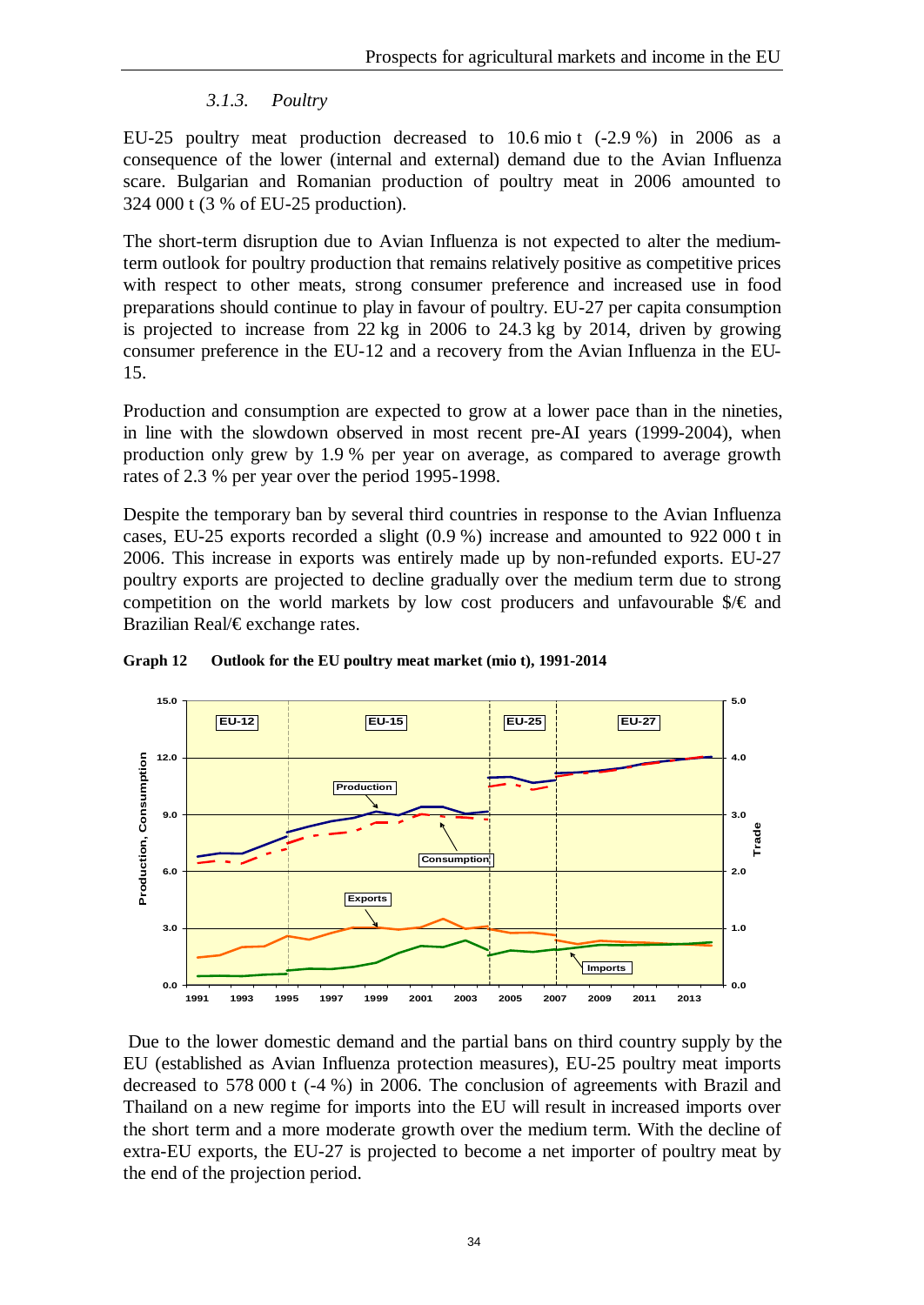The accession of Romania and Bulgaria will affect the volume of extra-EU trade, leading to a decline in extra-EU-27 poultry meat exports and imports by 8.5 % (to 789 000 t) and 13.6 % (to 611 000 t) respectively. EU-2 third country imports would decrease significantly, being for a large part substituted by intra-EU trade.

#### *3.1.4. Consumption eggs*

The prospects for the EU egg production appear moderately positive. Like poultry, egg production recovered from the Avian Influenza in the Netherlands in 2003. Production of eggs reached 6.3 mio t in 2004 and is expected to further increase to 6.4 mio t in 2006. The accession of Bulgaria and Romania will add 0.2 mio t of production. The share of subsistence production is particularly high in egg production and restructuring after accession would mostly concern the market-oriented sector. Their development would be constrained by increased feed costs (as compared to the situation before accession) as well as competition from other regions. Overall production would stay fairly stable over the projection period mainly due to subsistence production. Production in the EU-27 would reach 7 mio t in 2014 and remain fairly stable. Consumption would see a slight increase from 6.8 to 7 mio t over the projection period. Exports would see a gradual decline over the medium term.

#### *3.1.5. Sheep and goat meat*

For the first time ever, outbreaks of Bluetongue disease have occurred in Northern Europe during the month of August 2006, affecting some production regions of the Netherlands, Belgium and Germany. France, Italy and Portugal have also reported outbreaks in late autumn, and the ensuing movement restrictions to control the spreading of the Bluetongue disease have disrupted intra-EU trade. EU-25 sheep meat production amounted to 1 043 000 t in 2006, a 1.5 % decrease compared to the previous year. Slaughtering was lower than the year before in Ireland, the UK, France, Greece and Germany.



**Graph 13 Outlook for the EU sheep and goat meat market (mio t), 1991-2014**

Following the enlargement in 2007, EU-27 production is set to reach 1.1 mio t, the EU-2 contributing with approximately 74 000 t of sheep meat production. The medium-term projections foresee a gradual decline in sheep and goat meat production, in line with past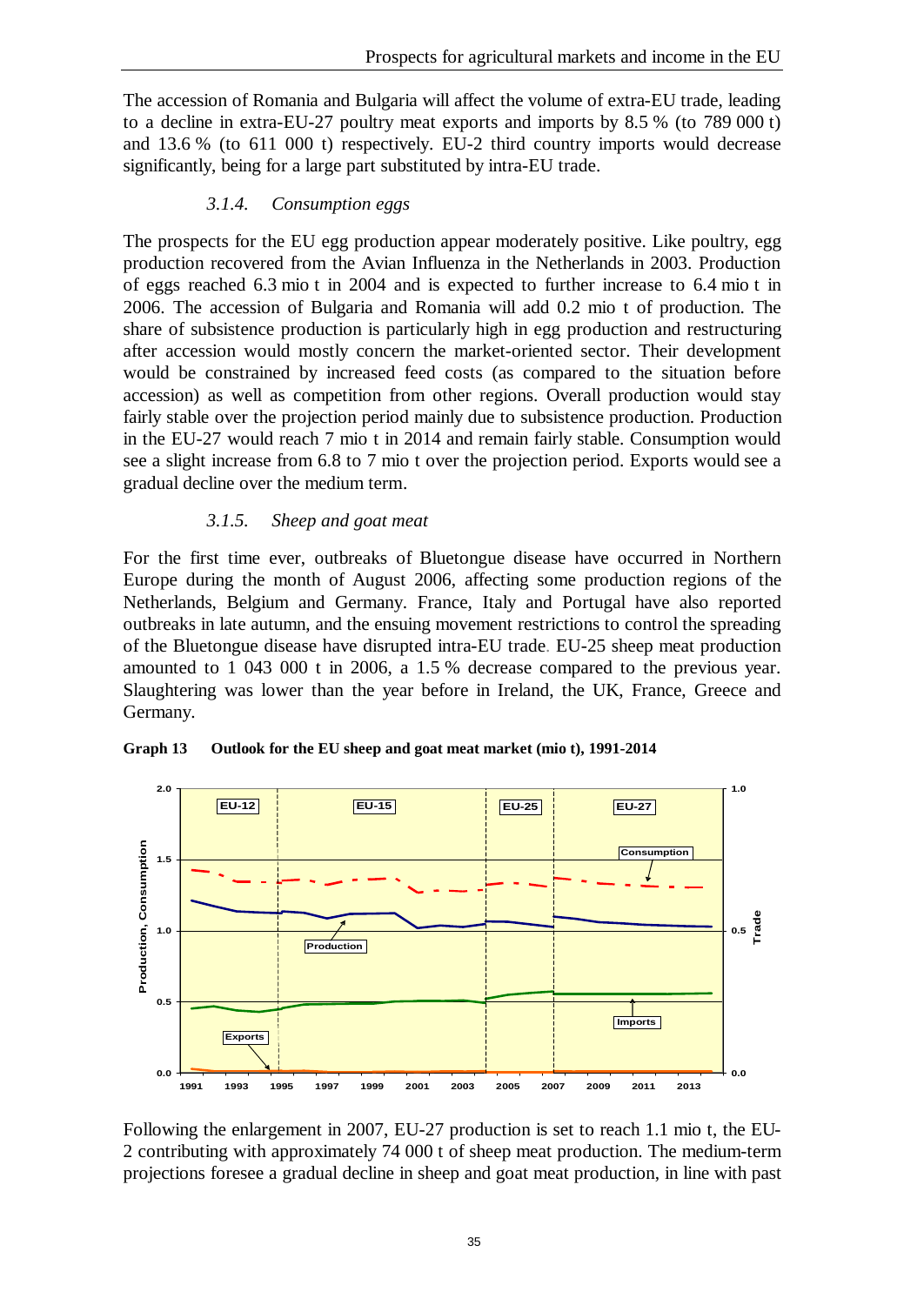long-term trends and the impact of decoupling of ewe premiums in the major producing countries.

EU-25 imports of sheep meat increased further in 2006 to reach 276 000 t  $(+2.2\%)$ . with Australia, New Zealand and Uruguay almost completing their import quotas to the EU, while the fill-rates of Argentina, Chile and Iceland were 35 %, 82 % and 51 % respectively.

Over the medium term sheep and goat meat imports would remain stable throughout the medium term with a slight increase at the end of the projected period in order to meet domestic demand in a context of falling production. Per capita consumption is expected to decline from 2.8 kg to 2.6 kg over the medium term due to the relatively high price of sheep meat and lower consumer preference.

#### *3.1.6. Overall meat consumption*

Following the 2000/2001 BSE scare and the 2003 Avian Influenza in the Netherlands, the EU consumption pattern was again disrupted in late 2005 and in 2006 due to the highly pathogenic Avian Influenza scare and eventual outbreak. Poultry consumption fell sharply in a number of Member States that has lead to an estimated decline in aggregate per capita consumption of 0.9 kg in the EU-25 in 2006. The decline in poultry consumption could not be totally offset by increasing pork and beef and veal consumption, resulting in a drop in the overall level of EU per capita meat consumption by 0.6 kg.

As the 2004 enlargement with ten additional Member States resulted in a reduction of the average EU meat per capita consumption, the enlargement in 2007 will lead to a further reduction, since average per capita meat consumption in the EU-2 is even lower than that of EU-10 (in 2006, average per capita meat consumption stood at an estimated 56.6 kg in the EU-2, 77.1 kg in the EU-10 and 87.4 kg in the EU-15).

Beef and veal consumption in the EU-2 has been higher than in the EU-10, due to the preference for low quality beef, of which an increasing amount was sourced from extra-EU imports (42 % in 2006). Sheep meat is also consumed at a higher per capita rate, at around 2 kg. Like in the EU-25, pork is by far the preferred meat in the EU-2, where it represents on average approximately 50 % of total meat consumption. Poultry consumption accounts for around 30 % of meat consumed.

The long-term trend towards higher per capita consumption of meat slowed down at the beginning of the 1990s, but the large increases in meat consumption in 1998, 1999 and in 2002 and 2003 appear to be in contradiction with the view that meat consumption, in general, is saturated.

The forecasts for the overall EU meat consumption that are presented in this document have been established without imposing any overall constraints and reflect the projected evolution for the individual types of meat as presented above. According to these projections by individual sectors, total meat consumption in the EU-27 is set to increase from 84 kg/capita in 2006 to around 86.7 kg/capita by the year 2014.

The graph below shows the evolution of per capita meat consumption in the EU over the period 1991- 2014.

Pig meat, with a share of about 50 % is by far the most preferred meat by EU consumers, followed by poultry, with a share of around 26 %, which has overtaken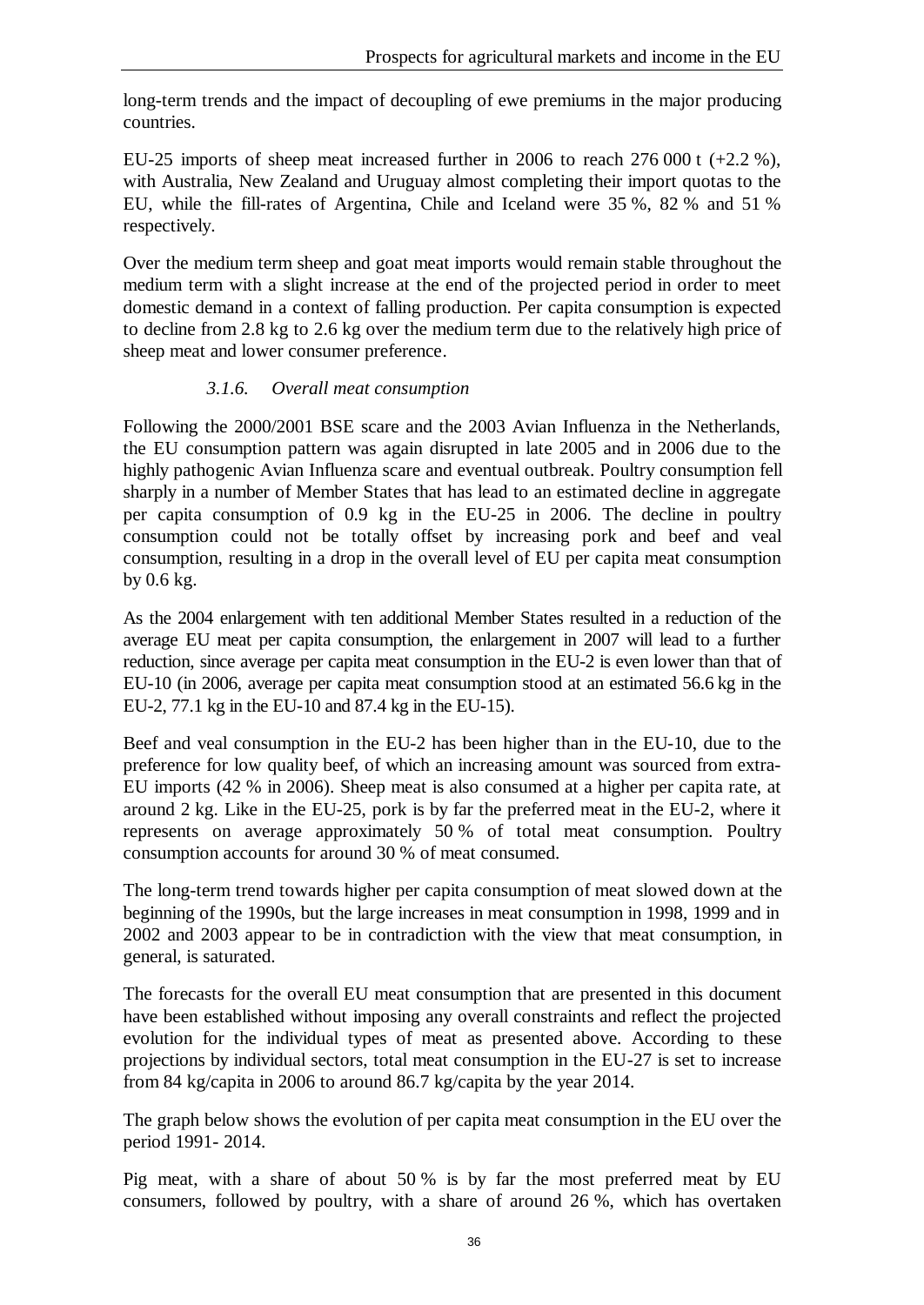beef/veal since 1996. The projections up to the year 2014 exhibit a further expansion of poultry consumption with a corresponding decline in the shares of beef, sheep and goat meat. The consumption of pig meat is projected to grow at a lower rate than poultry, but is foreseen to maintain its 50 % share in total meat consumption.



**Graph 14 Meat per capita consumption in the EU, 1991 – 2014 (kg/person)**

#### *3.1.7. World market perspectives*

According to FAPRI, USDA and the OECD-FAO, the medium-term perspectives for the meat markets would exhibit higher production, consumption and trade. The increase in meat consumption would be generated by a favourable macro-economic environment of sustained economic growth and growing global incomes, population growth and changes in dietary pattern in most developing regions, who would account for 80 % of the expected world consumption growth. Various production constraints in a number of countries would enable consumption to grow faster than production, leading to a higher dependency on meat imports. FAPRI predicts a 28 % growth in total meat trade over the period 2007-2016, with low-cost producers of Latin America gaining an increasing share of global meat trade.

The FAPRI projections exhibit a sustained rise in beef trade, growing at an average rate of 3.5 % per annum between 2007 and 2016. Increased demand for beef will be driven by income and population growth in Egypt, Mexico, and the Philippines, trade reversals of China and the EU and a recovery of demand from BSE in Japan and South Korea. Projections on Russian imports differ among the main forecasting institutions, with FAPRI projecting that imports would peak in 2009 and decline thereafter, the USDA assuming that TRQs will limit import growth until 2009 after which growth is expected, and the OECD-FAO projecting a gradual increase throughout the forecast period, albeit from a lower import level in 2007. On the exporting side, Brazil would account for most of the gains, capturing an increasing share of world beef exports.

The outlook for pig meat trade is projected to display a continuous expansion over the 2007-2016 period (increasing by around 2.5 % per year according to FAPRI), driven by strong import demand from Japan, South Korea, Taiwan, China and Mexico. Productivity growth, a favourable domestic policy environment and depreciating currency would enable Brazil to capture increasing market shares in price-sensitive markets and those less concerned about FMD. Canada and the USA are projected to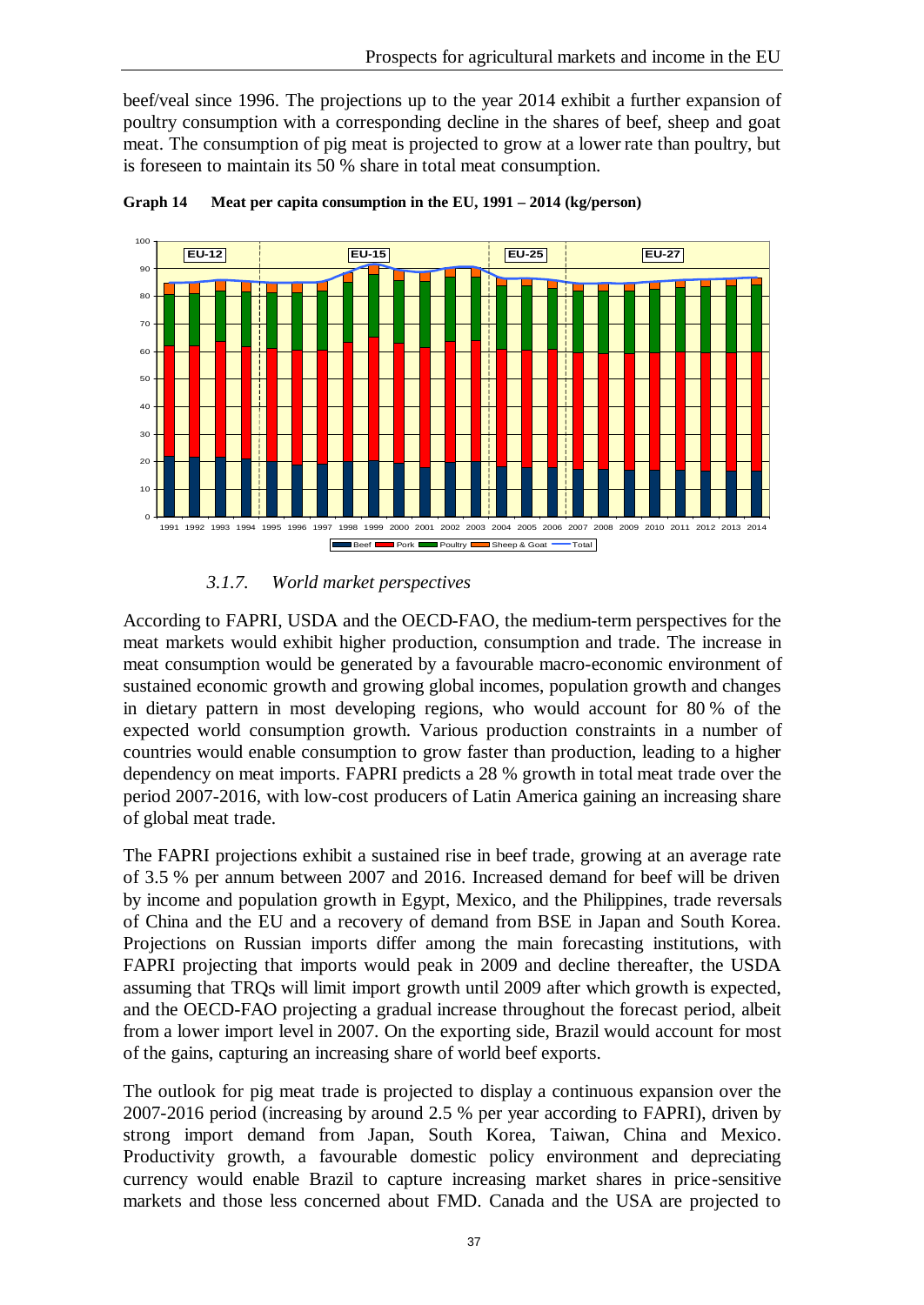increase their presence in the world market. Again, the projections for Russian imports differ from one forecast to the other. Both the USDA and OECD-FAO project an overall increase, but at differing rates  $(+30\%$  and  $+11\%$  respectively). FAPRI on the other hand foresees an overall decline in Russian imports (-10.8 %) as the import quotas with high duty rates would discourage imports and foster domestic production growth.

Trade in poultry meat is expected to recover from Avian Influenza and exhibit an upward trend, with an increase of 2.3 % per annum according to FAPRI over the period 2007-2016. Import growth is expected to be driven by demand in East Asia, Saudi Arabia and Mexico. Russia would remain the largest importer of poultry meat. On the export side, a weak currency and low production costs would maintain Brazil's strong presence on the world market over the medium term. Exports from the USA are foreseen to increase and Thailand is projected to regain market shares by shifting to cooked and higher value added products and as a consequence of the EU poultry TRQ regime.



**Graph 15 Outlook for meat commodity prices, 1996 – 2016 (\$/t)**

Beef meat prices are expected to ease gradually over the short-term, and strengthen moderately over the longer term to reach approximately 1900 \$/t by 2016. Growing demand for poultry and pig meat would elevate the prices of these commodities that are foreseen to increase strongly over the short term and then stabilise over the medium term. The level of increase differs between OECD-FAO and FAPRI, with the latter expecting the stabilisation of poultry price at a lower level and a more pronounced effect of the pig cycle over the medium term.

#### **4. MILK AND DAIRY PRODUCTS**

#### *4.1.1. Milk*

Milk production in the EU broadly follows the milk reference quantities, first introduced in 1984 to limit excess milk production. The increasing milk yields linked to improved genetics and feeding, and limited output levels due to production quotas allowed for a dramatic reduction of the dairy herd, which shrunk by around 40 % in 20 years. This trend of declining dairy cow numbers was supported by the increase in fat content for the EU-15 Member States during 1982-1996 (from 3.87 % in 1982 to 4.11 % in 1996),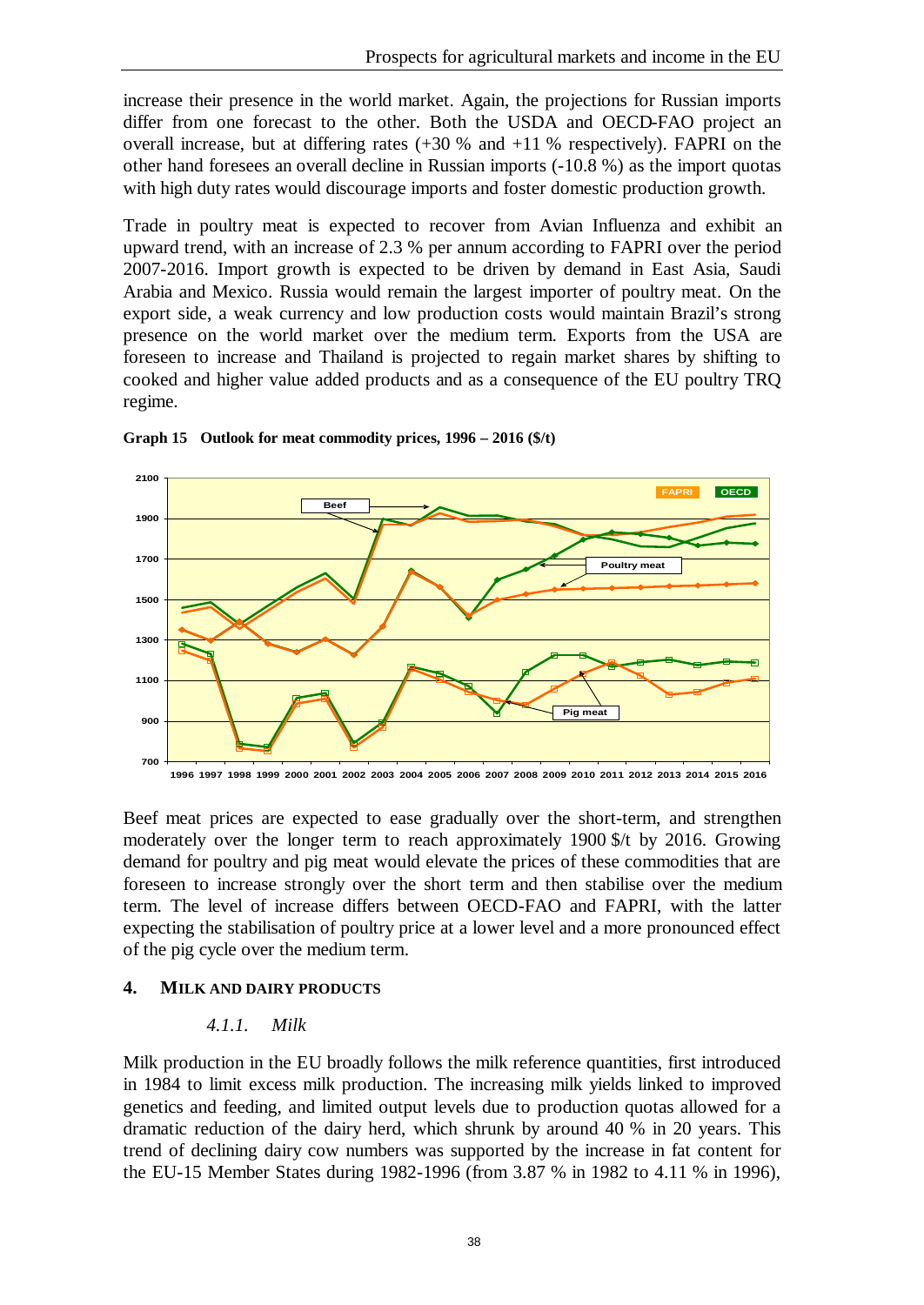as an increase in fat content reduces the margin for milk deliveries to dairies if the historical reference fat content is exceeded.

The reduction of the EU-25 dairy herd continued in 2006 with an estimated decline of 3.1 %, mainly resulting from increasing cow productivity and decreasing milk prices<sup>7</sup> that narrow producer margins. The 4.3 % decline in the EU-10 indicates, in parallel with the request of a number of Member States to transfer quotas from direct sales to deliveries, the continuation of restructuring in the EU-10 dairy sector.

EU-25 milk deliveries in the calendar year 2006 are expected to have declined by approximately 700 thousand t to 130.8 mio t (-0.5 % compared to 2005), driven by a 0.7 % decrease in the EU-15 as declining deliveries in the first three months of 2006, with producers cutting output in order to avoid high over-quota production and the resulting super-levy fines, were not followed by increased deliveries despite a 1 152 thousand t increase in the available milk production quota for the EU-25 coming from the quota increases decided for the EU-15 for the quota year 2006/07 and the decision to grant eight Member States of the EU-10 their respective restructuring reserves<sup>8</sup>. Although deliveries in the EU-10 are estimated to have increased by 0.7 %, this growth remains under the potential rate enabled by the extra quotas.

The enlargement of the EU to 27 members on January 2007 has lead to an increase in EU cow's milk production by approximately 6 mio t that accounts for approximately 4 % of the EU-27 production. The impact on EU deliveries is lower (with an increase of 1.9 mio t) since only approximately 32 % of the milk produced is being delivered to dairies on aggregate, due to the high share of subsistence production.

Developments in the first five months of 2007 indicate a much lower rate of recovery in EU milk production than previously assumed. These short-term developments have a profound impact on the current medium-term perspectives for milk supply and dairy commodity markets. As a result the medium-term perspective for EU milk production has been revised downwards when compared to the January 2007 publication, since the previous expectation that a large number of Member States would increase production in the first quarter of 2007 in order to fill the 2006/07 quotas did not materialise, as in a number of Member States the level of expansion remained below the rate necessary to reach quota fulfilment. Furthermore, deliveries in a number of important producing countries (most notably France and to a minor degree in Germany, accounting together for approximately 40 % of EU deliveries) have slowed down and even fell below the level of 2006 in the second quarter of 2007. This, taking place in a market environment characterised by high internal and world prices, indicates that a number of Member States are unlikely to increase production and fulfil their respective quotas, despite the price incentive. As a consequence, over the short term EU-15 milk production is not foreseen to grow beyond the rate of quota increase.

EU-27 milk production is projected to expand at a modest rate over the short term in line with the increase in production quotas granted to eleven member states of the EU-15, but over the medium term, milk production would decline gradually to the level of 148.2 mio t in 2014, driven by a steady decline in subsistence production in the EU-12.

 $\overline{a}$ 

<sup>7</sup> Although the compensation by direct payments have dampened the impact of falling milk prices in the EU-15.

The Acts of accession in respect of Cyprus and Malta did not include provision for such a reserve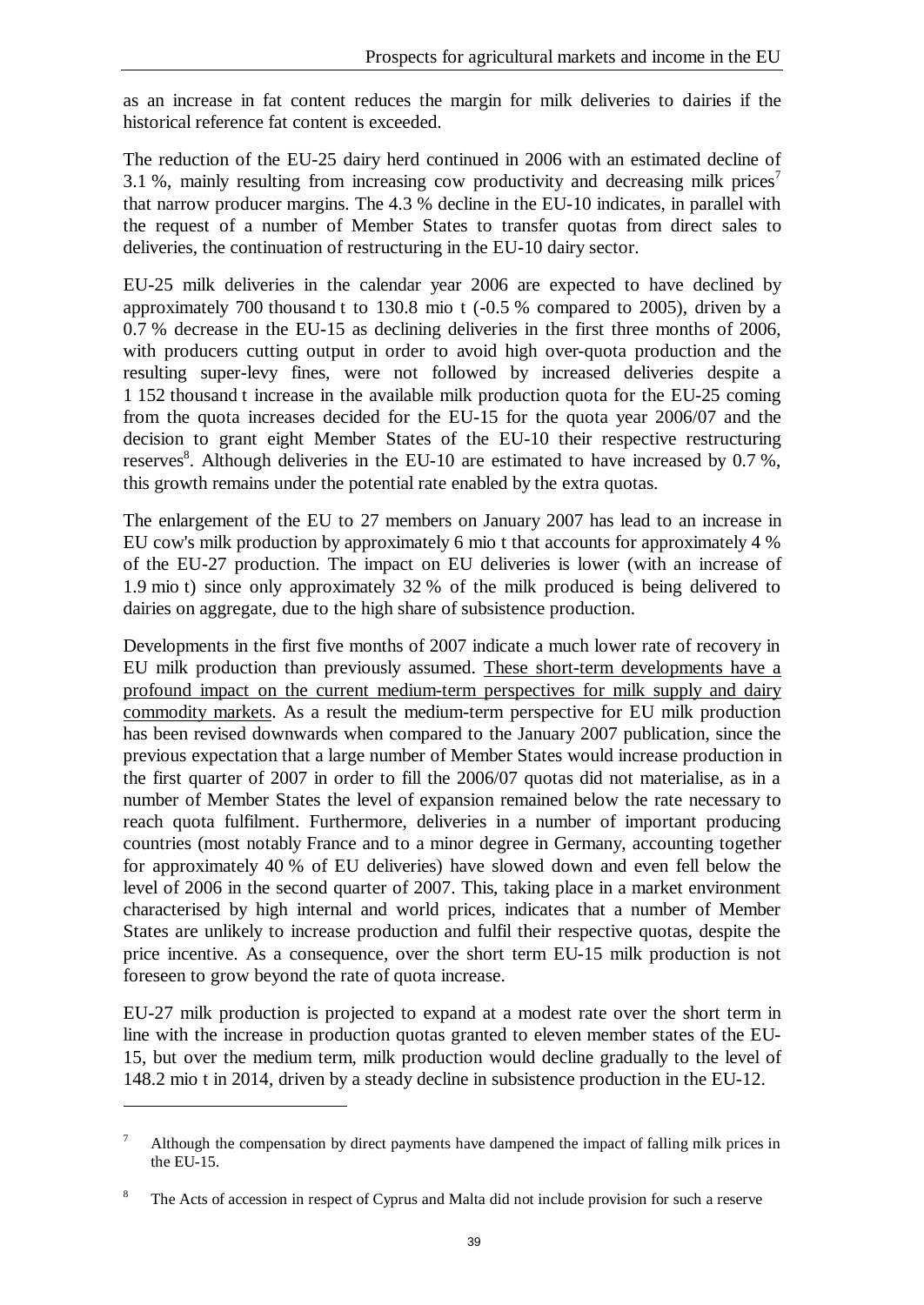While in the EU-15 production remains closely linked to milk quotas as on-farm consumption (which is not governed by quotas) only plays a minor role, the on-farm use of milk and direct sales are still very important in the EU-12, accounting for almost 22 % of total production in the EU-10 and above 73 % in the EU-2. Over the projection period, subsistence production is expected to decline gradually due primarily to the projected positive development of rural economies and social security systems after enlargement, which should provide viable economic alternatives to subsistence farmers. These developments are projected to trigger a decline in subsistence milk production, leading to a gradual, but modest reduction of total milk production over the medium term. In 2014 EU-10 would account for 21.6 mio t and EU-2 for 5.8 mio t of milk production. At the same time, milk delivery ratios will continue expanding over the projection period.

Milk deliveries are assumed to fully respect the milk reference quantities in line with the aforementioned quota increase in the EU-15 and the underlying micro-economic rationale which makes it unprofitable to produce an extra litre of milk when the *superlevy* (associated fine) is higher than the price of milk.

The EU-27 dairy herd is projected to decline from 24.2 mio heads in 2006 to around 22 mio animals by 2014, mainly driven by strong reductions in the EU-12 due to continued restructuring of the dairy sector.



**Graph 16 Outlook for the EU milk production, deliveries and dairy herd, 1991-2014**

The average milk yield in the enlarged European Union is forecasted to reach 6.7 t/dairy cow in 2014 compared to the 6.0 t/dairy cow in 2006 (with yields 25 % lower in the EU-10 and 54 % lower in the EU-2 compared to the EU-15 level, though this gap is projected to narrow over the medium term) as a consequence of further efficiency gains and the aforementioned restructuring in the EU-12.

#### *4.1.2. Cheese*

Over the last two decades, the EU cheese sector has been characterised by a strong and steady growth, both for production and consumption. Between 1995 and 2006 EU-15 cheese production increased by 24 %, and EU-10 production by 95 %. Cheese production absorbs more than 40 % of EU milk deliveries and is concentrated in five Member States, namely Germany, France, Italy, the Netherlands and Poland, which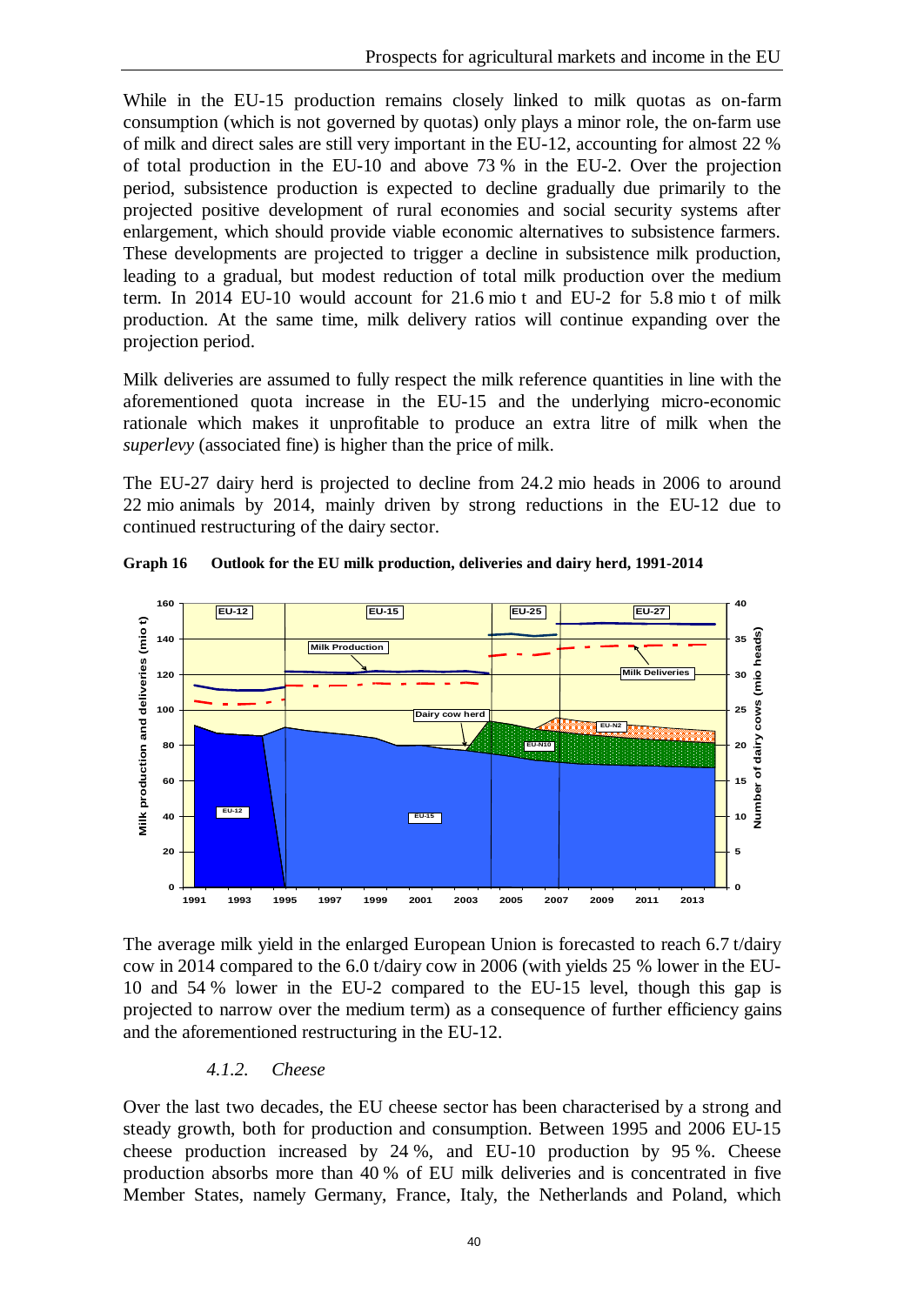represent around 74 % of EU-25 cheese production. Intra-EU-25 cheese trade has increased by approximately 40 % between 1999 and 2006.

Following two years of rapid expansion in 2000-2001 (almost 7 % altogether), EU-15 cheese production remained stable in 2002, but has continued its increasing trend over the last four years, growing by around 1.5 % each year. Production in the EU-10 has been increasing rapidly over the last three years, with a cumulated growth of 18.6 % during 2004-2006. EU-25 cheese production stood slightly below 8.7 mio t in 2006, an increase of 2.2 % from the 2005 level.

The accession of Bulgaria and Romania does not have a big impact on the EU cheese market as the level of production in these two countries is very low (although cheese production has been increasing over the past years in both countries). Production in the EU-2 increased by 5.8 % (to 160 thousand t) in 2006.

EU-27 cheese production is expected to expand further over the medium term by 10 % altogether between 2006 and 2014, mainly driven by continued strong increases in the EU-12. The projected increase would constrain the expansion of production of bulk dairy products: the additional 922 000 t of cheese that are expected to be produced during the period 2007-2014 (representing roughly 5 mio t of milk) would outweigh the projected increase in milk delivered (+3.9 mio t) over the same period, reducing the amount of milk available for the production of bulk dairy products like butter and SMP.



**Graph 17 Outlook for the EU cheese market (mio t), 1991-2014**

The medium and long-term outlook for EU-27 cheese consumption remains positive, although the rate of increase is expected to be lower than in past decades, notably for the EU-15, with per capita consumption in the EU-27 rising from 17 kg in 2006 to about 18.8 kg by 2014. The increase will be faster in the EU-12 where per capita cheese consumption is projected to grow by 51 % over the projection period, in line with increasing disposable income and expected changes in dietary patterns towards branded dairy products and processed food products (where cheese is an important ingredient).

Despite the reduction of export refunds for cheese during the first half of 2007, extra-EU-27 exports are forecast to increase further over the short term. However over the medium term, the steady growth in domestic consumption is expected to absorb most of the increase in cheese production, limiting the availabilities for cheese exports, which are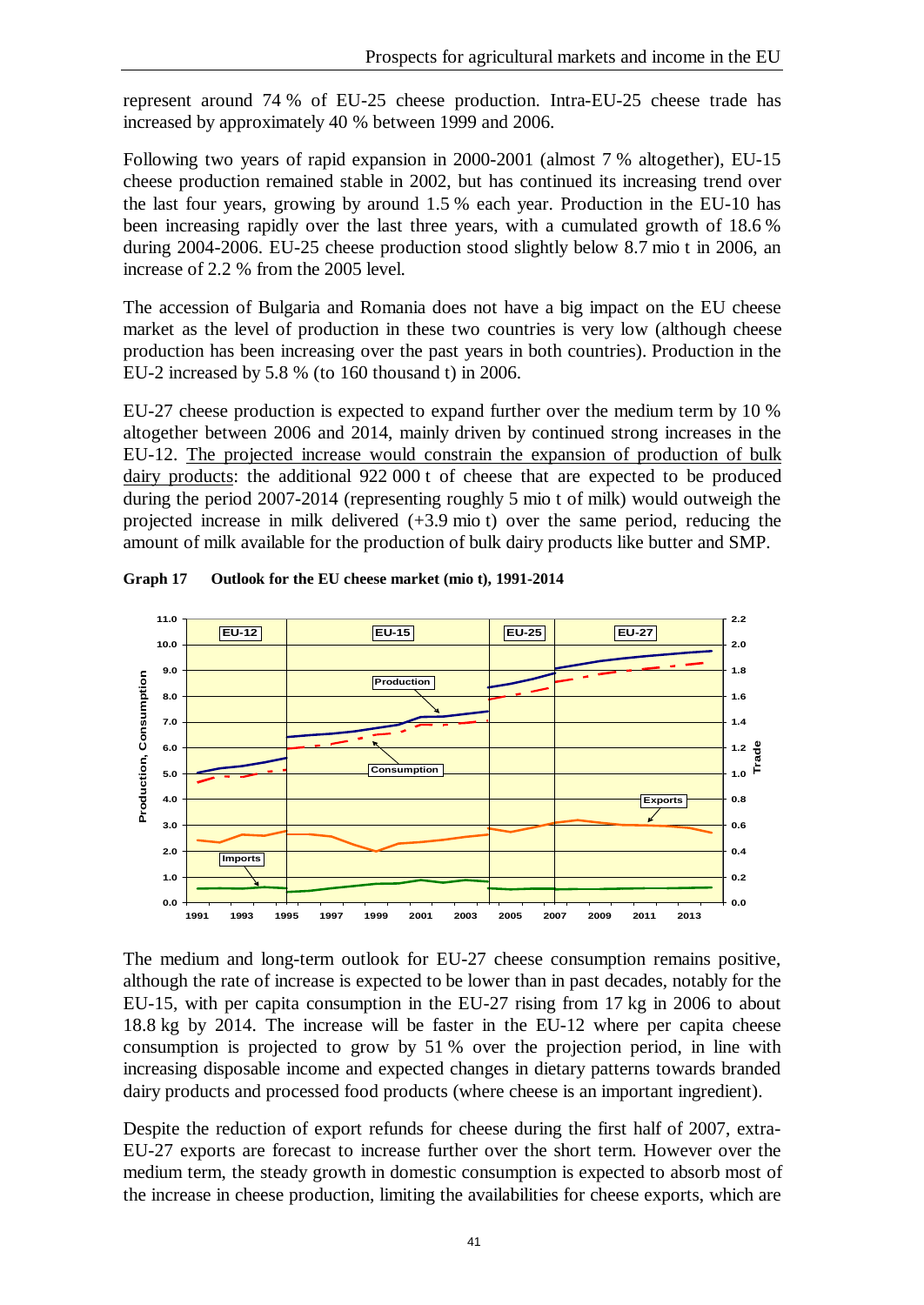projected to decline gradually to the level of 540 000 t. Imports are projected to expand slightly, due to better use of preferential import quotas and the effect of trade liberalisation between the EU and Switzerland as of June 2007.

#### *4.1.3. Butter*

Following the increase in 2005, EU-25 butter production decreased by 4.9 % in 2006, with output falling in both EU-15 (-4.8 %) and EU-10 (-6 %). Germany, France and Ireland are the main butter producers accounting for approximately 50 % of EU-25 output. Production in the EU-2 has increased considerably since 2004, reaching 16 thousand t in 2006 (from 7 thousand t in 2003), but the EU-2 only accounts for less than 1 % of total EU production.

EU-27 butter production is foreseen to decline further over the medium term as the projected increase in the production of higher value-added dairy products would outweigh the increase in milk deliveries, leading to limited availabilities for butter production. EU-27 butter production is expected to decline slightly below 2 mio t in 2014 from 2.1 mio t in 2006 (-5.8 %).

Despite some signs of stabilisation during the most recent years, overall EU-27 butter consumption is projected to follow a declining trend, partly as a consequence of the reduction of the level of disposal aids for butter to zero. Previously, almost 25 % of butter consumption benefited from consumption aid (e.g. butter destined to the pastry industry). Projections for per capita consumption are set at around 4 kg by 2014, compared to the current level of 4.1 kg (2.4 kg in the EU-12), i.e. -0.4 % per year on average, despite a slight increase of consumption in the EU-2.



#### **Graph 18 Outlook for the EU butter market (mio t), 1991-2014**

EU-25 butter exports<sup>9</sup> have been declining continuously since their peak in 2004 (at 356 000 t) and are expected to fall further over the medium term by 69 % on aggregate, in line with decreasing EU butter production. Imports, most of which fall within the New Zealand import quota at preferential tariffs (76 700 t), are projected to stagnate over the medium-term. This implies that by the end of the forecast period the EU butterfat surplus

 $\overline{a}$ 

<sup>9</sup> Including butter oil, in butter equivalent.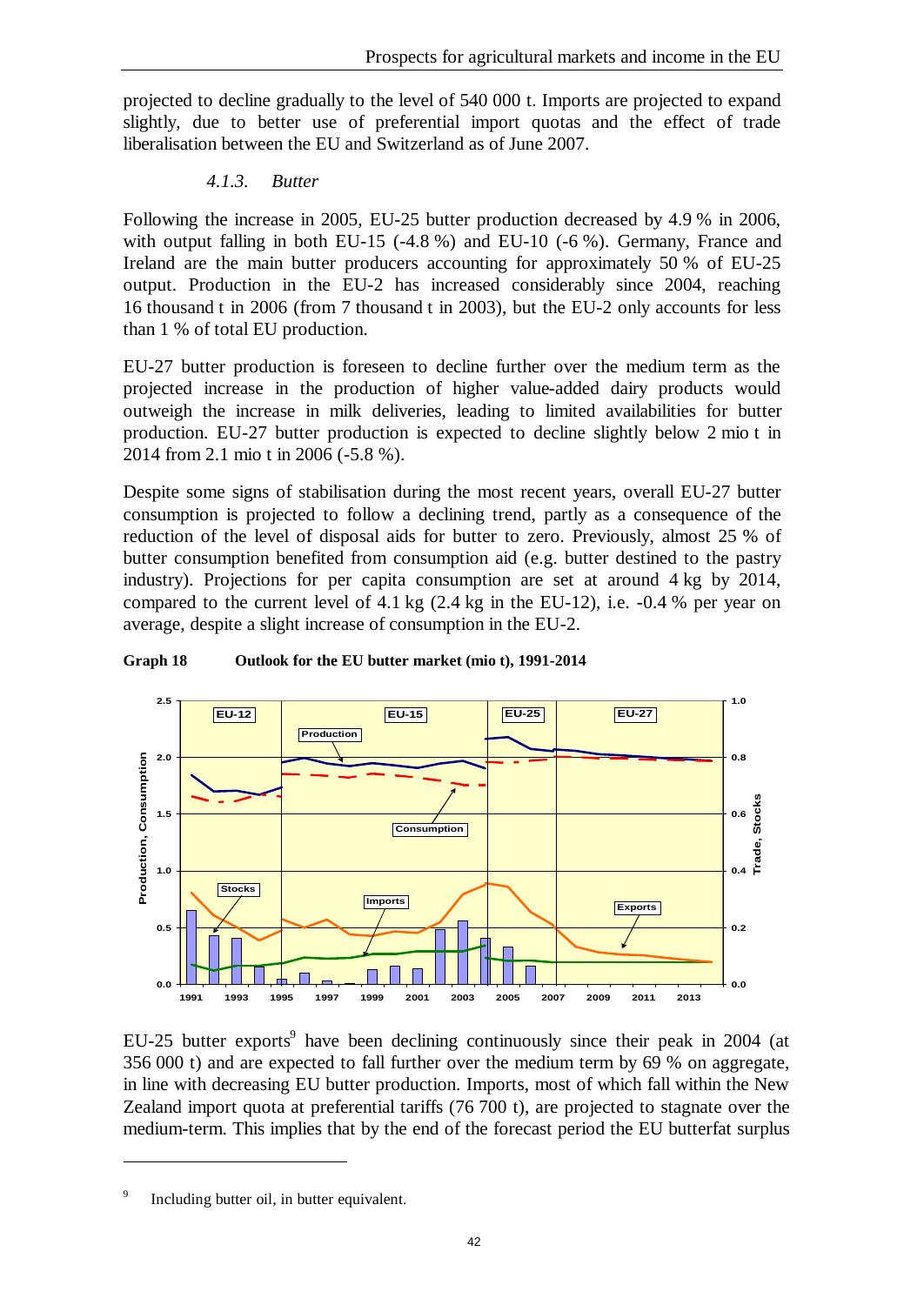**Trade, Stocks**

will disappear as exports will decline to the level of imports.The drop in butter production during the second half of 2006 led to the sale of butter out of intervention throughout the autumn and winter months, leading to a reduction in physical intervention stocks by 62 thousand t. Continued sales out of intervention in 2007 resulted in the level of intervention stocks falling to zero, and the projected market developments throughout the forecast period mean that intervention stocks would remain empty until the end of 2014.

Domestic prices are projected to remain firm and well above the intervention price throughout the medium term as the decline in supply would outpace the steady fall in demand. The gap between domestic price and world market price is projected to remain substantial and should not allow for exports to take place without export refunds<sup>10</sup>.

#### *4.1.4. Skimmed milk powder*

EU-25 SMP production fell considerably in 2006 by 10.5 % due to lower availabilities of milk protein from reduced milk deliveries in the EU-15 and higher protein uptake for the production of higher value added dairy products in both EU-15 and EU-10. Production is concentrated in Germany, France and Poland, who represent more than half of EU-25 SMP production. In the EU-2 SMP production remained marginal in 2006 at the aggregated level of 3 300 t.



#### **Graph 19 Outlook for the EU SMP market (mio t), 1991-2014**

The medium-term developments show a continuation of the downward trend for SMP output, albeit at a more limited rate. The projections suggest a reduction in EU-27 SMP production from 861 000 mio t in 2006 to 811 000 t in 2014.

Internal demand fell slightly in 2006 but is expected to rebound over the short term and remain firm throughout the projected period above 800 000 t. The share of SMP aided consumption<sup>11</sup> has been declining over the last decade (from nearly 70 % in the beginning of the nineties). In October 2006 the aid level was reduced to zero in line with

 $\overline{a}$ 

<sup>&</sup>lt;sup>10</sup> Note that the current market projection does not take account of the decision in June 2007 to reduce the level of export refunds to zero.

 $11$  For the use in calves' feed.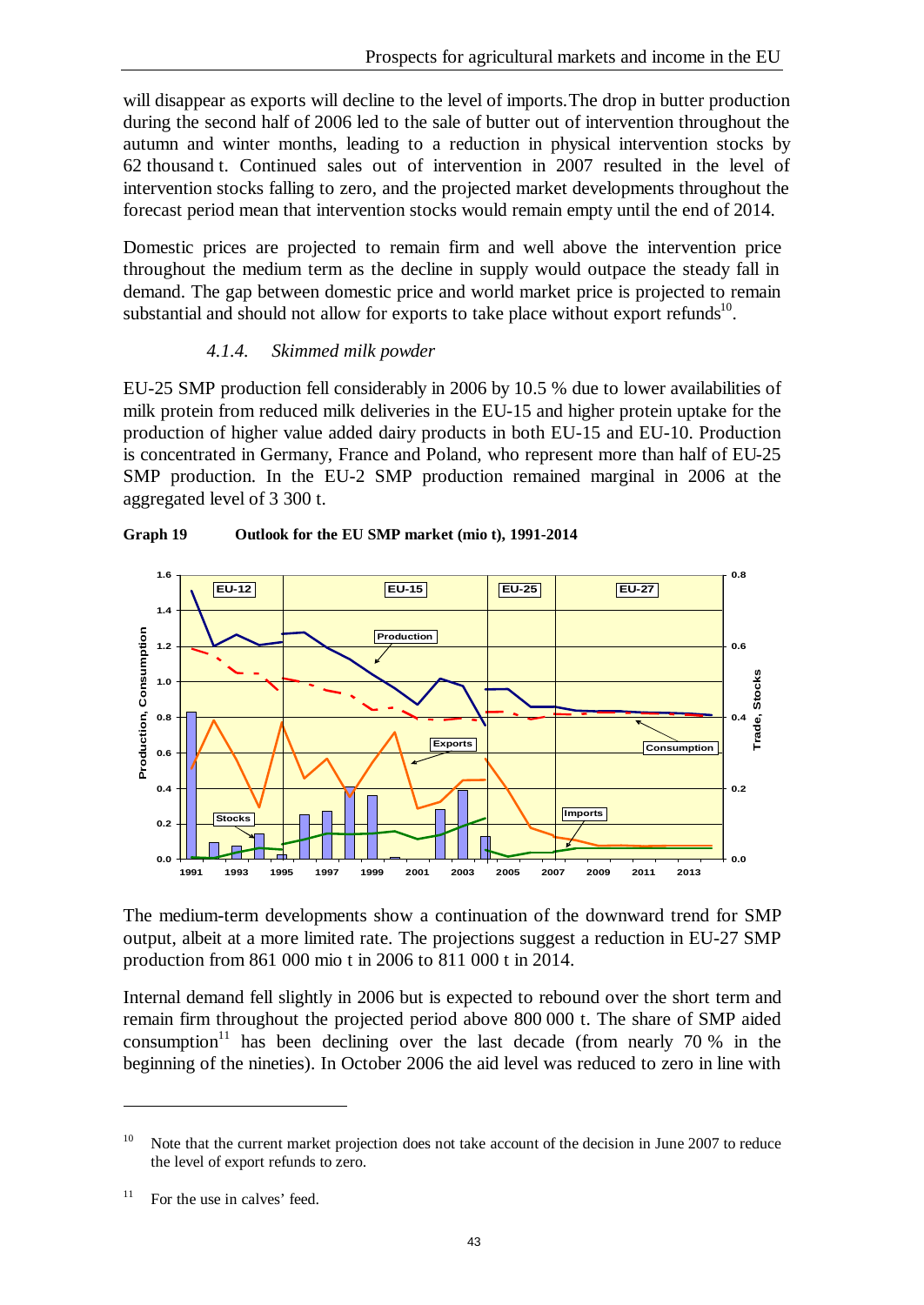the CAP reform price cuts and market price developments. The level of aided consumption should remain at zero over the medium term. EU-25 SMP exports declined by 55 % in 2006 and are expected to fall further over the forecast period as the decline in production combined with stable domestic demand would limit the availabilities for exports. As a consequence, exports will only slightly exceed the level of imports, almost eradicating the net exporter status of the EU.

The reduction in supply in 2004 and 2005 has allowed to sell out of intervention almost 194 000 t of SMP, leaving intervention stocks empty. The market for SMP is expected to remain balanced throughout the projection period with no necessity to offer products for intervention buying-in. The domestic price is projected to remain well above the intervention price level as a consequence of shrinking protein availabilities and a firm demand. After a short-term parity in 2007, the EU price is projected to increase at a faster rate than the world market price and exceed that by approximately 8 % over the medium term.

#### *4.1.5. World market perspectives*

The OECD-FAO and FAPRI foresee that the medium-term outlook for the dairy sector would remain dominated by substantial expansion in global demand for dairy products. The strong demand would be driven by income and population growth in many regions of the world, and by changes in consumer preferences towards dairy products. Demand growth is projected to be strongest in the non-OECD zone, most notably in Southeast Asia, the Far East and North Africa.

A significant part of this increasing demand is expected to be met by domestic production, as world milk production would increase over the medium term, with the most rapid expansion taking place in China, India and Latin America. Milk production in Argentina is expected to recover over the forecast period, but would remain highly dependent on weather conditions.

Australia and New Zealand are projected to expand their combined market share in butter and WMP exports, with a stable market share for cheese but declining share of SMP exports. The USA and India are expected to increase SMP exports substantially.

Apart from Oceania, Uruguay would also gain from the increase in cheese exports that are expected to grow by 26 % over the 2007-2016 period according to FAPRI. Ukraine would remain an important exporter of cheese, with export quantities highly dependant on Russian imports, that are expected to increase over the medium term. On the other hand butter exports from Ukraine would grow modestly, as the production growth of butter in Russia would accommodate the increase in domestic demand. Increasing Chinese output would eventually lead to a declining rate of import growth, particularly for WMP. India would account for most of global butter production and capture an increasing market share until 2011 that would gradually diminish thereafter as domestic demand growth would absorb the increasing supply.

Dairy production in Argentina and Brazil would exhibit a strong growth, making Argentina a key player on the world dairy market and enabling Brazil to become a net exporting country for all major commodities.

FAPRI predicts that Southeast Asian countries, together with China and Japan would generate most of the growth in SMP trade, as they rely heavily on imports. These countries are also expected to increase imports of cheese and butter.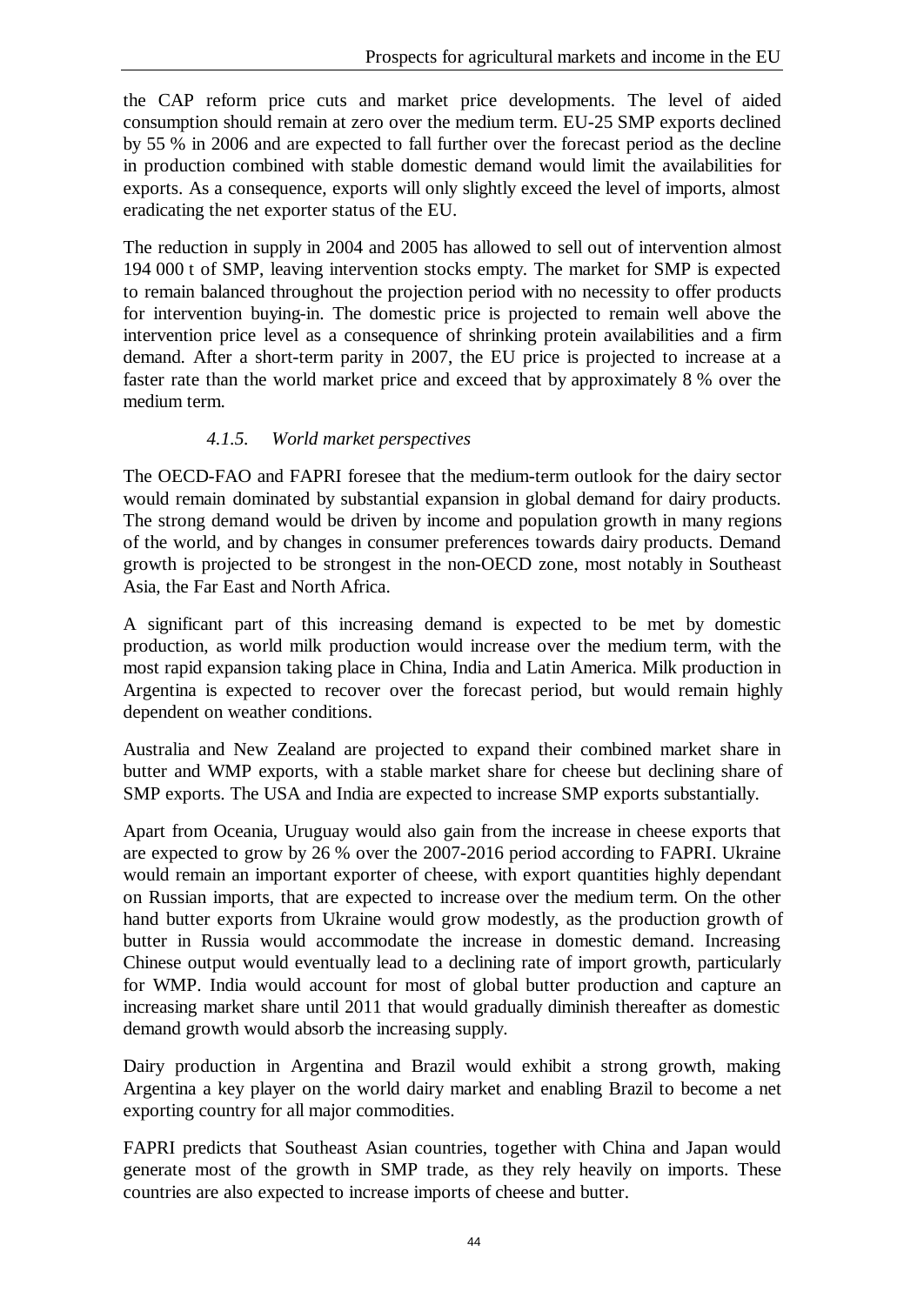The steady growth in import demand and the gradual growth in global supplies are forecasted to generate upward pressure on dairy product prices over the short term that would be followed by a slight decline as production expands in reaction to higher prices. Over the longer term firm demand would put upward pressure on prices. World dairy prices are expected to remain at the elevated levels of 2007 throughout the medium term.



#### **Graph 20 Outlook for dairy commodity prices, 1996 – 2016 (\$/t)**

#### **5. AGRICULTURAL INCOME**

 $\overline{a}$ 

The medium-term perspectives for the income of the agricultural sector have been compiled on the basis of the medium-term projections for the main agricultural markets and of the economic accounts for agriculture, which constitute the statistical basis of the income measure $^{12}$ .

Whereas the medium-term changes in the price and volume components of the arable crops and most animal sectors have been established in line with the market projections, those of the other agricultural sectors –mainly fruit, vegetables, wine and olive oil- have been assumed to follow historical trends.

The subsidy component of agricultural income has been established on the basis of:

- the estimated direct payments for the period 2005-2013 (single payment scheme and other direct payments as provided for in Reg. 1782/2003 – 1788/2003 as amended after the enlargement and the successive reform packages);
- the rural development component from the EAGGF (Guidance and Orientation) as given for the 2000-2006 period for the EU-15, for the 2004-2006 period for the EU-10 and in the financial perspectives as decided by the Commission for the 2007-2013 period for the EU-27. Only the current transfers to agricultural producers as other subsidies on production have been accounted for in the income calculation (thus excluding all the capital grants and investment aids as

<sup>&</sup>lt;sup>12</sup> Agricultural income is defined as the factor income of the agricultural sector (formerly the net value added at factor cost), expressed in real terms and per annual work unit.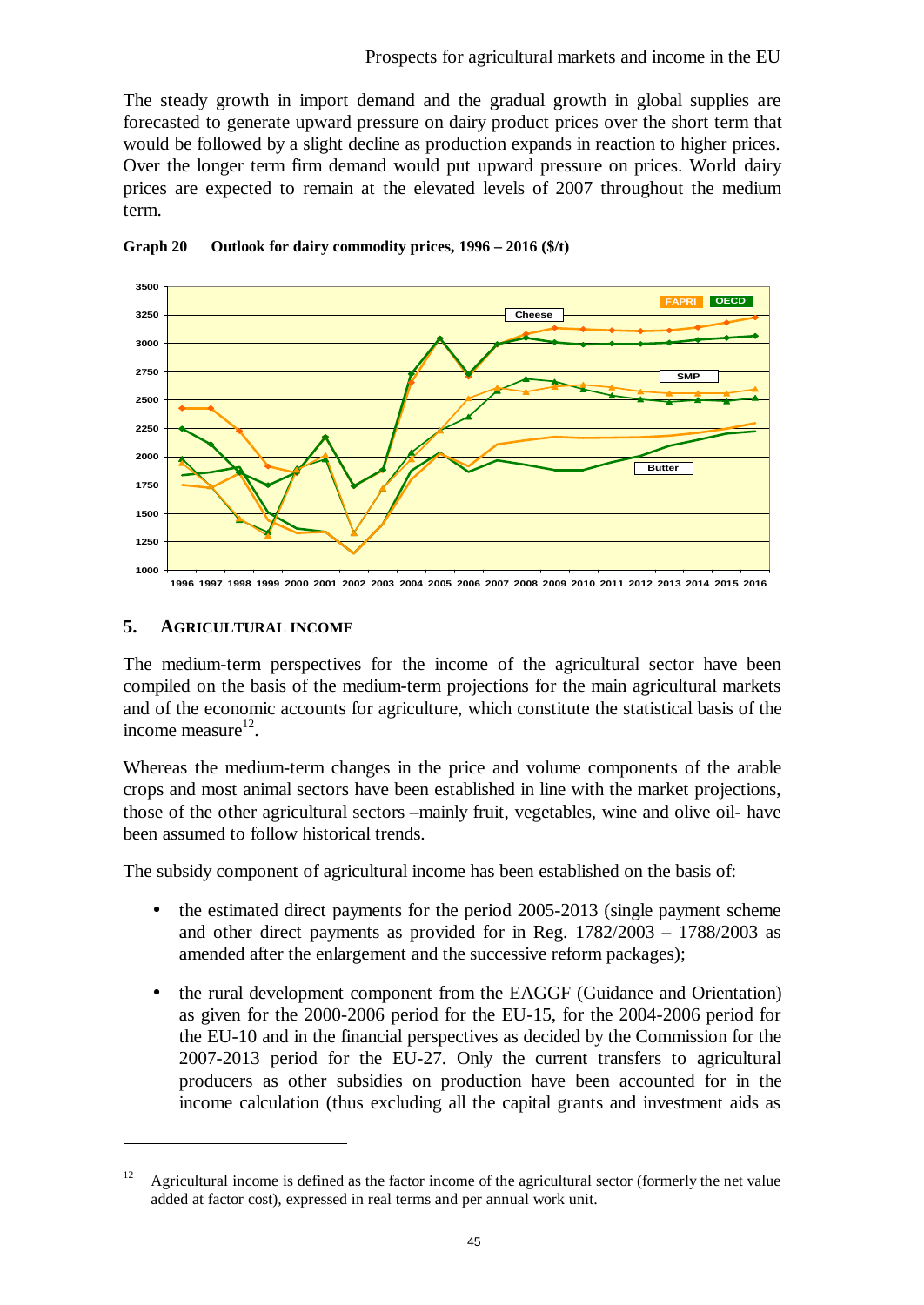well as the support to operators outside agriculture). Member States have been assumed to fully use the rural development funds available to them (including the co-financing component of rural development funds);

• the main provisions of the Act of Accession regarding direct payments for the EU-10 and EU-2 (progressive introduction, SAPS and the complementary national direct payments (CNDPs or "top-ups")) have been accounted for. As regards the CNDPs, it has been assumed that the EU-10 Member States will maintain their CNDP option announced for 2006 over the whole projection horizon (2006-2013) provided that they respect the conditions attached to their granting, notably the upper limit on the financial envelopes. In this respect the possibility for financing the CNDP from the national budget or from co-financing with rural development EU funds has been taken into account where relevant.

On the basis of these hypotheses, the medium-term projections for income display a rather favourable outlook as EU-27 agricultural income would grow by 21 % between 2006 and 2014 in real terms and per labour unit. However, this overall gain would mask marked differences between EU-15, the EU-10 and EU-2.

Relative to the EU-12, agricultural income in the EU-15 would show a more moderate development with a 9.9 % growth over the period 2006-2014 driven by the increasing value of crops, beef, poultry and milk, and supported by the expected continuation of the growth in value of fruit and vegetables.

The positive medium-term developments for beef and milk values would be driven by the strong increase in prices (next to declining and stable production volumes respectively), while increasing wheat, oilseed and poultry values would be attributed to higher prices and volumes alike. The value of pork production is projected to remain stable, as the increase in production volume would be offset by a lower producer price.

|                                                      | 2005  | 2006  | 2008  | 2009  | 2010  | 2011  | 2012  | 2013  | 2014  |
|------------------------------------------------------|-------|-------|-------|-------|-------|-------|-------|-------|-------|
| Factor income in nominal terms                       |       |       |       |       |       |       |       |       |       |
| <b>EU-27</b>                                         | 96.0  | 100.0 | 102.2 | 103.4 | 103.4 | 104.5 | 105.9 | 107.6 | 109.7 |
| <b>EU-15</b>                                         | 96.9  | 100.0 | 100.0 | 100.8 | 100.5 | 101.6 | 103.1 | 104.7 | 106.8 |
| <b>EU-10</b>                                         | 93.2  | 100.0 | 113.6 | 117.2 | 120.3 | 119.8 | 118.2 | 118.4 | 119.8 |
| <b>EU-2</b>                                          | 87.1  | 100.0 | 118.2 | 121.4 | 121.4 | 124.7 | 130.7 | 135.9 | 138.2 |
| Labour input                                         |       |       |       |       |       |       |       |       |       |
| <b>EU-27</b>                                         | 102.7 | 100.0 | 93.5  | 90.4  | 87.4  | 84.6  | 81.8  | 79.2  | 76.6  |
| <b>EU-15</b>                                         | 101.9 | 100.0 | 95.5  | 93.3  | 91.1  | 89.0  | 87.0  | 85.0  | 83.0  |
| EU-10                                                | 102.8 | 100.0 | 93.1  | 89.9  | 86.7  | 83.7  | 80.8  | 77.9  | 75.2  |
| <b>EU-2</b>                                          | 103.9 | 100.0 | 90.3  | 85.7  | 81.5  | 77.4  | 73.5  | 69.8  | 66.3  |
| Agricultural income in<br>real terms per labour unit |       |       |       |       |       |       |       |       |       |
| <b>EU-27</b>                                         | 95.4  | 100.0 | 104.6 | 107.2 | 108.6 | 111.1 | 114.1 | 117.3 | 121.0 |
| <b>EU-15</b>                                         | 96.9  | 100.0 | 100.5 | 101.7 | 101.8 | 103.3 | 105.3 | 107.3 | 109.9 |
| EU-10                                                | 92.9  | 100.0 | 114.5 | 118.8 | 122.6 | 122.8 | 121.9 | 122.7 | 124.9 |
| <b>EU-2</b>                                          | 86.1  | 100.0 | 124.6 | 131.8 | 135.8 | 143.2 | 154.1 | 164.6 | 171.8 |

|  |  | Table 2 Outlook for agricultural income for EU-27, 2005 - 2014 |  |  |
|--|--|----------------------------------------------------------------|--|--|
|  |  |                                                                |  |  |

The resulting growth in gross value added of the whole EU-15 agricultural sector would lead to a gradual increase in factor income in nominal terms over the short term. The reduction in total agricultural labour input for EU-15 is assumed to stabilise at the historical trend of around 2.3 % per year on average over the projection period. Consequently, agricultural income, when expressed in real terms and per labour unit (i.e. full-time equivalent), is projected to increase by 9.9 % between 2006 and 2014 for the EU-15.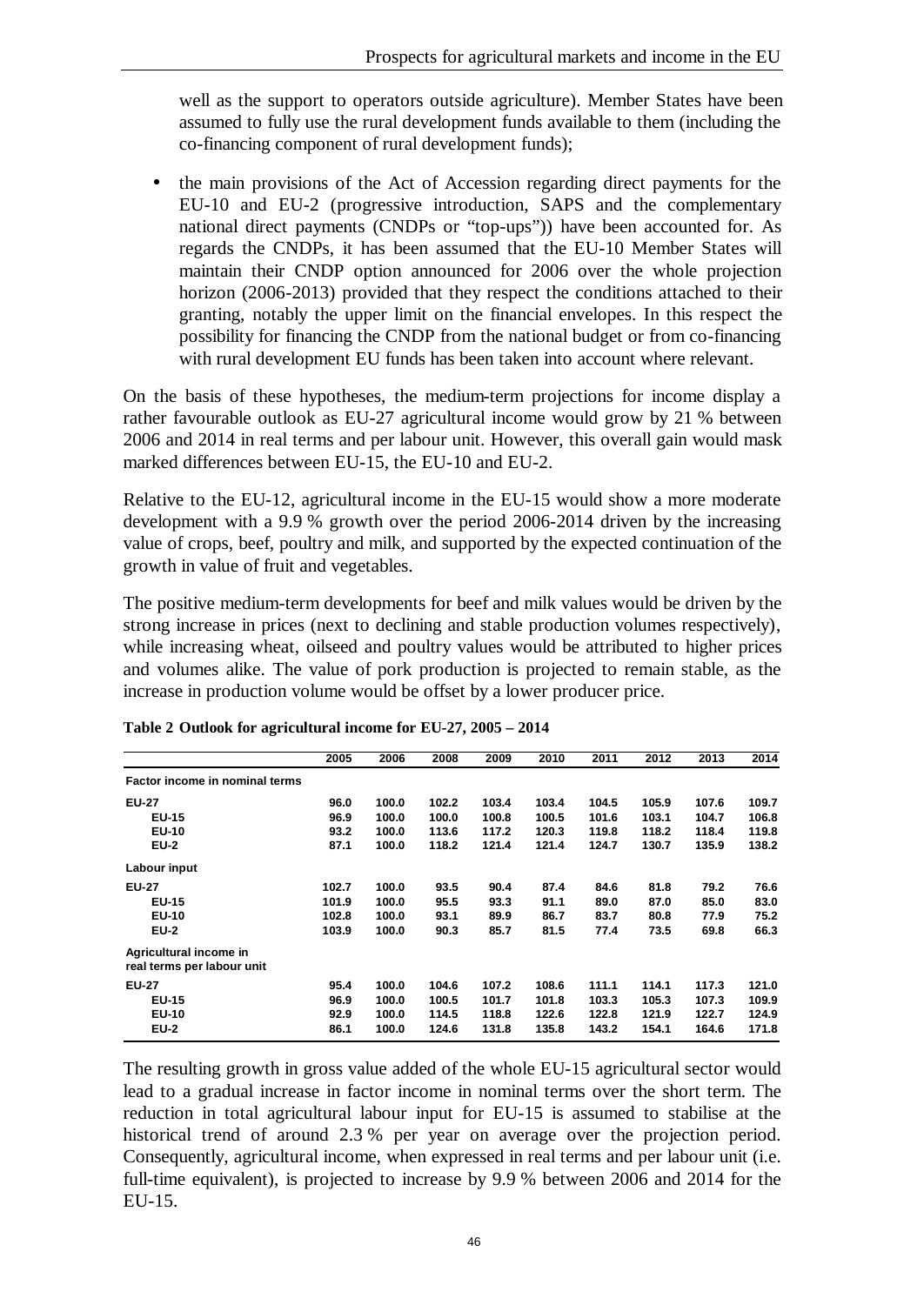Agricultural income in the EU-10 is foreseen to display a more pronounced picture with agricultural income steadily rising to exhibit a 24.9 % increase by 2014. The value of agricultural production would show a gradual increase over the baseline period, driven by increasing crop, poultry, milk and pork values and assuming a further increase in the value of fruit and vegetables production.

Following two years of decline in 2005 and 2006, the value of cereal production is projected to increase, but remain below the peak level of 2004 as the increase in wheat production value (driven by volume and price increases) will be accompanied by a decline in the value of maize production (due to lower prices). The value of oilseeds is foreseen to increase markedly over the medium term as the increase in rapeseed value will be supported by higher sunflower seed value. In the meat sector, pork and poultry production values would show a favourable outlook, with increasing production values throughout the period fuelled by higher volumes. Milk production values would benefit from the projected higher price level, but beef and sheep/goat production values are foreseen to decline at a steady pace as a consequence of lower volumes, and despite a higher price level.

Supported by the sharp rise in the funds granted to agricultural producers in the EU-10, nominal factor income would exhibit a growth of 19.8 % by 2014. The available funds will be directed to the agricultural sector in the form of direct payments and national topups and rural development funds as far as they are transferred to agricultural producers as current payments, with little compensatory elements and do not correspond to capital transfers such as investment grants $1^3$ . The large increase in public support in the EU-10, which is largely decoupled, would aim at facilitating and promoting the restructuring and modernisation of the agricultural sector and the rural areas $14$ .

The agricultural labour input in the EU-10 countries is assumed to fall by 3.5 % on annual average over the forecast period in line with the restructuring of the agricultural sector. This rapid fall in labour force would boost the rise in agricultural income: whereas farm income in real terms would decline by 6.1 % from 2006 to 2014, it would expand by 24.9 % between 2006 and 2014 when expressed per labour unit. When assessed against 2003 (i.e. before enlargement), farm income per labour unit in the EU-12 would increase by 127 %.

Agricultural income in the EU-2 is foreseen to display a positive development, steadily rising to exhibit a 71.8 % increase by 2014. The value of agricultural production would increase over the baseline period, driven by increasing crop production values due to higher maize, rapeseed and wheat volumes and prices alike. Beef and pork production values would decline, while the values of milk and poultry production would increase slightly over the medium term (due to increasing volumes for poultry and higher prices for milk). Similarly to the EU-25, the favourable development in value of production depends greatly on the assumed continuation of growing forage, fruit and vegetable production values that have exhibited considerable growth (72 % on aggregate) between 1998 and 2006.

 $\overline{a}$ 

<sup>&</sup>lt;sup>13</sup> These projections assume that the funds available for rural development under the financial perspectives will be fully used by the EU-12.

In this framework it should be mentioned that these projections do not fully take into account the multiplier effect of the funds granted as capital transfers on the future growth of the rural and agricultural economies.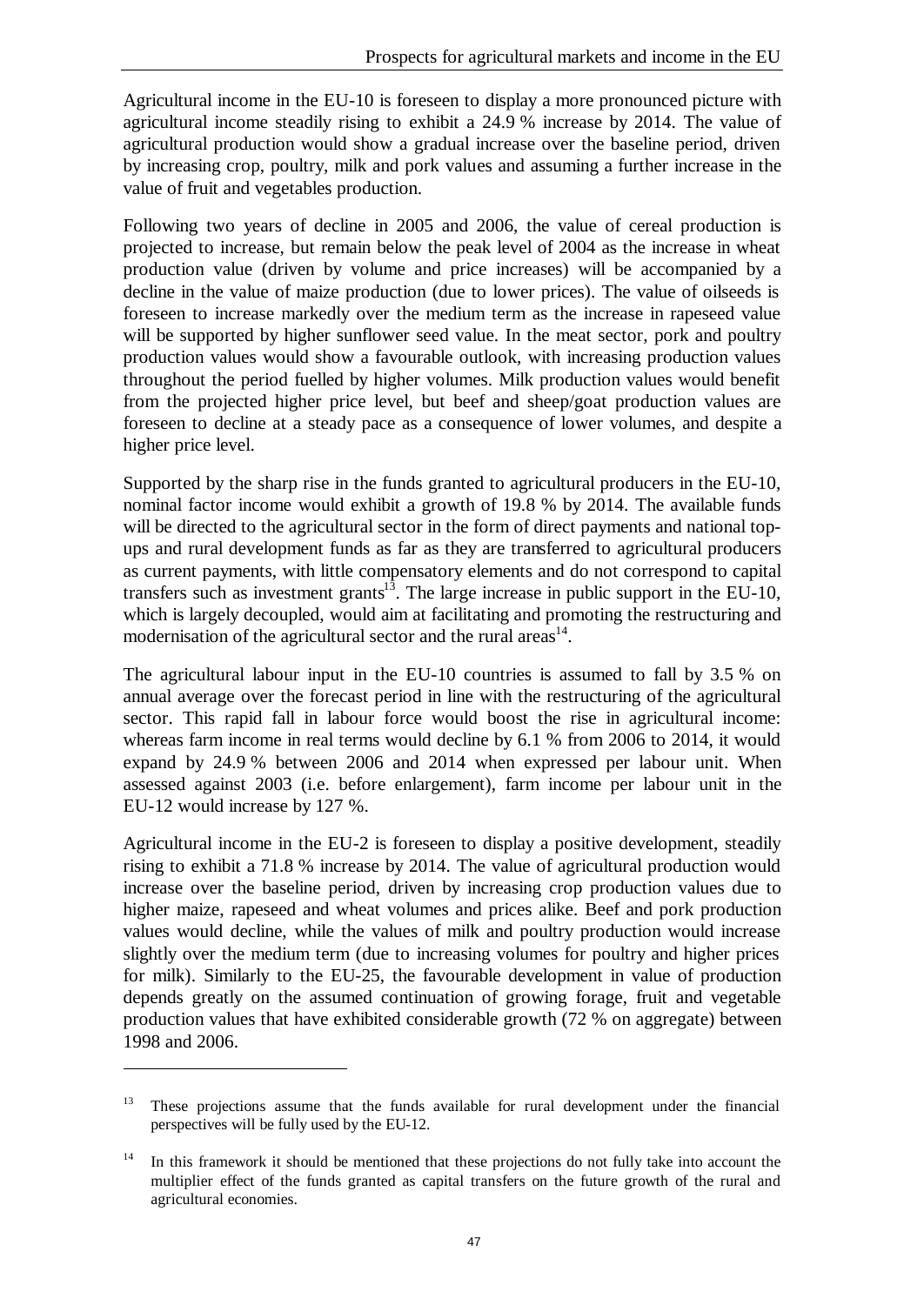Higher input prices would dampen the increase in production value, but the growth in subsidies after accession to the EU would facilitate a significant increase in factor income that would expand by 38.2 % in nominal terms by 2014. Assuming a gradual decline in farm labour at the rate of 5 %, factor income in real terms and per labour unit is projected to increase 71.8 % by  $2014^{15}$ .

The contribution of the EU-12 to the overall EU-27 farm income (in real terms) would nevertheless remain rather limited at around 9 % for the EU-10 and 7 % for the EU-2 in 2014, in line with the low productivity levels in these Member States.

 $\overline{a}$ 

<sup>&</sup>lt;sup>15</sup> The rate of growth presented in this baseline assumes a stable macroeconomic environment in the EU-10 throughout the baseline period. The eventual development in factor income in real terms will highly depend on the actual macroeconomic conditions (and in particular currency appreciation/depreciation, GDP deflation and GDP growth) that could alter the current favourable outlook and limit the possibility to absorb labour outflow from the farm sector.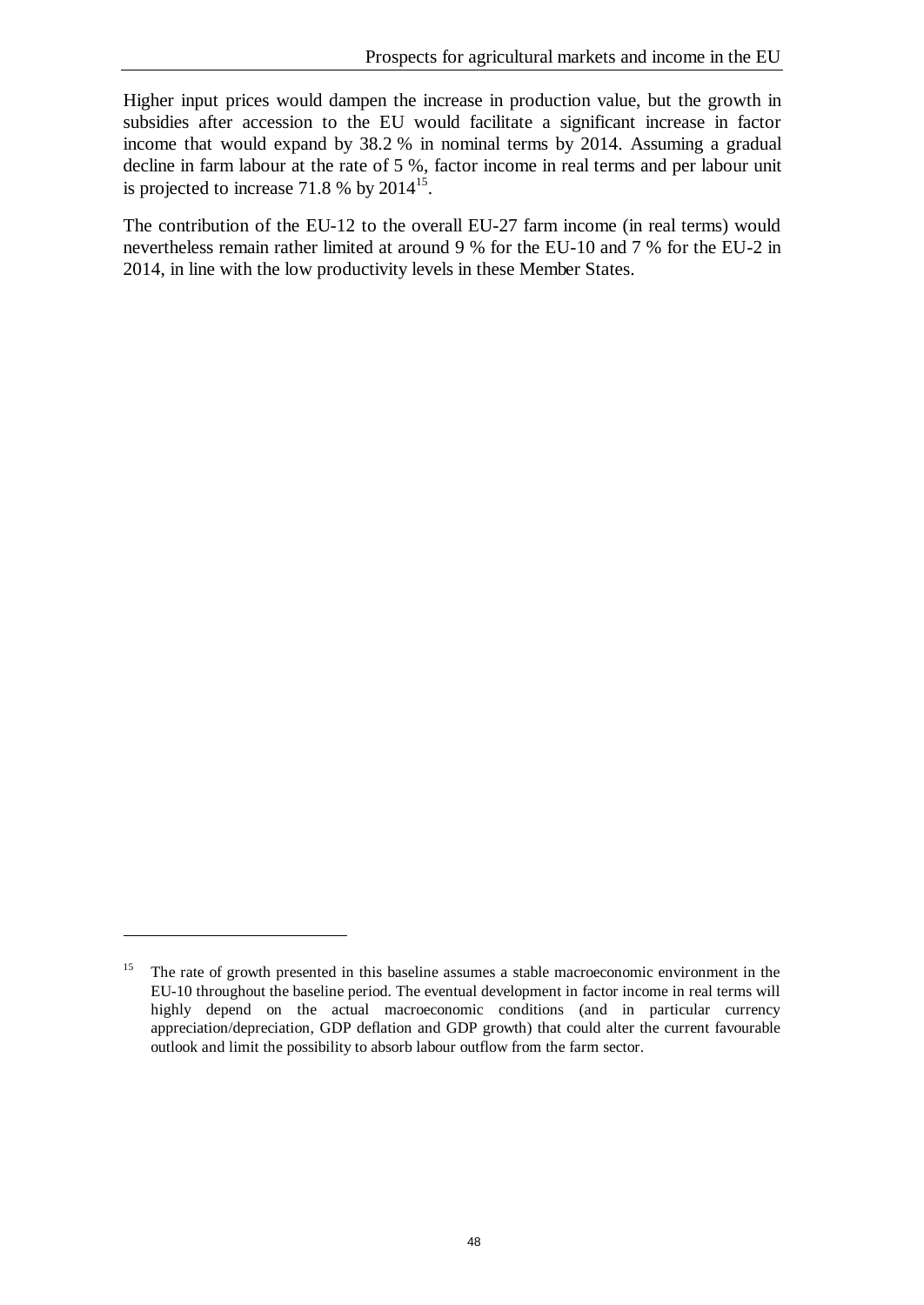**Table A.1 Total cereals market projections for the European Union, 2004-2014 (mio t)**

|                              | 2004  | 2005  | 2006  | 2007  | 2008  | 2009  | 2010  | 2011  | 2012  | 2013  | 2014  |
|------------------------------|-------|-------|-------|-------|-------|-------|-------|-------|-------|-------|-------|
| <b>Usable production</b>     | 286.2 | 253.2 | 242.6 | 270.9 | 284.8 | 289.4 | 290.4 | 292.1 | 295.1 | 298.7 | 299.9 |
| EU-15<br>of which            | 223.4 | 195.0 | 193.1 | 200.0 | 202.9 | 206.8 | 206.8 | 208.4 | 210.4 | 212.5 | 214.4 |
| EU-10                        | 62.8  | 58.2  | 49.4  | 53.9  | 57.6  | 58.2  | 58.9  | 58.5  | 59.2  | 60.8  | 61.1  |
| $EU-2$                       |       |       |       | 17.0  | 24.4  | 24.4  | 24.7  | 25.2  | 25.5  | 25.4  | 24.4  |
| Consumption                  | 242.6 | 246.4 | 250.4 | 268.1 | 269.0 | 270.1 | 270.1 | 272.5 | 274.0 | 275.8 | 277.8 |
| of which food and industrial | 78.4  | 78.8  | 79.5  | 82.1  | 82.0  | 81.9  | 82.1  | 82.3  | 82.4  | 82.6  | 82.8  |
| of which feed                | 153.2 | 155.5 | 157.6 | 169.2 | 168.8 | 166.9 | 164.6 | 164.3 | 164.6 | 164.9 | 165.1 |
| of which bioenergy           | 0.7   | 2.0   | 3.0   | 4.5   | 7.7   | 10.2  | 12.6  | 15.1  | 16.4  | 17.7  | 19.3  |
| EU-15<br>of which            | 190.4 | 196.4 | 201.2 | 197.6 | 201.2 | 202.0 | 201.6 | 203.8 | 204.6 | 204.9 | 206.6 |
| EU-10                        | 52.2  | 50.0  | 49.2  | 50.4  | 48.5  | 48.9  | 49.0  | 48.7  | 48.9  | 48.8  | 49.5  |
| $EU-2$                       |       |       |       | 20.0  | 19.4  | 19.1  | 19.5  | 20.0  | 20.5  | 22.1  | 21.7  |
| Imports                      | 10.1  | 10.2  | 12.1  | 12.0  | 10.3  | 9.9   | 9.6   | 10.4  | 10.1  | 10.2  | 11.1  |
| Exports                      | 23.3  | 22.0  | 20.8  | 21.3  | 23.3  | 25.3  | 26.8  | 27.5  | 28.9  | 33.6  | 34.5  |
| Beginning stocks             | 44.4  | 74.7  | 69.7  | 53.2  | 46.8  | 49.5  | 53.4  | 56.6  | 59.1  | 61.3  | 60.9  |
| Ending stocks                | 74.7  | 69.7  | 53.2  | 46.8  | 49.5  | 53.4  | 56.6  | 59.1  | 61.3  | 60.9  | 59.7  |
| of which intervention        | 17.4  | 14.6  | 2.2   | 0.7   | 4.2   | 4.7   | 7.2   | 9.2   | 10.3  | 11.2  | 10.9  |
| of which EU-15               | 11.8  | 5.9   | 0.1   | 0.4   | 1.0   | 0.6   | 1.5   | 2.3   | 3.1   | 4.3   | 4.7   |
| of which EU-10               | 5.6   | 8.7   | 2.2   | 0.3   | 1.9   | 2.5   | 4.0   | 5.0   | 4.7   | 4.4   | 3.9   |
| of which EU-2                |       |       |       | 0.1   | 1.3   | 1.6   | 1.7   | 2.0   | 2.6   | 2.6   | 2.4   |

EU-10: Ten new Member States

EU-2: Bulgaria and Romania

**Table A.2 Total wheat market projections for the European Union, 2004-2014 (mio t)**

|                              | 2004  | 2005  | 2006  | 2007  | 2008  | 2009  | 2010  | 2011  | 2012  | 2013  | 2014  |
|------------------------------|-------|-------|-------|-------|-------|-------|-------|-------|-------|-------|-------|
| <b>Usable production</b>     | 136.0 | 123.4 | 116.8 | 128.6 | 136.1 | 140.1 | 140.1 | 141.3 | 143.6 | 145.8 | 147.6 |
| of which<br>EU-15            | 111.6 | 101.4 | 98.9  | 101.8 | 105.5 | 108.9 | 108.4 | 109.8 | 111.5 | 113.1 | 114.9 |
| $EU-10$                      | 24.4  | 21.9  | 17.9  | 20.0  | 21.5  | 22.0  | 22.5  | 22.1  | 22.6  | 23.2  | 23.7  |
| $EU-2$                       |       |       |       | 6.8   | 9.1   | 9.2   | 9.2   | 9.4   | 9.5   | 9.5   | 9.0   |
| Consumption                  | 115.7 | 117.0 | 115.6 | 124.0 | 125.2 | 126.0 | 126.3 | 128.2 | 128.8 | 129.3 | 130.7 |
| of which food and industrial | 55.2  | 56.1  | 57.1  | 59.3  | 59.8  | 60.4  | 60.9  | 61.4  | 62.0  | 62.4  | 63.0  |
| of which feed                | 54.7  | 55.2  | 52.5  | 57.8  | 56.2  | 54.3  | 52.5  | 51.9  | 51.4  | 50.7  | 50.5  |
| of which bioenergy           | 0.5   | 1.0   | 1.4   | 2.0   | 4.2   | 6.0   | 7.9   | 9.8   | 10.4  | 11.1  | 12.1  |
| EU-15<br>of which            | 96.6  | 98.4  | 97.7  | 97.9  | 100.8 | 102.2 | 102.7 | 104.7 | 105.7 | 106.3 | 107.6 |
| EU-10                        | 19.1  | 18.6  | 17.9  | 19.0  | 17.4  | 16.9  | 16.6  | 16.5  | 16.2  | 16.0  | 16.0  |
| $EU-2$                       |       |       |       | 7.1   | 7.0   | 6.9   | 7.0   | 7.0   | 7.0   | 7.0   | 7.0   |
| Imports                      | 7.4   | 7.0   | 5.8   | 6.7   | 6.4   | 6.3   | 6.2   | 6.1   | 6.0   | 5.9   | 5.8   |
| Exports                      | 13.7  | 13.6  | 12.3  | 13.0  | 15.3  | 17.2  | 17.5  | 18.0  | 18.6  | 22.6  | 23.4  |
| Beginning stocks             | 15.1  | 29.0  | 28.8  | 23.5  | 21.8  | 23.8  | 27.1  | 29.7  | 30.8  | 33.0  | 32.7  |
| Ending stocks                | 29.0  | 28.8  | 23.5  | 21.8  | 23.8  | 27.1  | 29.7  | 30.8  | 33.0  | 32.7  | 31.9  |
| of which intervention        | 10.9  | 5.8   | 0.0   | 0.1   | 2.8   | 4.1   | 5.5   | 6.6   | 6.8   | 6.5   | 5.8   |
| of which EU-15               | 8.0   | 3.0   | 0.0   | 0.0   | 0.3   | 0.0   | 0.0   | 0.1   | 0.0   | 0.0   | 0.0   |
| of which EU-10               | 2.9   | 2.7   | 0.0   | 0.1   | 1.4   | 2.5   | 3.8   | 4.5   | 4.2   | 3.9   | 3.4   |
| of which EU-2                |       |       |       | 0.1   | 1.1   | 1.6   | 1.7   | 2.0   | 2.6   | 2.6   | 2.4   |

EU-10: Ten new Member States

EU-2: Bulgaria and Romania

**Table A.3 Total coarse grain projections for the European Union, 2004-2014 (mio t)**

|                              | 2004  | 2005  | 2006  | 2007  | 2008  | 2009  | 2010  | 2011  | 2012  | 2013  | 2014  |
|------------------------------|-------|-------|-------|-------|-------|-------|-------|-------|-------|-------|-------|
| <b>Usable production</b>     | 150.2 | 129.8 | 125.8 | 142.2 | 148.7 | 149.3 | 150.3 | 150.7 | 151.5 | 153.0 | 152.3 |
| EU-15<br>of which            | 111.8 | 93.6  | 94.3  | 98.2  | 97.4  | 97.9  | 98.4  | 98.5  | 98.8  | 99.4  | 99.5  |
| EU-10                        | 38.4  | 36.2  | 31.5  | 33.8  | 36.1  | 36.2  | 36.4  | 36.4  | 36.6  | 37.6  | 37.4  |
| $EU-2$                       |       |       |       | 10.2  | 15.2  | 15.2  | 15.5  | 15.8  | 16.0  | 15.9  | 15.4  |
| Consumption                  | 126.9 | 129.4 | 134.8 | 144.0 | 143.9 | 144.1 | 143.8 | 144.2 | 145.1 | 146.4 | 147.1 |
| of which food and industrial | 23.3  | 22.6  | 22.4  | 22.9  | 22.1  | 21.6  | 21.2  | 20.8  | 20.5  | 20.1  | 19.8  |
| of which feed                | 98.5  | 100.4 | 105.1 | 111.4 | 112.6 | 112.6 | 112.1 | 112.4 | 113.2 | 114.2 | 114.6 |
| of which bioenerav           | 0.2   | 1.0   | 1.6   | 2.5   | 3.5   | 4.2   | 4.8   | 5.4   | 5.9   | 6.6   | 7.2   |
| EU-15<br>of which            | 93.8  | 98.0  | 103.4 | 99.7  | 100.4 | 99.8  | 98.9  | 99.1  | 98.9  | 98.6  | 98.9  |
| EU-10                        | 33.1  | 31.4  | 31.4  | 31.5  | 31.0  | 32.0  | 32.3  | 32.2  | 32.7  | 32.8  | 33.5  |
| $EU-2$                       |       |       |       | 12.9  | 12.4  | 12.2  | 12.6  | 13.0  | 13.5  | 15.0  | 14.6  |
| Imports                      | 2.7   | 3.2   | 6.3   | 5.3   | 3.9   | 3.6   | 3.4   | 4.3   | 4.1   | 4.3   | 5.3   |
| Exports                      | 9.5   | 8.4   | 8.5   | 8.3   | 8.0   | 8.1   | 9.4   | 9.5   | 10.3  | 10.9  | 11.1  |
| Beginning stocks             | 29.3  | 45.7  | 40.9  | 29.7  | 25.0  | 25.7  | 26.4  | 26.9  | 28.2  | 28.3  | 28.2  |
| Ending stocks                | 45.7  | 40.9  | 29.7  | 25.0  | 25.7  | 26.4  | 26.9  | 28.2  | 28.3  | 28.2  | 27.8  |
| of which intervention        | 6.6   | 8.9   | 2.2   | 0.6   | 1.4   | 0.6   | 1.7   | 2.7   | 3.6   | 4.8   | 5.2   |
| of which EU-15               | 3.8   | 2.9   | 0.1   | 0.4   | 0.7   | 0.6   | 1.5   | 2.2   | 3.1   | 4.3   | 4.7   |
| of which EU-10               | 2.8   | 6.0   | 2.2   | 0.2   | 0.5   | 0.0   | 0.2   | 0.5   | 0.5   | 0.5   | 0.5   |
| of which EU-2                |       |       |       | 0.0   | 0.2   | 0.0   | 0.0   | 0.0   | 0.0   | 0.0   | 0.0   |

EU-10: Ten new Member States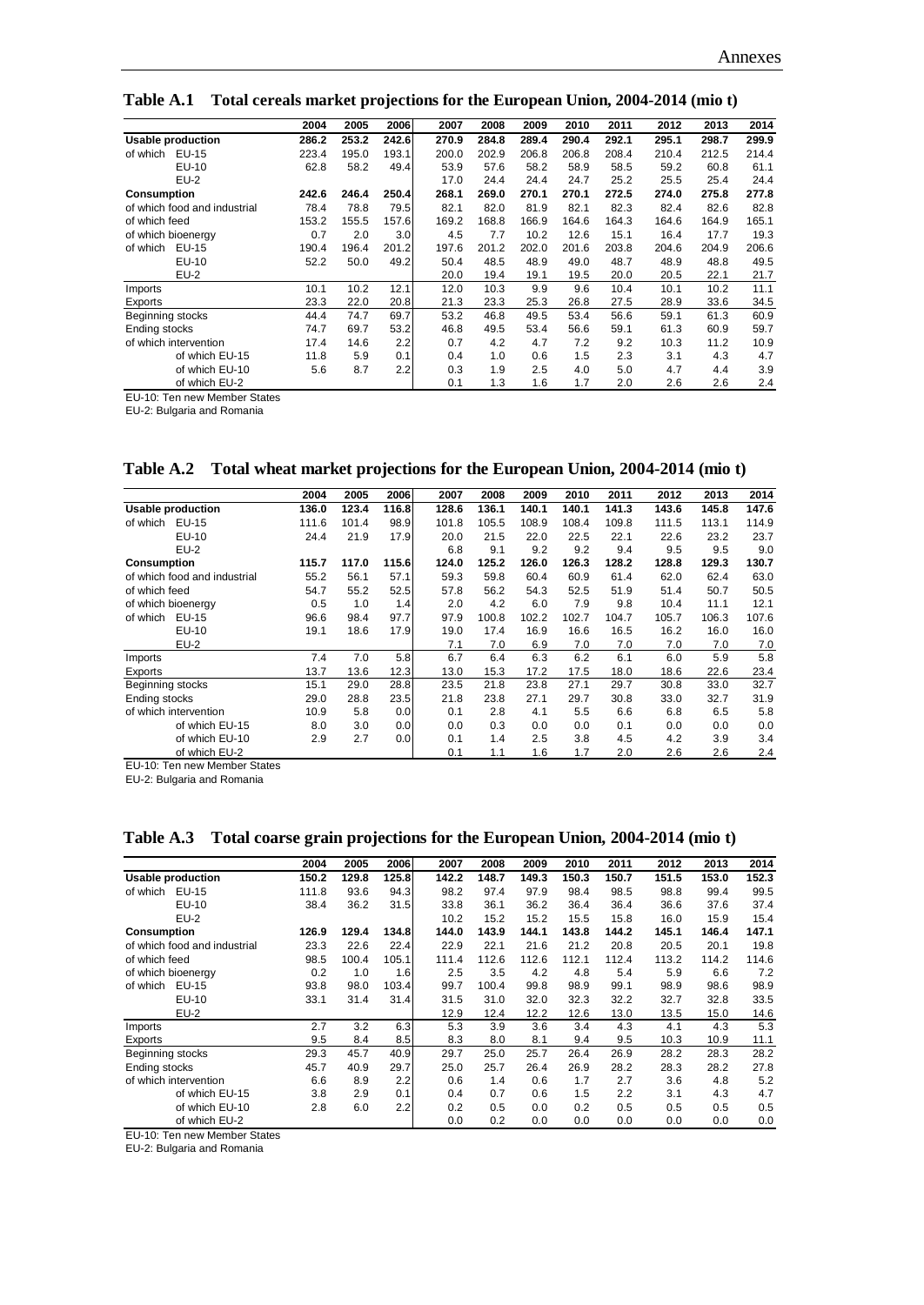**Table A.4 Soft wheat market projections for the European Union, 2004-2014 (mio t)**

|                              | 2004  | 2005  | 2006  | 2007  | 2008  | 2009  | 2010  | 2011  | 2012  | 2013  | 2014  |
|------------------------------|-------|-------|-------|-------|-------|-------|-------|-------|-------|-------|-------|
| <b>Usable production</b>     | 124.3 | 114.8 | 108.4 | 120.0 | 126.9 | 130.8 | 130.7 | 131.8 | 134.0 | 136.0 | 137.8 |
| of which<br>EU-15            | 99.9  | 92.9  | 90.6  | 93.3  | 96.3  | 99.7  | 99.0  | 100.4 | 102.0 | 103.4 | 105.2 |
| EU-10                        | 24.3  | 21.9  | 17.9  | 20.0  | 21.4  | 22.0  | 22.5  | 22.1  | 22.6  | 23.1  | 23.6  |
| $EU-2$                       |       |       |       | 6.7   | 9.1   | 9.2   | 9.2   | 9.4   | 9.4   | 9.5   | 9.0   |
| Consumption                  | 104.6 | 106.7 | 105.7 | 114.1 | 115.3 | 116.0 | 116.4 | 118.3 | 118.9 | 119.4 | 120.8 |
| of which food and industrial | 46.5  | 47.5  | 48.3  | 49.9  | 50.5  | 51.0  | 51.5  | 52.0  | 52.6  | 53.1  | 53.6  |
| of which feed                | 53.1  | 54.3  | 52.1  | 57.4  | 55.8  | 53.9  | 52.1  | 51.6  | 51.0  | 50.3  | 50.2  |
| of which bioenergy           | 0.5   | 1.0   | 1.4   | 2.0   | 4.2   | 6.0   | 7.9   | 9.8   | 10.4  | 11.1  | 12.1  |
| EU-15<br>of which            | 86.1  | 88.8  | 88.4  | 88.6  | 91.5  | 92.9  | 93.5  | 95.4  | 96.4  | 97.0  | 98.3  |
| EU-10                        | 18.5  | 17.9  | 17.3  | 18.4  | 16.8  | 16.3  | 16.0  | 15.9  | 15.6  | 15.5  | 15.5  |
| $EU-2$                       |       |       |       | 7.1   | 6.9   | 6.9   | 6.9   | 7.0   | 7.0   | 7.0   | 7.0   |
| Imports                      | 5.8   | 5.0   | 4.0   | 4.7   | 4.7   | 4.7   | 4.7   | 4.7   | 4.7   | 4.7   | 4.7   |
| Exports                      | 12.3  | 12.5  | 11.0  | 12.0  | 14.3  | 16.2  | 16.5  | 17.0  | 17.6  | 21.6  | 22.4  |
| Beginning stocks             | 12.3  | 25.4  | 26.0  | 21.7  | 20.4  | 22.4  | 25.7  | 28.3  | 29.4  | 31.6  | 31.3  |
| Ending stocks                | 25.4  | 26.0  | 21.7  | 20.4  | 22.4  | 25.7  | 28.3  | 29.4  | 31.6  | 31.3  | 30.5  |
| of which intervention        | 10.9  | 5.8   | 0.0   | 0.1   | 2.8   | 4.1   | 5.5   | 6.6   | 6.8   | 6.5   | 5.8   |
| of which EU-15               | 8.0   | 3.0   | 0.0   | 0.0   | 0.3   | 0.0   | 0.0   | 0.1   | 0.0   | 0.0   | 0.0   |
| of which EU-10               | 2.9   | 2.7   | 0.0   | 0.1   | 1.4   | 2.5   | 3.8   | 4.5   | 4.2   | 3.9   | 3.4   |
| of which EU-2                |       |       |       | 0.1   | 1.1   | 1.6   | 1.7   | 2.0   | 2.6   | 2.6   | 2.4   |

EU-10: Ten new Member States

EU-2: Bulgaria and Romania

**Table A.5 Barley market projections for the European Union, 2004-2014 (mio t)**

|                              | 2004 | 2005 | 2006 | 2007 | 2008 | 2009 | 2010 | 2011 | 2012 | 2013 | 2014 |
|------------------------------|------|------|------|------|------|------|------|------|------|------|------|
| <b>Usable production</b>     | 60.9 | 52.6 | 54.5 | 58.5 | 57.9 | 58.0 | 58.2 | 57.6 | 57.6 | 57.6 | 57.5 |
| of which<br>EU-15            | 51.2 | 43.2 | 46.2 | 48.2 | 46.0 | 46.1 | 46.1 | 46.1 | 46.0 | 46.0 | 45.9 |
| $EU-10$                      | 9.7  | 9.4  | 8.3  | 8.6  | 9.7  | 9.8  | 9.9  | 9.4  | 9.5  | 9.5  | 9.6  |
| $EU-2$                       |      |      |      | 1.7  | 2.1  | 2.1  | 2.1  | 2.1  | 2.1  | 2.1  | 1.9  |
| Consumption                  | 47.9 | 48.3 | 51.6 | 54.5 | 51.7 | 50.4 | 50.1 | 50.1 | 49.3 | 48.6 | 49.1 |
| of which food and industrial | 8.8  | 8.7  | 8.3  | 8.3  | 8.2  | 8.2  | 8.1  | 8.0  | 8.0  | 7.9  | 7.8  |
| of which feed                | 36.3 | 35.9 | 38.7 | 41.4 | 38.1 | 36.8 | 36.5 | 36.4 | 35.7 | 35.0 | 35.5 |
| of which bioenergy           | 0.2  | 0.7  | 1.1  | 1.5  | 1.6  | 1.7  | 1.7  | 1.8  | 1.9  | 2.0  | 2.1  |
| of which<br>EU-15            | 38.8 | 39.7 | 42.6 | 44.0 | 42.8 | 41.6 | 41.2 | 41.0 | 40.2 | 39.3 | 39.9 |
| EU-10                        | 9.1  | 8.6  | 9.1  | 8.7  | 7.5  | 7.5  | 7.5  | 7.7  | 7.7  | 7.8  | 7.8  |
| $EU-2$                       |      |      |      | 1.9  | 1.4  | 1.4  | 1.4  | 1.4  | 1.4  | 1.4  | 1.4  |
| Imports                      | 0.4  | 0.3  | 0.4  | 0.3  | 0.3  | 0.3  | 0.3  | 0.3  | 0.3  | 0.3  | 0.3  |
| Exports                      | 6.7  | 5.8  | 6.0  | 5.8  | 5.4  | 5.7  | 6.9  | 7.0  | 7.6  | 8.2  | 8.3  |
| Beginning stocks             | 7.8  | 14.5 | 13.3 | 10.6 | 9.1  | 10.1 | 12.3 | 13.8 | 14.6 | 15.7 | 16.7 |
| Ending stocks                | 14.5 | 13.3 | 10.6 | 9.1  | 10.1 | 12.3 | 13.8 | 14.6 | 15.7 | 16.7 | 17.2 |
| of which intervention        | 1.6  | 1.9  | 0.0  | 0.4  | 0.7  | 0.6  | 1.7  | 2.7  | 3.6  | 4.8  | 5.2  |
| of which EU-15               | 1.2  | 1.7  | 0.0  | 0.4  | 0.7  | 0.6  | 1.5  | 2.2  | 3.1  | 4.3  | 4.7  |
| of which EU-10               | 0.4  | 0.2  | 0.0  | 0.0  | 0.0  | 0.0  | 0.2  | 0.5  | 0.5  | 0.5  | 0.5  |
| of which EU-2                |      |      |      | 0.0  | 0.0  | 0.0  | 0.0  | 0.0  | 0.0  | 0.0  | 0.0  |

EU-10: Ten new Member States

EU-2: Bulgaria and Romania

**Table A.6 Maize market projections for the European Union, 2004-2014 (mio t)**

|                              | 2004 | 2005 | 2006 | 2007 | 2008 | 2009 | 2010 | 2011 | 2012 | 2013 | 2014 |
|------------------------------|------|------|------|------|------|------|------|------|------|------|------|
| <b>Usable production</b>     | 53.1 | 47.7 | 44.4 | 53.9 | 59.4 | 59.8 | 60.7 | 61.7 | 62.6 | 63.9 | 63.1 |
| of which<br>EU-15            | 41.0 | 35.0 | 33.1 | 34.3 | 35.1 | 35.5 | 36.0 | 36.1 | 36.4 | 36.8 | 36.9 |
| EU-10                        | 12.1 | 12.7 | 11.3 | 11.5 | 11.6 | 11.6 | 11.7 | 12.3 | 12.7 | 13.6 | 13.2 |
| $EU-2$                       |      |      |      | 8.1  | 12.7 | 12.7 | 13.0 | 13.3 | 13.6 | 13.5 | 13.0 |
| Consumption                  | 46.2 | 49.3 | 50.8 | 58.1 | 60.1 | 61.6 | 61.8 | 62.1 | 63.9 | 65.6 | 65.7 |
| of which food and industrial | 8.4  | 8.1  | 7.9  | 8.7  | 8.5  | 7.5  | 8.7  | 9.9  | 8.3  | 8.7  | 6.1  |
| of which feed                | 37.5 | 40.6 | 42.3 | 47.9 | 49.1 | 51.1 | 49.6 | 48.2 | 51.2 | 52.0 | 54.0 |
| of which bioenergy           | 0.0  | 0.3  | 0.5  | 1.0  | 1.9  | 2.6  | 3.0  | 3.5  | 4.0  | 4.6  | 5.1  |
| of which<br>EU-15            | 37.7 | 41.3 | 42.3 | 38.4 | 40.1 | 40.8 | 40.1 | 40.4 | 41.0 | 41.3 | 41.0 |
| EU-10                        | 8.5  | 8.0  | 8.5  | 9.2  | 9.5  | 10.4 | 11.0 | 10.7 | 11.3 | 11.2 | 12.0 |
| $EU-2$                       |      |      |      | 10.5 | 10.5 | 10.3 | 10.7 | 11.1 | 11.6 | 13.1 | 12.7 |
| Imports                      | 2.1  | 2.5  | 5.1  | 4.0  | 3.0  | 2.6  | 2.5  | 3.2  | 3.1  | 3.4  | 4.4  |
| Exports                      | 1.7  | 2.0  | 2.1  | 2.1  | 2.1  | 2.2  | 2.2  | 2.3  | 2.5  | 2.5  | 2.5  |
| Beginning stocks             | 12.2 | 19.5 | 18.4 | 15.0 | 12.7 | 13.0 | 11.6 | 10.8 | 11.2 | 10.5 | 9.6  |
| Ending stocks                | 19.5 | 18.4 | 15.0 | 12.7 | 13.0 | 11.6 | 10.8 | 11.2 | 10.5 | 9.6  | 8.9  |
| of which intervention        | 2.5  | 5.8  | 2.2  | 0.2  | 0.7  | 0.0  | 0.0  | 0.0  | 0.0  | 0.0  | 0.0  |
| of which EU-15               | 0.2  | 0.1  | 0.0  | 0.0  | 0.0  | 0.0  | 0.0  | 0.0  | 0.0  | 0.0  | 0.0  |
| of which EU-10               | 2.3  | 5.8  | 2.2  | 0.2  | 0.5  | 0.0  | 0.0  | 0.0  | 0.0  | 0.0  | 0.0  |
| of which EU-2                |      |      |      | 0.0  | 0.2  | 0.0  | 0.0  | 0.0  | 0.0  | 0.0  | 0.0  |

EU-10: Ten new Member States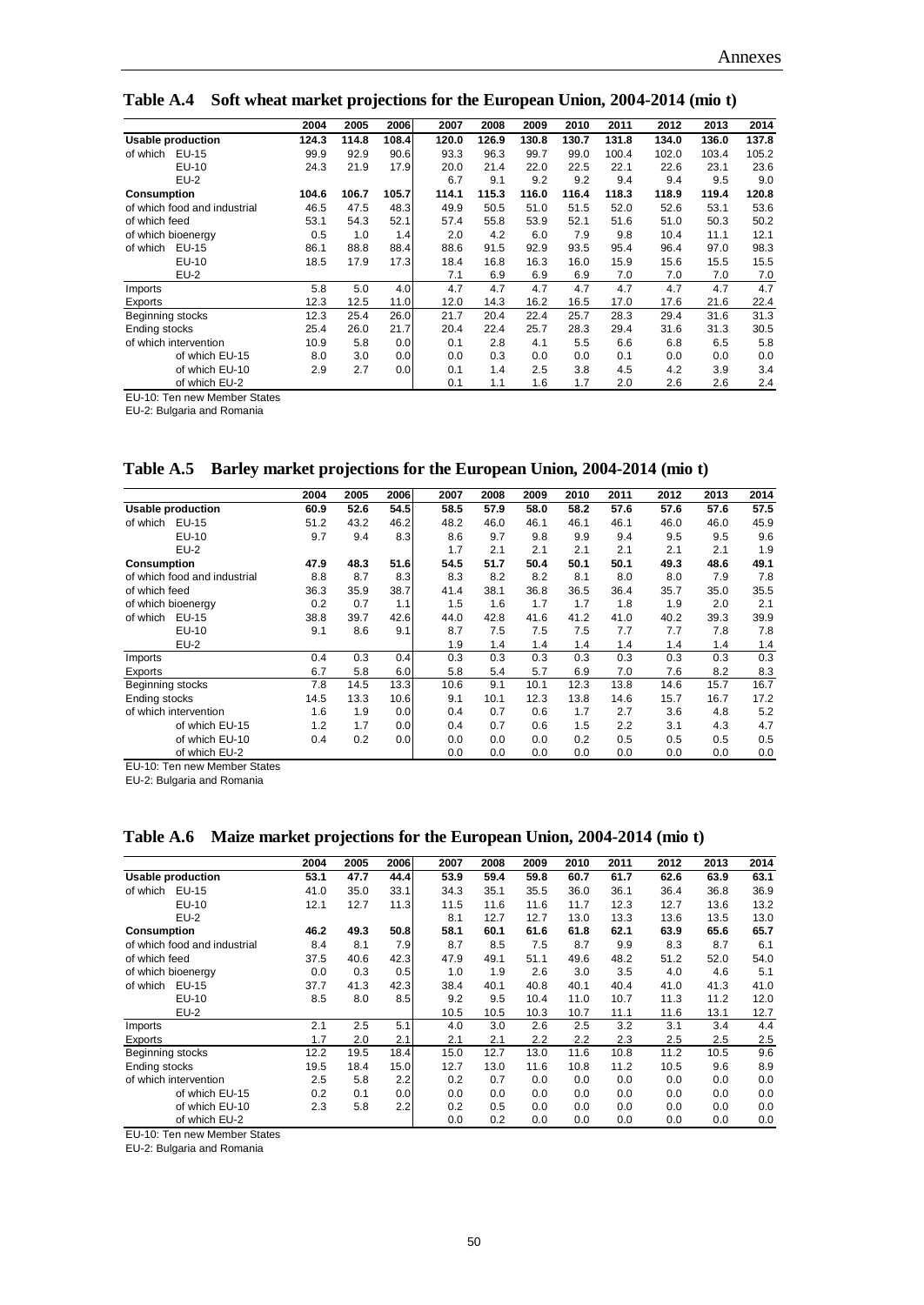|                             | 2004 | 2005 | 2006 | 2007 | 2008 | 2009 | 2010 | 2011 | 2012 | 2013 | 2014 |
|-----------------------------|------|------|------|------|------|------|------|------|------|------|------|
| <b>Usable production</b>    | 20.1 | 19.7 | 20.1 | 26.2 | 28.7 | 29.2 | 30.4 | 31.0 | 32.2 | 33.1 | 34.6 |
| of which<br>EU-15           | 15.2 | 15.3 | 15.3 | 17.0 | 19.6 | 20.2 | 20.9 | 21.4 | 22.1 | 22.9 | 23.8 |
| EU-10                       | 4.9  | 4.4  | 4.8  | 4.9  | 4.8  | 4.5  | 4.8  | 4.8  | 5.1  | 5.0  | 5.4  |
| $EU-2$                      |      |      |      | 4.3  | 4.3  | 4.5  | 4.7  | 4.9  | 5.0  | 5.2  | 5.3  |
| of which non-food set aside | 1.8  | 2.8  | 2.6  | 2.6  | 2.7  | 2.7  | 2.8  | 2.8  | 2.9  | 3.0  | 3.1  |
| Consumption                 | 36.6 | 40.9 | 43.6 | 48.7 | 52.0 | 54.1 | 58.0 | 59.8 | 63.8 | 66.0 | 66.6 |
| of which<br>bioenerav       | 4.6  | 7.4  | 8.1  | 10.2 | 11.3 | 13.4 | 16.2 | 17.6 | 19.6 | 20.2 | 19.5 |
| of which<br>EU-15           | 34.2 | 38.3 | 41.0 | 42.7 | 45.9 | 47.9 | 51.7 | 53.3 | 57.2 | 59.2 | 59.7 |
| EU-10                       | 2.4  | 2.5  | 2.6  | 2.7  | 2.7  | 2.8  | 2.8  | 2.9  | 3.0  | 3.1  | 3.1  |
| $EU-2$                      |      |      |      | 3.3  | 3.3  | 3.4  | 3.5  | 3.6  | 3.6  | 3.7  | 3.8  |
| Imports                     | 18.1 | 21.7 | 24.0 | 23.9 | 24.3 | 26.0 | 28.6 | 29.4 | 32.5 | 33.5 | 32.3 |
| Exports                     | 1.2  | 0.6  | 0.5  | 0.3  | 0.5  | 0.8  | 0.3  | 0.3  | 0.3  | 0.3  | 0.3  |
| Beginning stocks            | 7.6  | 8.1  | 8.1  | 8.1  | 9.4  | 9.9  | 10.2 | 10.9 | 11.2 | 11.9 | 12.3 |
| Ending stocks               | 8.1  | 8.1  | 8.1  | 9.4  | 9.9  | 10.2 | 10.9 | 11.2 | 11.9 | 12.3 | 12.3 |
|                             |      |      |      |      |      |      |      |      |      |      |      |

**Table A.7 Total oilseed market projections for the European Union, 2004-2014 (mio t)**

EU-10: Ten new Member States

EU-2: Bulgaria and Romania

#### **Table A.8 Sugar market projections for the European Union, 2004-2014 (mio t)**

|                       |        | 2004 | 2005 2006* |      | 2007 | 2008 | 2009 | 2010 | 2011 | 2012 | 2013 | 2014 |
|-----------------------|--------|------|------------|------|------|------|------|------|------|------|------|------|
| Usable production     |        | 19.6 | 20.3       | 17.4 | 16.1 | 16.4 | 16.6 | 16.8 | 16.7 | 15.2 | 15.7 | 15.6 |
| of which bioenergy    |        | 0.0  | 0.0        | 1.0  | 1.1  | 1.3  | 1.4  | 1.6  | 1.8  | 2.0  | 2.2  | 2.2  |
| of which              | EU-15  | 16.1 | 16.5       | 14.4 | 12.6 | 13.4 | 13.6 | 13.9 | 13.8 | 12.5 | 12.9 | 12.8 |
|                       | EU-10  | 3.5  | 3.6        | 3.0  | 3.4  | 2.9  | 2.8  | 2.8  | 2.8  | 2.6  | 2.7  | 2.7  |
|                       | $EU-2$ |      | 0.1        | 0.1  | 0.1  | 0.1  | 0.1  | 0.1  | 0.1  | 0.1  | 0.1  | 0.1  |
| Consumption           |        | 16.1 | 17.0       | 17.4 | 18.6 | 19.2 | 19.4 | 19.8 | 20.1 | 20.5 | 20.8 | 20.9 |
| of which bioenergy    |        | 0.0  | 0.0        | 1.0  | 1.1  | 1.3  | 1.4  | 1.6  | 1.8  | 2.0  | 2.2  | 2.2  |
| of which              | EU-15  | 13.8 | 14.3       | 14.5 | 14.9 | 15.3 | 15.4 | 15.6 | 15.9 | 16.1 | 16.3 | 16.4 |
|                       | EU-10  | 2.3  | 2.7        | 2.9  | 3.0  | 3.1  | 3.2  | 3.3  | 3.3  | 3.4  | 3.5  | 3.5  |
|                       | $EU-2$ |      | 0.8        | 0.8  | 0.7  | 0.8  | 0.9  | 0.9  | 0.9  | 0.9  | 1.0  | 1.0  |
| Imports               |        | 3.2  | 3.0        | 4.1  | 3.8  | 4.1  | 4.2  | 4.4  | 4.4  | 4.4  | 4.4  | 4.4  |
| Exports               |        | 4.9  | 6.7        | 2.2  | 2.2  | 1.3  | 1.3  | 1.3  | 1.3  | 0.9  | 0.7  | 0.3  |
| Beginning stocks      |        | 7.4  | 6.3        | 8.2  | 7.3  | 7.3  | 7.3  | 7.4  | 7.1  | 5.4  | 4.0  | 2.9  |
| Ending stocks         |        | 6.3  | 8.2        | 7.3  | 7.3  | 7.3  | 7.4  | 7.1  | 5.4  | 4.0  | 4.0  | 2.9  |
| of which intervention |        | 0.0  | 1.5        | 0.6  | 0.6  | 0.6  | 0.6  | 0.0  | 0.0  | 0.0  | 0.0  | 0.0  |

EU-10: Member States that joined the European Union on May, 1st 2004

EU-2: Bulgaria and Romania 2006\*: The analyses assumes a 12 months campaign year 2006/07. In fact, the campaign has been exceptionally prolongued to 15 months,

| i.e. 01.07.2006 -30.09.2007. Therefore, figures for 2006 should be interpreted with care. |  |  |  |
|-------------------------------------------------------------------------------------------|--|--|--|
|-------------------------------------------------------------------------------------------|--|--|--|

| Table A.9 Area under arable crops and set-aside in the EU, 2004-2014 (mio ha) |  |  |  |  |  |  |  |
|-------------------------------------------------------------------------------|--|--|--|--|--|--|--|
|-------------------------------------------------------------------------------|--|--|--|--|--|--|--|

|                                    | 2004 | 2005 | 2006 | 2007 | 2008 | 2009 | 2010 | 2011 | 2012 | 2013 | 2014 |
|------------------------------------|------|------|------|------|------|------|------|------|------|------|------|
| <b>Cereals</b>                     | 52.4 | 51.5 | 50.2 | 58.1 | 59.0 | 59.1 | 59.3 | 58.8 | 58.8 | 58.9 | 58.6 |
| of which<br>EU-15                  | 36.9 | 36.0 | 34.9 | 35.4 | 35.2 | 35.2 | 35.2 | 35.2 | 35.2 | 35.2 | 35.2 |
| EU-10                              | 15.5 | 15.5 | 15.3 | 15.6 | 16.1 | 16.2 | 16.3 | 15.8 | 15.8 | 15.9 | 16.0 |
| $EU-2$                             |      |      |      | 7.2  | 7.6  | 7.7  | 7.7  | 7.8  | 7.8  | 7.8  | 7.5  |
| Soft wheat                         | 19.7 | 19.8 | 18.6 | 22.7 | 22.6 | 22.8 | 23.0 | 22.9 | 23.1 | 23.2 | 23.2 |
| Durum wheat                        | 3.9  | 3.5  | 3.0  | 3.1  | 3.4  | 3.4  | 3.4  | 3.4  | 3.4  | 3.4  | 3.4  |
| Barley                             | 12.9 | 13.1 | 13.3 | 13.9 | 13.8 | 13.8 | 13.7 | 13.5 | 13.4 | 13.3 | 13.2 |
| Maize                              | 6.5  | 6.1  | 5.7  | 8.6  | 9.0  | 9.0  | 9.0  | 8.9  | 8.9  | 9.0  | 8.8  |
| Rye                                | 2.8  | 2.5  | 2.3  | 2.6  | 2.9  | 2.9  | 2.9  | 2.9  | 2.9  | 2.9  | 2.9  |
| Other cereals                      | 7.0  | 7.1  | 7.1  | 7.3  | 7.2  | 7.3  | 7.2  | 7.2  | 7.2  | 7.2  | 7.2  |
| Oilseeds (1)                       | 6.2  | 6.0  | 6.6  | 9.1  | 8.9  | 8.9  | 9.0  | 9.1  | 9.3  | 9.3  | 9.5  |
| of which EU-15                     | 4.4  | 4.0  | 4.5  | 4.9  | 4.9  | 5.0  | 5.0  | 5.1  | 5.2  | 5.2  | 5.3  |
| EU-10                              | 1.9  | 1.9  | 2.1  | 2.2  | 2.1  | 1.9  | 2.0  | 2.0  | 2.1  | 2.1  | 2.2  |
| $EU-2$                             |      |      |      | 2.1  | 1.9  | 1.9  | 2.0  | 2.0  | 2.0  | 2.0  | 2.0  |
| Rapeseed                           | 3.7  | 3.9  | 4.3  | 5.1  | 5.2  | 5.1  | 5.2  | 5.2  | 5.3  | 5.3  | 5.5  |
| Sunseed                            | 2.2  | 1.7  | 2.0  | 3.7  | 3.4  | 3.4  | 3.5  | 3.6  | 3.6  | 3.7  | 3.7  |
| Soyabeans                          | 0.3  | 0.3  | 0.3  | 0.3  | 0.3  | 0.3  | 0.3  | 0.3  | 0.3  | 0.3  | 0.3  |
| Sugar beet                         | 2.2  | 2.2  | 2.0  | 0.0  | 1.9  | 1.8  | 1.8  | 1.8  | 1.7  | 1.7  | 1.7  |
| Protein crops                      | 1.4  | 1.4  | 1.2  | 1.2  | 1.2  | 1.2  | 1.2  | 1.2  | 1.2  | 1.2  | 1.2  |
| Flax and Hemp                      | 0.2  | 0.2  | 0.2  | 0.2  | 0.2  | 0.2  | 0.2  | 0.2  | 0.2  | 0.2  | 0.2  |
| Silage (2)                         | 5.1  | 5.2  | 5.0  | 5.0  | 4.9  | 4.9  | 4.9  | 4.8  | 4.8  | 4.8  | 4.7  |
| <b>Total selected arable crops</b> | 67.5 | 66.4 | 65.3 | 73.7 | 76.1 | 76.2 | 76.4 | 75.9 | 76.0 | 76.1 | 76.0 |
| Compulsatory set-aside             | 1.9  | 4.0  | 4.0  | 4.0  | 4.0  | 4.0  | 4.0  | 5.0  | 5.0  | 5.0  | 5.5  |
| of which EU-15                     | 1.9  | 4.0  | 4.0  | 4.0  | 4.0  | 4.0  | 4.0  | 4.0  | 4.0  | 4.0  | 4.0  |
| EU-10                              | 0.0  | 0.0  | 0.0  | 0.0  | 0.0  | 0.0  | 0.0  | 1.0  | 1.0  | 1.0  | 1.0  |
| $EU-2$                             | 0.0  | 0.0  | 0.0  | 0.0  | 0.0  | 0.0  | 0.0  | 0.0  | 0.0  | 0.0  | 0.5  |
| non-food oilseeds<br>of which      | 0.8  | 0.8  | 0.8  | 0.8  | 0.8  | 0.8  | 0.8  | 0.8  | 0.8  | 0.8  | 0.8  |
| Voluntary set-aside                | 3.1  | 3.0  | 3.2  | 3.2  | 3.2  | 3.2  | 3.2  | 3.3  | 3.3  | 3.3  | 3.3  |
| Total set aside                    | 5.0  | 7.0  | 7.2  | 7.2  | 7.3  | 7.2  | 7.2  | 8.3  | 8.3  | 8.3  | 8.8  |
| <b>Total</b>                       | 71.7 | 72.6 | 71.7 | 80.1 | 82.5 | 82.6 | 82.8 | 83.4 | 83.4 | 83.6 | 83.9 |

(1) major oilseeds on non set-aside land; EU-10: Member States that joined the European Union on May, 1st 2004 (2) excluding grass silage; EU-2: Bulgaria and Romania.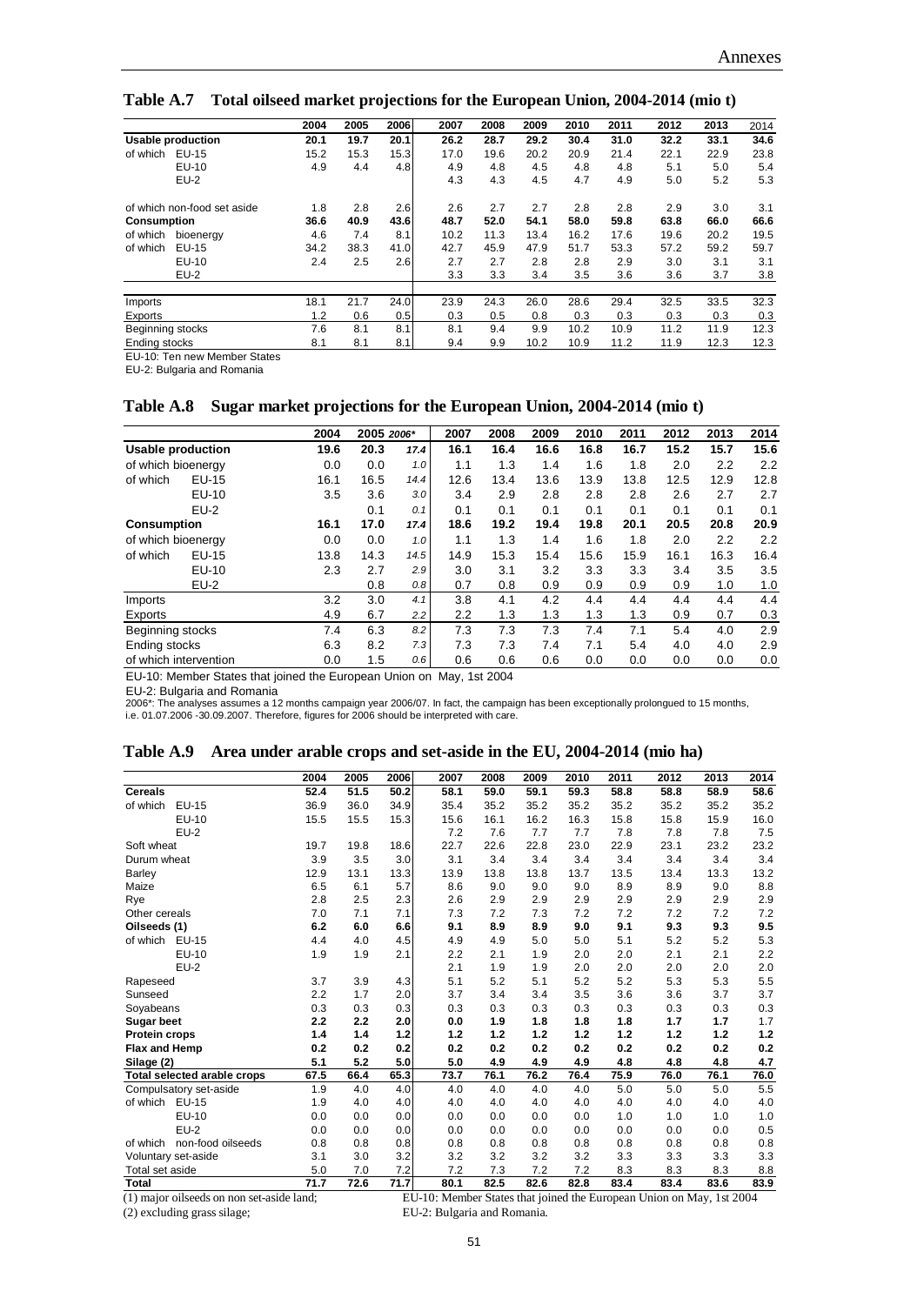|                                     | 2005    | 2006    | 2007    | 2008        | 2009        | 2010        | 2011        | 2012    | 2013    | 2014    |
|-------------------------------------|---------|---------|---------|-------------|-------------|-------------|-------------|---------|---------|---------|
| <b>Gross Indigenous Production</b>  | 8 1 2 5 | 8 1 1 3 | 8014    | 7942        | 7838        | 7756        | 7689        | 7634    | 7 595   | 7567    |
| Live Imports                        | 2       | 15      | 15      | 14          | 14          | 14          | 14          | 14      | 14      | 14      |
| <b>Live Exports</b>                 | 83      | 63      | 48      | 43          | 52          | 48          | 44          | 41      | 38      | 35      |
| <b>Net Production</b>               | 8044    | 8 0 64  | 7980    | 7913        | 7801        | 7722        | 7659        | 7608    | 7572    | 7547    |
| of which<br>EU-15                   | 7279    | 7 271   | 7 206   | 7 1 4 8     | 7078        | 7017        | 6967        | 6926    | 6896    | 6876    |
| EU-10                               | 575     | 616     | 602     | 596         | 567         | 563         | 559         | 548     | 544     | 538     |
| $EU-2$                              | 191     | 178     | 172     | 169         | 156         | 142         | 133         | 133     | 132     | 133     |
| Import                              | 614     | 620     | 568     | 578         | 633         | 664         | 692         | 712     | 729     | 741     |
| <b>Exports</b>                      | 213     | 185     | 124     | 96          | 93          | 77          | 65          | 59      | 59      | 56      |
| <b>Stocks changes</b>               | 0       | 0       | 0       | $\mathbf 0$ | $\mathbf 0$ | $\mathbf 0$ | $\mathbf 0$ | 0       | 0       | 0       |
| <b>Consumption</b>                  | 8445    | 8 4 9 9 | 8 4 2 4 | 8 3 9 5     | 8 3 4 1     | 8310        | 8 2 8 5     | 8 2 6 2 | 8 2 4 2 | 8 2 3 2 |
| <b>Per Capita Consumption</b>       | 17.3    | 17.3    | 17.1    | 17.0        | 16.9        | 16.8        | 16.7        | 16.7    | 16.6    | 16.6    |
| EU-15<br>of which                   | 19.9    | 19.9    | 20.0    | 20.0        | 19.8        | 19.7        | 19.6        | 19.5    | 19.4    | 19.4    |
| EU-10                               | 6.3     | 6.3     | 6.2     | 6.1         | 5.9         | 5.8         | 5.8         | 5.8     | 5.8     | 5.7     |
| $EU-2$                              | 9.8     | 10.7    | 5.8     | 5.3         | 5.3         | 5.3         | 5.4         | 5.4     | 5.4     | 5.5     |
| <b>Ending stocks (Intervention)</b> | 0       | 0       | 0       | 0           | 0           | 0           | 0           | 0       | 0       | 0       |

**Table A.10 Beef/veal market projections for the EU-27, 2005 – 2014 ('000 t cwe)**

EU-10: Member States that joined the European Union on May, 1st 2004

EU-2: Bulgaria and Romania

**Table A.11 Pig meat market projections for the EU-27, 2005 – 2014 ('000 t cwe)**

|                       |                                    | 2005    | 2006      | 2007    | 2008     | 2009     | 2010   | 2011     | 2012      | 2013      | 2014      |
|-----------------------|------------------------------------|---------|-----------|---------|----------|----------|--------|----------|-----------|-----------|-----------|
|                       | <b>Gross Indigenous Production</b> | 21 601  | 21885     | 22 075  | 21 999   | 22 076   | 22 258 | 22 3 94  | 22 389    | 22 453    | 22 583    |
| Live Imports          |                                    | 0       | 5         | 11      | 13       | 13       | 13     | 13       | 13        | 13        | 13        |
| <b>Live Exports</b>   |                                    | 29      | 33        | 37      | 39       | 39       | 39     | 39       | 39        | 39        | 39        |
| <b>Net Production</b> |                                    | 21 572  | 21 857    | 22 049  | 21 972   | 22 049   | 22 232 | 22 367   | 22 363    | 22 4 26   | 22 557    |
| of which              | EU-15                              | 17923   | 18 050    | 18 125  | 18 071   | 18 093   | 18 215 | 18 291   | 18 252    | 18 268    | 18 3 8 3  |
|                       | EU-10                              | 3 1 7 7 | 3 3 1 3   | 3 4 3 7 | 3 4 2 0  | 3 4 8 5  | 3553   | 3619     | 3665      | 3719      | 3740      |
|                       | $EU-2$                             | 472     | 494       | 486     | 481      | 471      | 464    | 457      | 446       | 439       | 434       |
| <b>Import</b>         |                                    | 84      | 105       | 34      | 38       | 38       | 38     | 38       | 38        | 38        | 38        |
| <b>Exports</b>        |                                    | 1 2 8 6 | 1410      | 1 2 9 1 | 1 2 2 5  | 1 2 1 7  | 1 200  | 1 187    | 1 1 7 3   | 1 1 7 1   | 1 1 5 4   |
| Stocks changes        |                                    | 0       | 0         | 0       | $\bf{0}$ | $\bf{0}$ | 0      | $\bf{0}$ | 0         | $\bf{0}$  | 0         |
| <b>Consumption</b>    |                                    | 20 370  | 20 552    | 20792   | 20785    | 20 870   | 21 069 | 21 218   | 228<br>21 | 293<br>21 | 440<br>21 |
|                       | <b>Per Capita Consumption</b>      | 41.6    | 41.9      | 42.2    | 42.1     | 42.3     | 42.6   | 42.8     | 42.8      | 42.9      | 43.2      |
| of which              | EU-15                              | 42.3    | 42.2      | 42.8    | 42.8     | 42.9     | 43.1   | 43.3     | 43.2      | 43.2      | 43.4      |
|                       | EU-10                              | 44.7    | 46.0      | 45.8    | 45.0     | 45.2     | 45.7   | 46.3     | 46.4      | 46.7      | 47.3      |
| _ _                   | $EU-2$<br>.                        | 25.5    | 26.7<br>. | 25.6    | 26.0     | 26.5     | 27.3   | 27.9     | 28.3      | 28.8      | 29.3      |

EU-10: Member States that joined the European Union on May, 1st 2004

EU-2: Bulgaria and Romania

|  | Table A.12 Poultry meat market projections for the EU-27, 2005 - 2014 ('000 t cwe) |  |
|--|------------------------------------------------------------------------------------|--|
|  |                                                                                    |  |

|                       |                                    | 2005    | 2006   | 2007   | 2008         | 2009      | 2010           | 2011    | 2012         | 2013         | 2014    |
|-----------------------|------------------------------------|---------|--------|--------|--------------|-----------|----------------|---------|--------------|--------------|---------|
|                       | <b>Gross Indigenous Production</b> | 11 298  | 10 976 | 11 163 | 11 218       | 11 298    | 11 454         | 11 675  | 11 809       | 11 929       | 12037   |
| Live Imports          |                                    | 2       | 1      | 1      | $\mathbf{2}$ | 2         | $\overline{2}$ | 2       | $\mathbf{2}$ | $\mathbf{2}$ | 2       |
| <b>Live Exports</b>   |                                    | 6       | 5      | 5      | 5            | 5         | 5              | 5       | 5            | 5            | 5       |
| <b>Net Production</b> |                                    | 11 294  | 10 972 | 11 160 | 11 215       | 295<br>11 | 11 451         | 11 672  | 11 806       | 11 926       | 12034   |
| of which              | EU-15                              | 9 0 5 5 | 8 705  | 8838   | 8865         | 8917      | 9 0 2 9        | 9 1 9 2 | 9 2 8 5      | 9 3 6 8      | 9441    |
|                       | EU-10                              | 1911    | 1 943  | 1956   | 1965         | 1989      | 2 0 2 6        | 2075    | 2 1 0 8      | 2 140        | 2 1 6 9 |
|                       | EU-2                               | 328     | 324    | 366    | 384          | 389       | 396            | 405     | 412          | 418          | 424     |
| <b>Import</b>         |                                    | 756     | 708    | 611    | 655          | 700       | 697            | 705     | 710          | 723          | 747     |
| <b>Exports</b>        |                                    | 881     | 863    | 789    | 718          | 777       | 756            | 738     | 723          | 707          | 693     |
| <b>Consumption</b>    |                                    | 11 169  | 10817  | 10 982 | 152<br>11    | 217<br>11 | 393<br>11      | 11 639  | 793<br>11    | 942<br>11    | 12088   |
|                       | <b>Per Capita Consumption</b>      | 22.8    | 22.0   | 22.3   | 22.6         | 22.7      | 23.0           | 23.5    | 23.8         | 24.1         | 24.3    |
| of which              | EU-15                              | 23.1    | 21.9   | 22.4   | 22.6         | 22.7      | 23.0           | 23.4    | 23.7         | 24.0         | 24.2    |
|                       | EU-10                              | 23.7    | 24.5   | 24.0   | 24.5         | 24.7      | 25.0           | 25.5    | 25.9         | 26.4         | 26.9    |
|                       | EU-2                               | 17.4    | 17.4   | 16.5   | 17.3         | 17.5      | 18.3           | 19.7    | 19.8         | 19.5         | 20.2    |

EU-10: Member States that joined the European Union on May, 1st 2004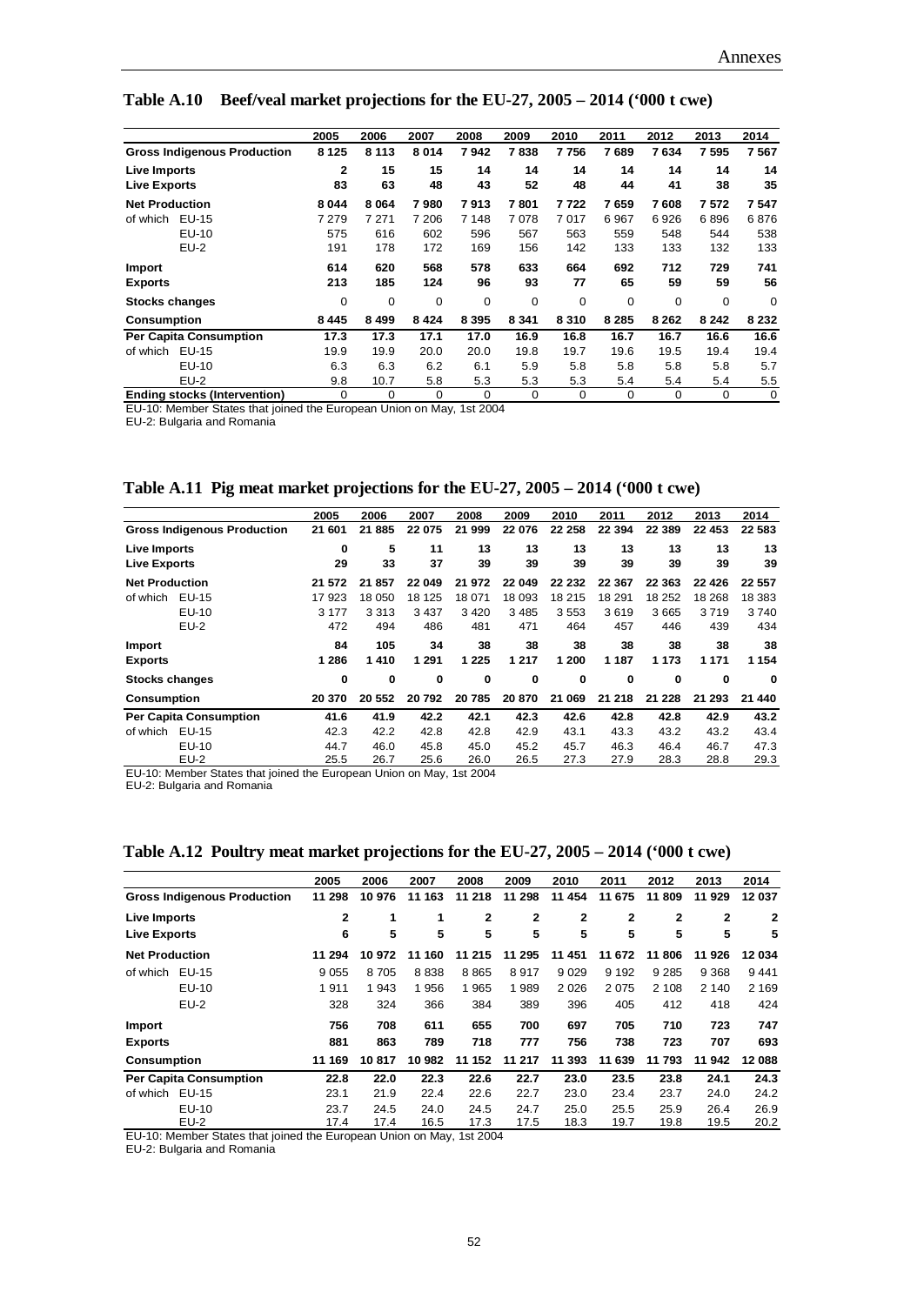**Table A.13 Sheep/Goat meat market projections for the EU-27, 2005–2014 ('000 t cwe)**

|                       |                               | 2005    | 2006    | 2007  | 2008    | 2009    | 2010    | 2011 | 2012  | 2013    | 2014  |
|-----------------------|-------------------------------|---------|---------|-------|---------|---------|---------|------|-------|---------|-------|
| <b>Net Production</b> |                               | 1 1 3 9 | 1 1 1 3 | 1099  | 1084    | 1 060   | 1 050   | 1042 | 1036  | 1 0 3 0 | 1027  |
| of which              | EU-15                         | 1 0 4 4 | 1 0 2 5 | 1 007 | 991     | 969     | 960     | 952  | 947   | 941     | 938   |
|                       | $EU-10$                       | 19      | 18      | 17    | 16      | 14      | 13      | 13   | 13    | 13      | 13    |
|                       | $EU-2$                        | 76      | 69      | 74    | 77      | 77      | 77      | 77   | 77    | 76      | 75    |
| Import                |                               | 266     | 273     | 276   | 276     | 276     | 276     | 276  | 276   | 278     | 279   |
| <b>Exports</b>        |                               | 6       | 5       | 5     | 4       | 4       | 4       | 4    | 4     | 4       | 4     |
| <b>Consumption</b>    |                               | 1 3 9 9 | 1 3 8 0 | 1 370 | 1 3 5 6 | 1 3 3 2 | 1 3 2 3 | 1314 | 1 308 | 1 3 0 4 | 1 301 |
|                       | <b>Per Capita Consumption</b> | 2.9     | 2.8     | 2.8   | 2.8     | 2.7     | 2.7     | 2.7  | 2.6   | 2.6     | 2.6   |
| of which              | EU-15                         | 3.4     | 3.4     | 3.3   | 3.2     | 3.2     | 3.1     | 3.1  | 3.1   | 3.1     | 3.1   |
|                       | $EU-10$                       | 0.4     | 0.3     | 0.3   | 0.3     | 0.3     | 0.3     | 0.3  | 0.3   | 0.3     | 0.3   |
|                       | $EU-2$                        | 2.1     | 1.9     | 2.3   | 2.5     | 2.4     | 2.4     | 2.4  | 2.3   | 2.3     | 2.3   |

EU-10: Member States that joined the European Union on May, 1st 2004

EU-2: Bulgaria and Romania

|                      | 2005 | 2006 | 2007 | 2008 | 2009 | 2010 | 2011 | 2012 | 2013 | 2014 |
|----------------------|------|------|------|------|------|------|------|------|------|------|
| <b>EU-27</b>         |      |      |      |      |      |      |      |      |      |      |
| <b>Beef and Veal</b> | 17.3 | 17.3 | 17.1 | 17.0 | 16.9 | 16.8 | 16.7 | 16.7 | 16.6 | 16.6 |
| <b>Pork</b>          | 41.6 | 41.9 | 42.2 | 42.1 | 42.3 | 42.6 | 42.8 | 42.8 | 42.9 | 43.2 |
| <b>Poultry</b>       | 22.8 | 22.0 | 22.3 | 22.6 | 22.7 | 23.0 | 23.5 | 23.8 | 24.1 | 24.3 |
| <b>Sheep Goat</b>    | 2.9  | 2.8  | 2.8  | 2.8  | 2.7  | 2.7  | 2.7  | 2.6  | 2.6  | 2.6  |
| Total EU-27          | 84.6 | 84.0 | 84.4 | 84.5 | 84.5 | 85.1 | 85.7 | 85.9 | 86.2 | 86.7 |
| of which EU-15       |      |      |      |      |      |      |      |      |      |      |
| <b>Beef and Veal</b> | 19.9 | 19.9 | 20.0 | 20.0 | 19.8 | 19.7 | 19.6 | 19.5 | 19.4 | 19.4 |
| <b>Pork</b>          | 42.3 | 42.2 | 42.8 | 42.8 | 42.9 | 43.1 | 43.3 | 43.2 | 43.2 | 43.4 |
| <b>Poultry</b>       | 23.1 | 21.9 | 22.4 | 22.6 | 22.7 | 23.0 | 23.4 | 23.7 | 24.0 | 24.2 |
| <b>Sheep Goat</b>    | 3.4  | 3.4  | 3.3  | 3.2  | 3.2  | 3.1  | 3.1  | 3.1  | 3.1  | 3.1  |
| Total EU-15          | 88.7 | 87.4 | 88.6 | 88.7 | 88.6 | 89.0 | 89.4 | 89.5 | 89.7 | 90.0 |
| of which EU-10       |      |      |      |      |      |      |      |      |      |      |
| <b>Beef and Veal</b> | 6.3  | 6.3  | 6.2  | 6.1  | 5.9  | 5.8  | 5.8  | 5.8  | 5.8  | 5.7  |
| <b>Pork</b>          | 44.7 | 46.0 | 45.8 | 45.0 | 45.2 | 45.7 | 46.3 | 46.4 | 46.7 | 47.3 |
| <b>Poultry</b>       | 23.7 | 24.5 | 24.0 | 24.5 | 24.7 | 25.0 | 25.5 | 25.9 | 26.4 | 26.9 |
| <b>Sheep Goat</b>    | 0.4  | 0.3  | 0.3  | 0.3  | 0.3  | 0.3  | 0.3  | 0.3  | 0.3  | 0.3  |
| Total EU-10          | 75.0 | 77.1 | 76.3 | 75.9 | 76.1 | 76.8 | 77.8 | 78.3 | 79.1 | 80.3 |
| of which EU-2        |      |      |      |      |      |      |      |      |      |      |
| <b>Beef and Veal</b> | 9.8  | 10.7 | 5.8  | 5.3  | 5.3  | 5.3  | 5.4  | 5.4  | 5.4  | 5.5  |
| <b>Pork</b>          | 25.5 | 26.7 | 25.6 | 26.0 | 26.5 | 27.3 | 27.9 | 28.3 | 28.8 | 29.3 |
| <b>Poultry</b>       | 17.4 | 17.4 | 16.5 | 17.3 | 17.5 | 18.3 | 19.7 | 19.8 | 19.5 | 20.2 |
| <b>Sheep Goat</b>    | 2.1  | 1.9  | 2.3  | 2.5  | 2.4  | 2.4  | 2.4  | 2.3  | 2.3  | 2.3  |
| Total EU-2           | 54.8 | 56.6 | 50.2 | 51.0 | 51.7 | 53.4 | 55.3 | 55.9 | 56.1 | 57.3 |

|  | Table A.14 Meat per capita consumption projections in the EU, 2005 – 2014 (kg/head) |  |  |  |  |  |  |  |
|--|-------------------------------------------------------------------------------------|--|--|--|--|--|--|--|
|--|-------------------------------------------------------------------------------------|--|--|--|--|--|--|--|

EU-10: Member States that joined the European Union on May, 1st 2004

EU-2: Bulgaria and Romania

**Table A.15 Consumption egg market projections for the EU-27, 2004 – 2014 (mio t)**

|                          | 2004 | 2005 | 2006 | 2007 | 2008 | 2009 | 2010 | 2011 | 2012 | 2013 | 2014 |
|--------------------------|------|------|------|------|------|------|------|------|------|------|------|
| <b>Usable production</b> | 6.3  | 6.3  | 6.4  | 6.9  | 6.9  | 7.0  | 7.0  | 7.0  | 7.0  | 7.0  | 7.0  |
| of which<br>EU-15        | 5.3  | 5.4  | 5.4  | 5.6  | 5.7  | 5.7  | 5.8  | 5.8  | 5.8  | 5.8  | 5.8  |
| EU-10                    | 1.0  | 1.0  | 1.0  | 1.0  | 1.0  | 1.0  | 1.0  | 1.0  | 1.0  | 1.0  | 1.0  |
| $EU-2$                   |      |      |      | 0.2  | 0.2  | 0.2  | 0.2  | 0.2  | 0.2  | 0.2  | 0.2  |
| <b>Consumption</b>       | 6.2  | 6.2  | 6.3  | 6.8  | 6.8  | 6.8  | 6.9  | 6.9  | 7.0  | 7.0  | 7.0  |
| Imports                  | 0.0  | 0.0  | 0.0  | 0.0  | 0.0  | 0.0  | 0.0  | 0.0  | 0.0  | 0.0  | 0.0  |
| Exports                  | 0.3  | 0.1  | 0.1  | 0.1  | 0.2  | 0.2  | 0.2  | 0.1  | 0.1  | 0.0  | 0.0  |
| Per capita consumption   | 13.5 | 13.6 | 13.8 | 14.7 | 14.7 | 14.8 | 14.8 | 14.8 | 14.9 | 15.0 | 15.1 |
| EU-15                    | 13.7 | 13.8 | 13.8 | 13.7 | 13.7 | 13.7 | 13.8 | 13.8 | 13.9 | 13.9 | 14.0 |
| EU-10                    | 12.7 | 12.6 | 13.7 | 13.8 | 13.9 | 13.9 | 14.0 | 14.1 | 14.1 | 14.2 | 14.2 |
| $EU-2$                   | 13.9 | 14.2 | 14.4 | 15.3 | 15.5 | 15.8 | 16.1 | 16.4 | 16.8 | 17.1 | 17.5 |

EU-10: Ten new Member States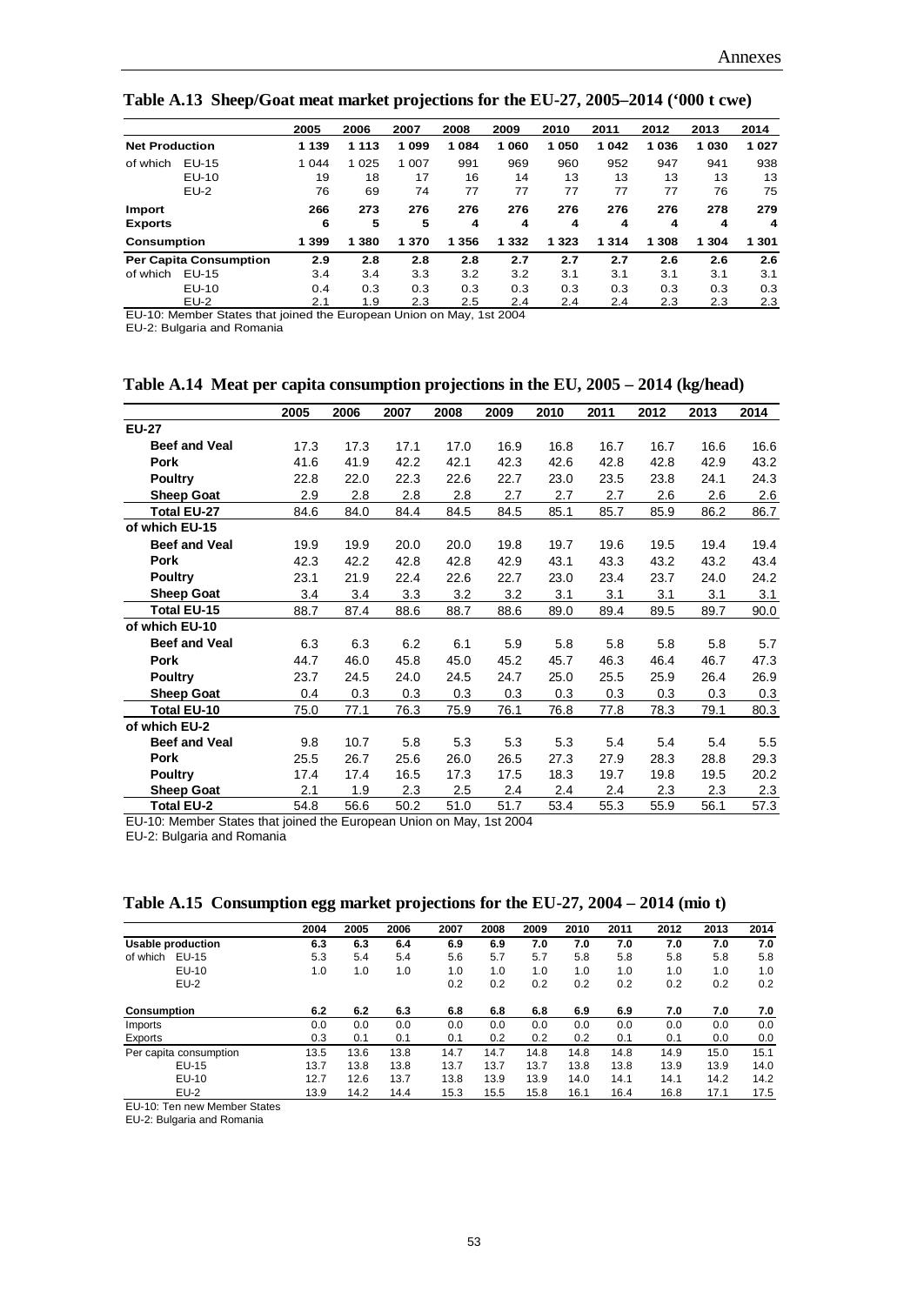|                           | 2005  | 2006  | 2007  | 2008  | 2009  | 2010  | 2011  | 2012  | 2013  | 2014  |
|---------------------------|-------|-------|-------|-------|-------|-------|-------|-------|-------|-------|
| Total production (mio t)  | 148.9 | 147.5 | 148.4 | 148.5 | 148.7 | 148.6 | 148.5 | 148.4 | 148.3 | 148.2 |
| EU-15<br>of which         | 120.7 | 119.7 | 120.1 | 120.4 | 120.7 | 120.7 | 120.7 | 120.7 | 120.7 | 120.7 |
| EU-10                     | 21.9  | 21.8  | 22.2  | 22.1  | 22.0  | 22.0  | 21.9  | 21.8  | 21.7  | 21.6  |
| $EU-2$                    | 6.3   | 6.0   | 6.1   | 6.1   | 6.0   | 6.0   | 5.9   | 5.9   | 5.9   | 5.8   |
| Deliveries (mio t)        | 133.5 | 132.8 | 134.3 | 135.1 | 135.8 | 136.1 | 136.3 | 136.4 | 136.6 | 136.7 |
| Delivery ratio (in %)     | 89.6  | 90.0  | 90.5  | 91.0  | 91.3  | 91.6  | 91.8  | 91.9  | 92.1  | 92.2  |
| Fat content (in %)        | 4.04  | 4.04  | 4.02  | 4.02  | 4.02  | 4.02  | 4.03  | 4.03  | 4.03  | 4.03  |
| Protein content (in %)    | 3.35  | 3.35  | 3.36  | 3.37  | 3.37  | 3.37  | 3.37  | 3.37  | 3.38  | 3.38  |
| Milk yield (kg/dairy cow) | 5970  | 6089  | 6212  | 6339  | 6420  | 6490  | 6553  | 6617  | 6680  | 6737  |
| EU-15<br>of which         | 6550  | 6682  | 6813  | 6924  | 6994  | 7029  | 7064  | 7101  | 7137  | 7164  |
| $EU-10$                   | 4830  | 5005  | 5131  | 5288  | 5447  | 5630  | 5780  | 5932  | 6090  | 6254  |
| $EU-2$                    | 3175  | 3077  | 3145  | 3245  | 3215  | 3259  | 3310  | 3363  | 3414  | 3463  |
| Dairy cows (mio heads)    | 24.9  | 24.2  | 23.9  | 23.4  | 23.2  | 22.9  | 22.7  | 22.4  | 22.2  | 22.0  |
| EU-15<br>of which         | 18.4  | 17.9  | 17.6  | 17.4  | 17.3  | 17.2  | 17.1  | 17.0  | 16.9  | 16.9  |
| $EU-10$                   | 4.5   | 4.3   | 4.3   | 4.2   | 4.0   | 3.9   | 3.8   | 3.7   | 3.6   | 3.5   |
| $EU-2$                    | 2.0   | 2.0   | 1.9   | 1.9   | 1.9   | 1.8   | 1.8   | 1.8   | 1.7   | 1.7   |

**Table A.16 Milk production, deliveries and dairy herd in the EU-27, 2005 – 2014**

Note: Dairy cow numbers refer to the end of the year (historical figures from the December cattle survey)

EU-10: Member States of the European Union from May, 1st 2004

EU-2: Bulgaria and Romania

| <b>Table A.17</b> | Cheese market projections for the EU-27, $2005 - 2014$ ('000 t) |  |
|-------------------|-----------------------------------------------------------------|--|
|                   |                                                                 |  |

|                |                             | 2005    | 2006    | 2007    | 2008    | 2009    | 2010    | 2011    | 2012    | 2013    | 2014    |
|----------------|-----------------------------|---------|---------|---------|---------|---------|---------|---------|---------|---------|---------|
|                | Total production (1)        | 8641    | 8834    | 9078    | 9 2 2 7 | 9 3 6 9 | 9466    | 9551    | 9628    | 9696    | 9756    |
| of which       | EU-15                       | 7525    | 7637    | 7753    | 7846    | 7933    | 8 0 0 1 | 8 0 6 0 | 8 1 1 2 | 8 1 5 8 | 8 2 0 3 |
|                | EU-10                       | 965     | 1 0 3 7 | 1 1 4 6 | 1 1 9 2 | 1 2 3 9 | 1 2 6 7 | 1 2 9 6 | 1 3 2 2 | 1 3 4 5 | 1 3 6 6 |
|                | $EU-2$                      | 151     | 160     | 178     | 189     | 196     | 197     | 196     | 194     | 192     | 188     |
| <b>Imports</b> |                             | 94      | 100     | 102     | 104     | 106     | 108     | 110     | 112     | 114     | 116     |
| <b>Exports</b> |                             | 551     | 585     | 620     | 638     | 618     | 601     | 601     | 592     | 578     | 542     |
|                | Human consumption (2)       | 8 1 8 4 | 8 3 5 0 | 8560    | 8693    | 8857    | 8974    | 9 0 61  | 9 1 4 8 | 9 2 3 2 | 9 3 3 1 |
|                | Per capita consumption (kg) | 16.7    | 17.0    | 17.4    | 17.7    | 17.9    | 18.1    | 18.3    | 18.4    | 18.6    | 18.8    |
| of which       | EU-15                       | 18.6    | 18.8    | 19.0    | 19.1    | 19.2    | 19.3    | 19.4    | 19.4    | 19.5    | 19.6    |
|                | EU-10                       | 11.4    | 12.4    | 13.6    | 14.2    | 15.3    | 16.0    | 16.3    | 16.7    | 17.1    | 17.4    |
|                | $EU-2$                      | 4.7     | 5.1     | 5.9     | 6.4     | 7.3     | 8.1     | 8.7     | 9.4     | 10.2    | 11.2    |

(1) Including cheese used for processed cheese. Excluding farm cheese

(2) Excluding processed cheese and farm cheese.

EU-10: Member States that joined the European Union on May, 1st 2004

EU-2: Bulgaria and Romania

| Table A.18 Butter market projections for the EU-27, 2005 – 2014 ('000 t) |  |  |  |  |  |
|--------------------------------------------------------------------------|--|--|--|--|--|
|                                                                          |  |  |  |  |  |

|                         |                             | 2005    | 2006 | 2007     | 2008     | 2009        | 2010 | 2011     | 2012     | 2013 | 2014     |
|-------------------------|-----------------------------|---------|------|----------|----------|-------------|------|----------|----------|------|----------|
| <b>Total production</b> |                             | 2 1 9 5 | 2089 | 2070     | 2057     | 2026        | 2017 | 2 0 0 4  | 1991     | 1979 | 1967     |
| of which                | EU-15                       | 1917    | 1826 | 1805     | 1794     | 1768        | 1759 | 1 748    | 1739     | 1730 | 1720     |
|                         | EU-10                       | 262     | 246  | 247      | 244      | 237         | 238  | 238      | 235      | 234  | 233      |
|                         | $EU-2$                      | 15      | 16   | 18       | 19       | 21          | 20   | 18       | 17       | 16   | 15       |
| <b>Imports</b>          |                             | 80      | 84   | 77       | 77       | 77          | 77   | 77       | 77       | 77   | 77       |
| <b>Exports</b>          |                             | 338     | 248  | 203      | 132      | 112         | 104  | 101      | 92       | 85   | 78       |
|                         | <b>Total consumption</b>    | 1968    | 1993 | 2006     | 2002     | 1991        | 1990 | 1980     | 1975     | 1972 | 966<br>1 |
|                         | per capita consumption (kg) | 4.03    | 4.07 | 4.08     | 4.07     | 4.03        | 4.02 | 4.00     | 3.98     | 3.97 | 3.96     |
| of which                | EU-15                       | 4.48    | 4.52 | 4.53     | 4.51     | 4.46        | 4.45 | 4.42     | 4.39     | 4.37 | 4.35     |
|                         | EU-10                       | 2.89    | 2.89 | 2.90     | 2.89     | 2.88        | 2.86 | 2.83     | 2.83     | 2.86 | 2.84     |
|                         | $EU-2$                      | 0.95    | 1.01 | 1.06     | 1.12     | 1.15        | 1.20 | 1.25     | 1.30     | 1.36 | 1.42     |
|                         | <b>Intervention Stocks</b>  |         |      |          |          |             |      |          |          |      |          |
| Ending stocks           |                             | 130     | 62   | $\Omega$ | $\Omega$ | $\mathbf 0$ | 0    | $\Omega$ | $\Omega$ | 0    | 0        |
| Stock changes           |                             | $-31$   | -68  | $-62$    | 0        | $\mathbf 0$ | 0    | 0        | 0        | 0    | 0        |

Note: The figures on imports and exports are referring to total trade, i.e. including inward processing.

EU-10: Member States that joined the European Union on May, 1st 2004